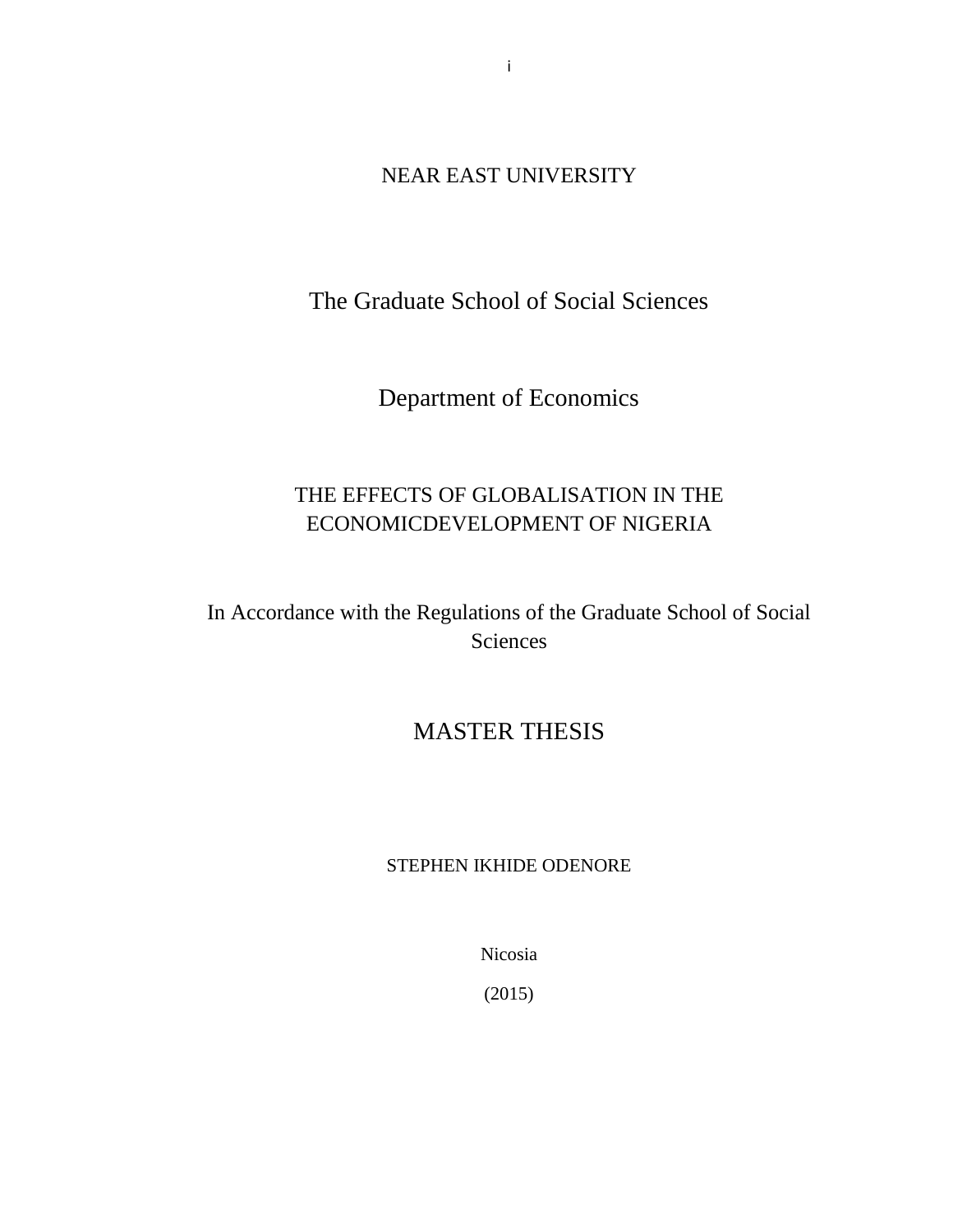#### **NEAR EAST UNIVERSITY**

#### **GRADUATE SCHOOL OFSOC AL SC ENCES**

## **Economics Master Programme**

## **Thesis Defence**

**Thesis Title: The Effects of Globalisation in the Economic Development of Nigeria**

**Prepared by: Stephen Odenore**

#### **20124811**

**We certify this thesis is satisfactory for the award of the degree of Master of**

**Science in Economics**

**Examining Committee:**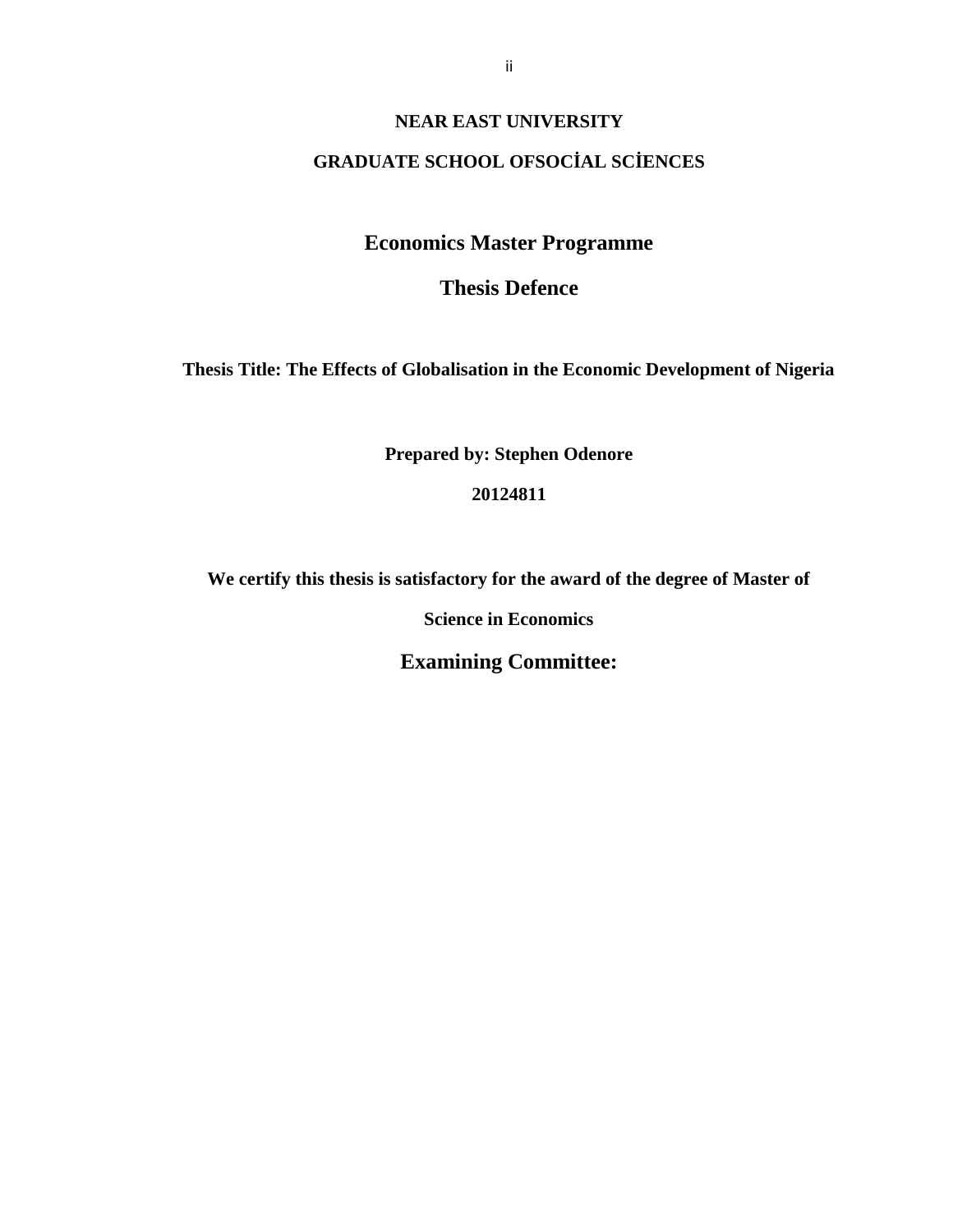#### **DECLARATION**

I hereby declare that all information in this document has been obtained and presented in accordance with academic rules and ethical conduct. I also declare that, as required by these rules and conduct, I have fully cited and referenced all material and results to this work.

Name, Surname: Stephen Odenore Ikhide

Signature: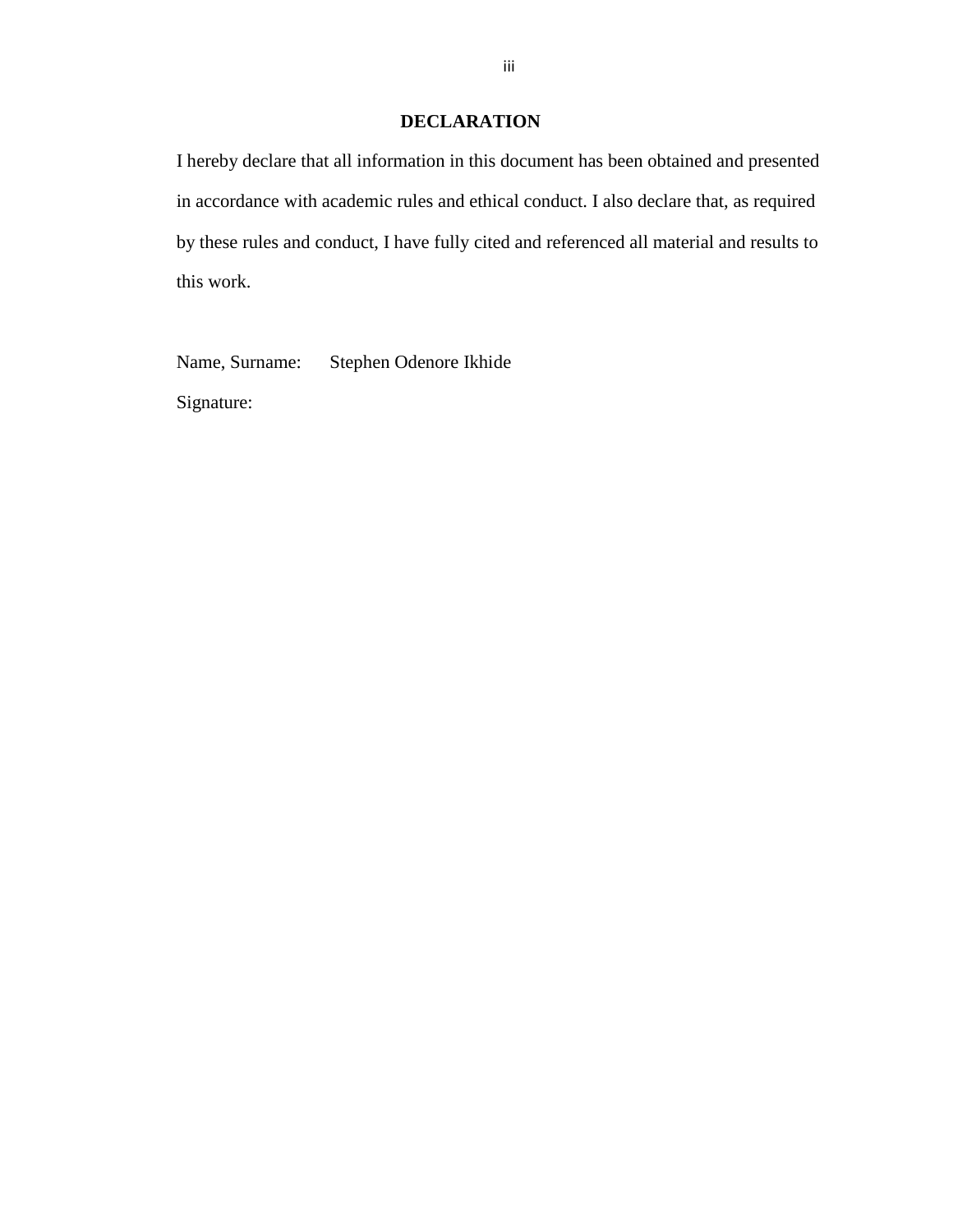#### **ACKNOWLEDGEMENT**

In the name of **God** the father, **God** the son, **God** the spirit;all praise is given to him.

Who in his ultimate and bountiful mercy gave me the opportunity to study up to this

level.

First and foremost, I would like express special thanks to my supervisor, **Asst. Prof. AhmetERTUGAN**, for his guidance and support during my studies here in **Cyprus**. He has always supported me academically and otherwise and has given me the best guide ever in my academic life. Working with such respected and inspirational person has been a privilege and has ignited my interest in academics and beyond academics. Sir you got a big heart!

My sincere appreciation goes to the all academic and non academic staff of Economics Department, Near East University, for the valuable and commendable helping hand given to me. Deep appreciation is extended to **Prof Celik Aruoba**, **Prof Irfan Civcir,Prof Erdal Yavuz**

**Assist. Prof. Dr**. **Ergin Akalpler**, **Asst Prof Dr. Turgut Tursoy Mrs Behiye Tuzel**, **Mr Vur Yektao lu** for doing their best to deliver qualityeducation and **Mrs Tijen Özügüney** for her help and support.

I wish to express my respect and appreciation to my parents **Barrister Andrew Odenore** and**Mrs.Christianah Odenore**for their love, guidance and support. They are always there for me and I can't express my gratitude enough. I couldn't have asked for better parents.

My love goesto my loving brothers; **Kevin**, **Nicholas** and **Charles** and my angelic sisters; **Abigail**and **Testimony**. I Love you all more than I can ever show.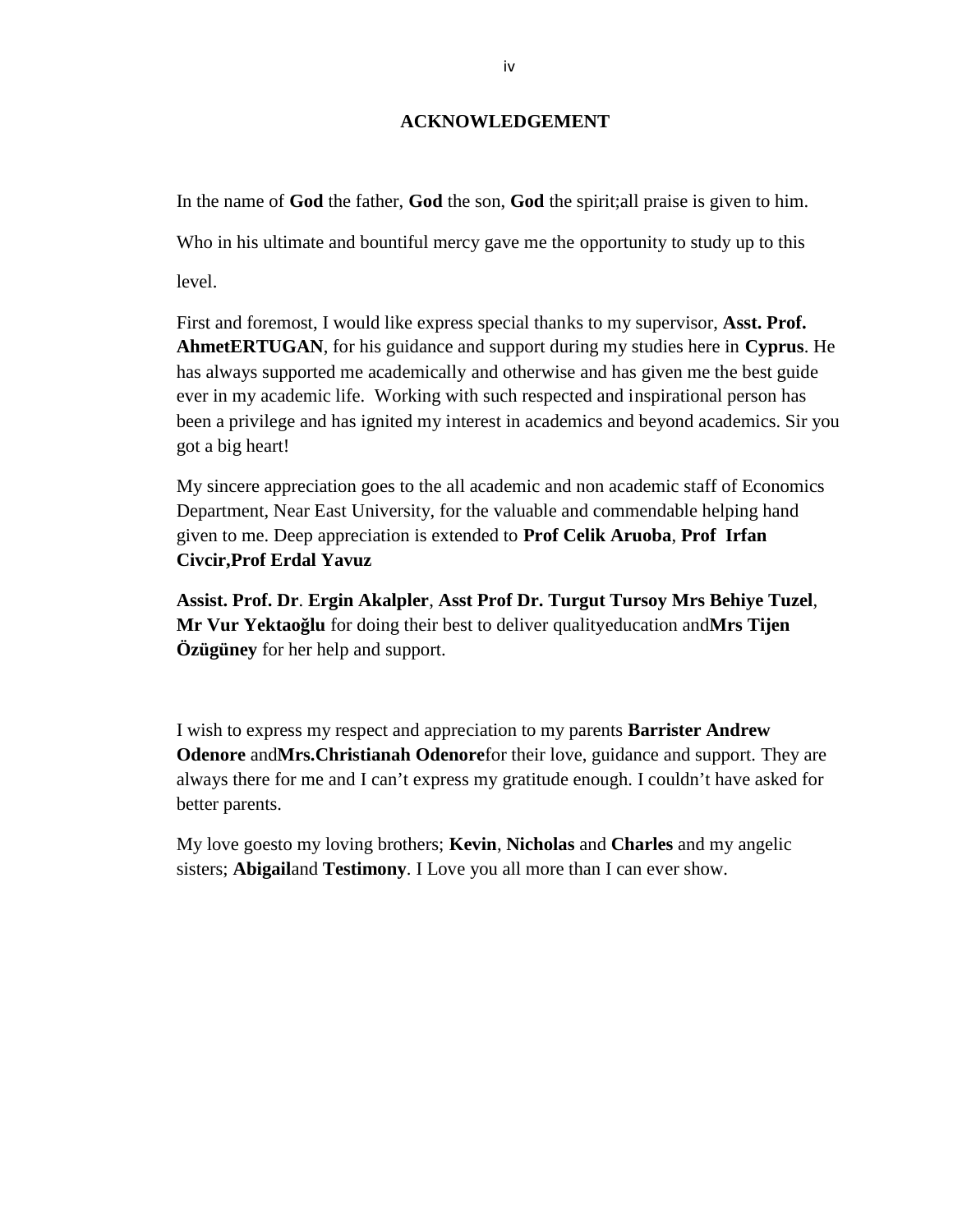*Dedicated with Love to the foundation of my life…..My Parents; Barrister Andrew Odenore and Mrs. Christianah Odenore*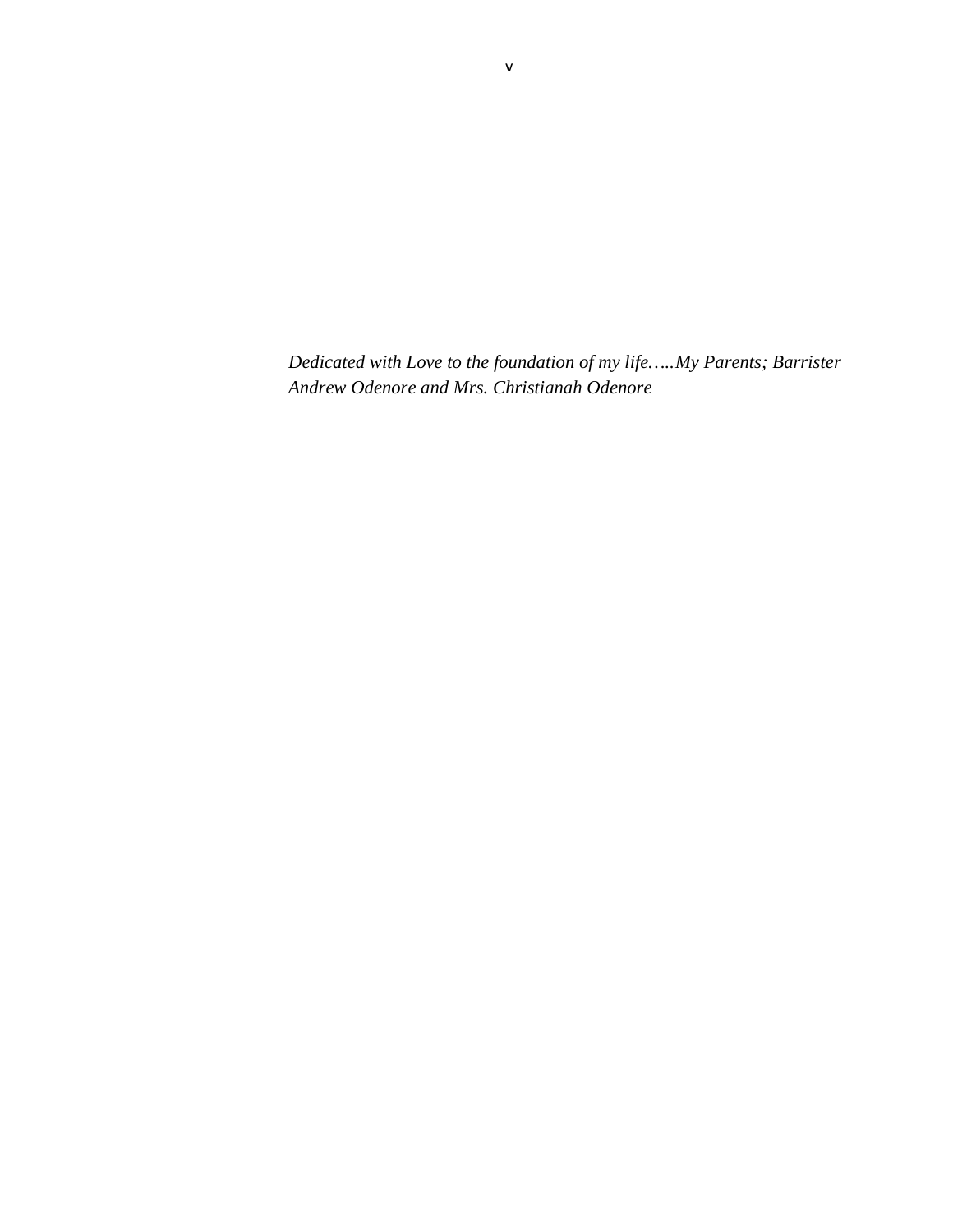## **ABSTRACT**

This thesis takes a critical look at the effects of globalization in the economic development of Nigeriaby the understanding of the basic issues of globalization and how it has affected the economic development of Nigeria. The perspective of this thesis work is basically based on grass root development because every developed society boasts of a solid grass root development. The thesis work looks at the basics and the bases of globalization and how it affects economic development from the grass roots up to the very top.

The thesis is explorative and descriptive in nature. It seeks to identify and describe the variables of globalization and how they have affected the Nigerian Economy. It was concluded that there are three variables of globalisation that affect national economies. The three (3) variables of globalisation that affects national economies are; structural change, environmental conditions and external influence on government.

**Key words: Globalisation, Economic development, National economy, Multinational sector, oil sector.**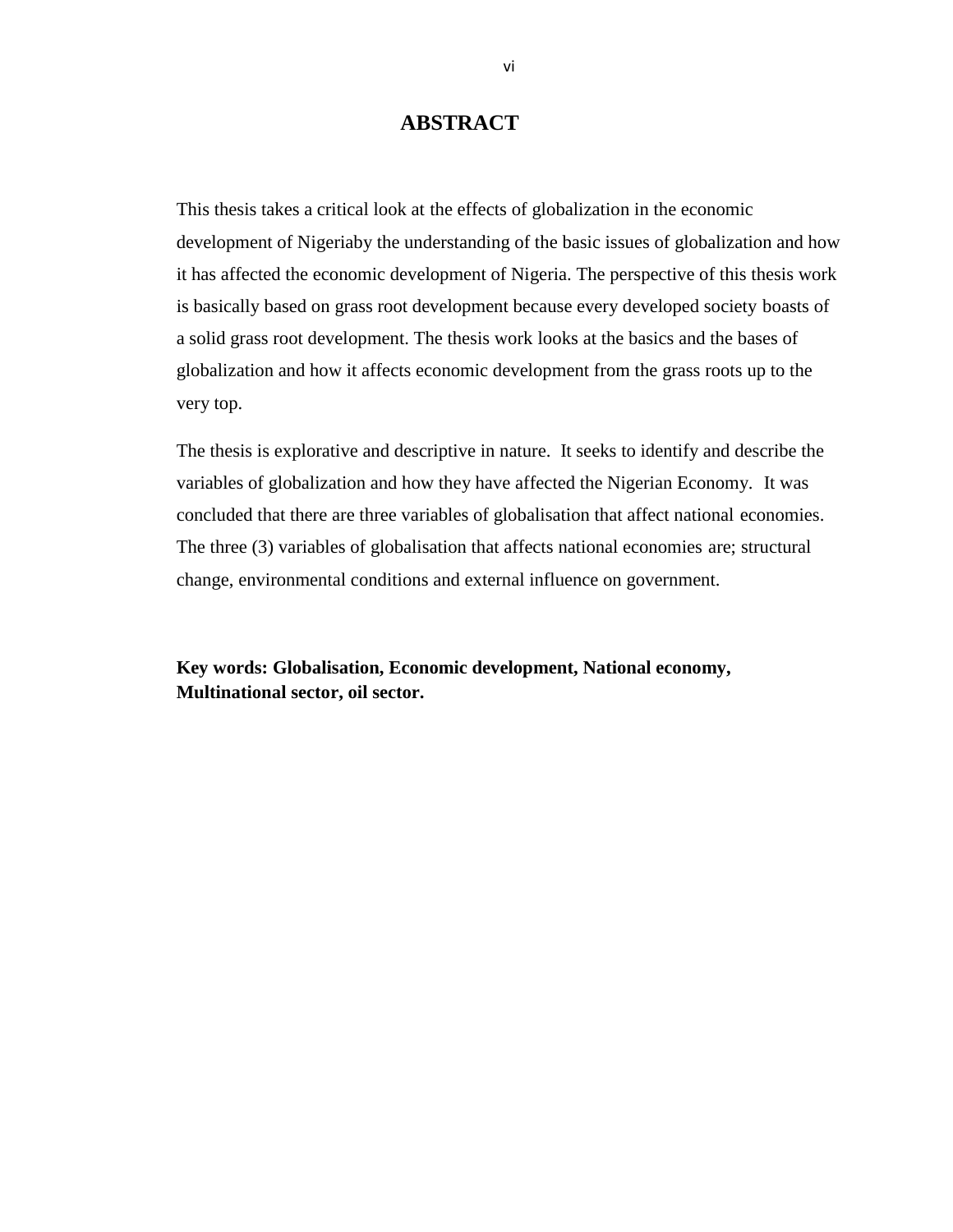#### **CONTENTS**

## **CHAPTER ONE: GENERAL INTRODUCTION................................................. 1**

# **CHAPTER TWO: CONCEPTUAL REVIEW AND MODEL……………………..7** 2.1 Introduction…………………………………………………………………….…...7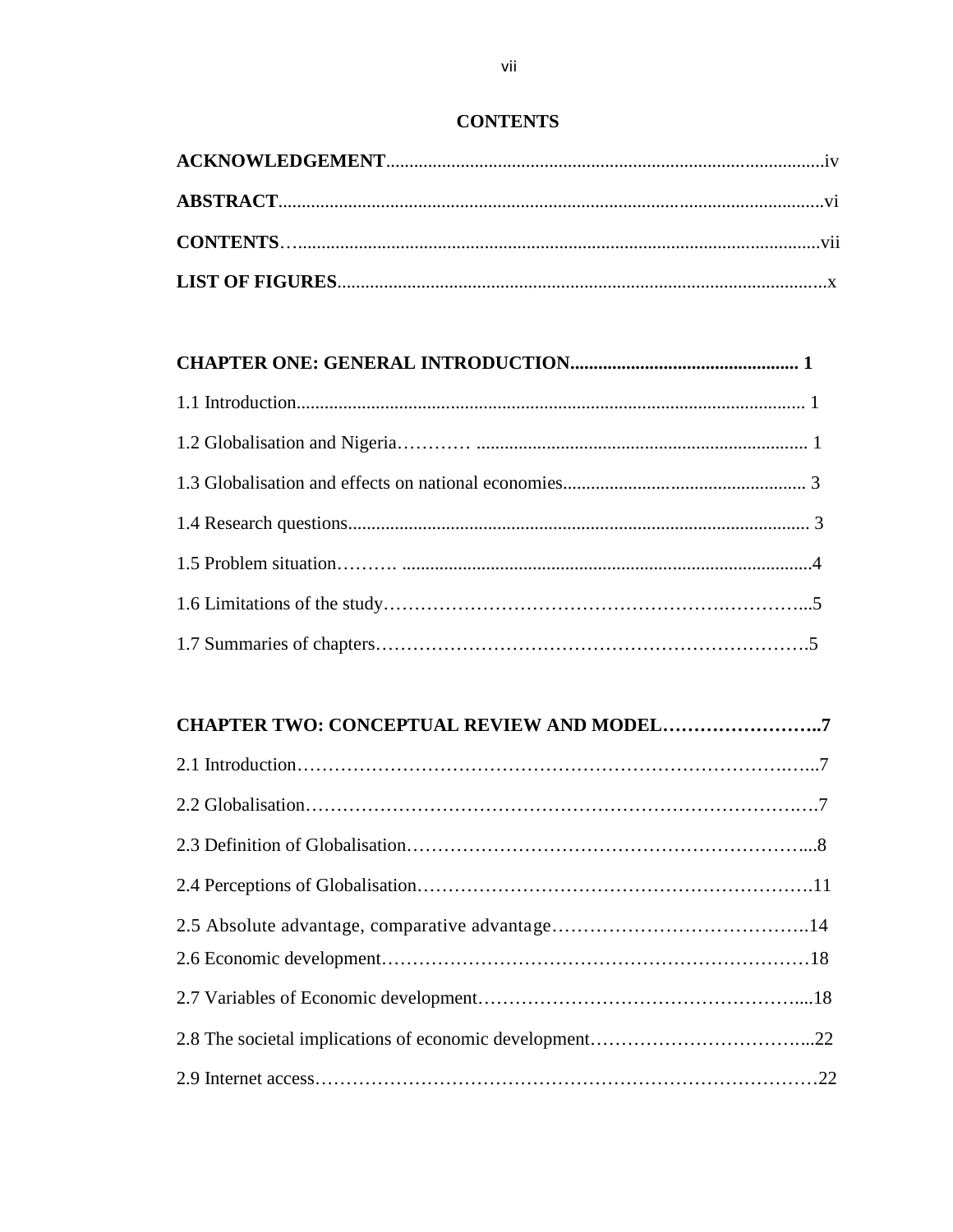| 3.9 Activities of multi national companies in Nigeria- the oil sector33 |  |
|-------------------------------------------------------------------------|--|
|                                                                         |  |
|                                                                         |  |
|                                                                         |  |

# **CHAPTER FOUR: METHODOLOGY....................................................................41**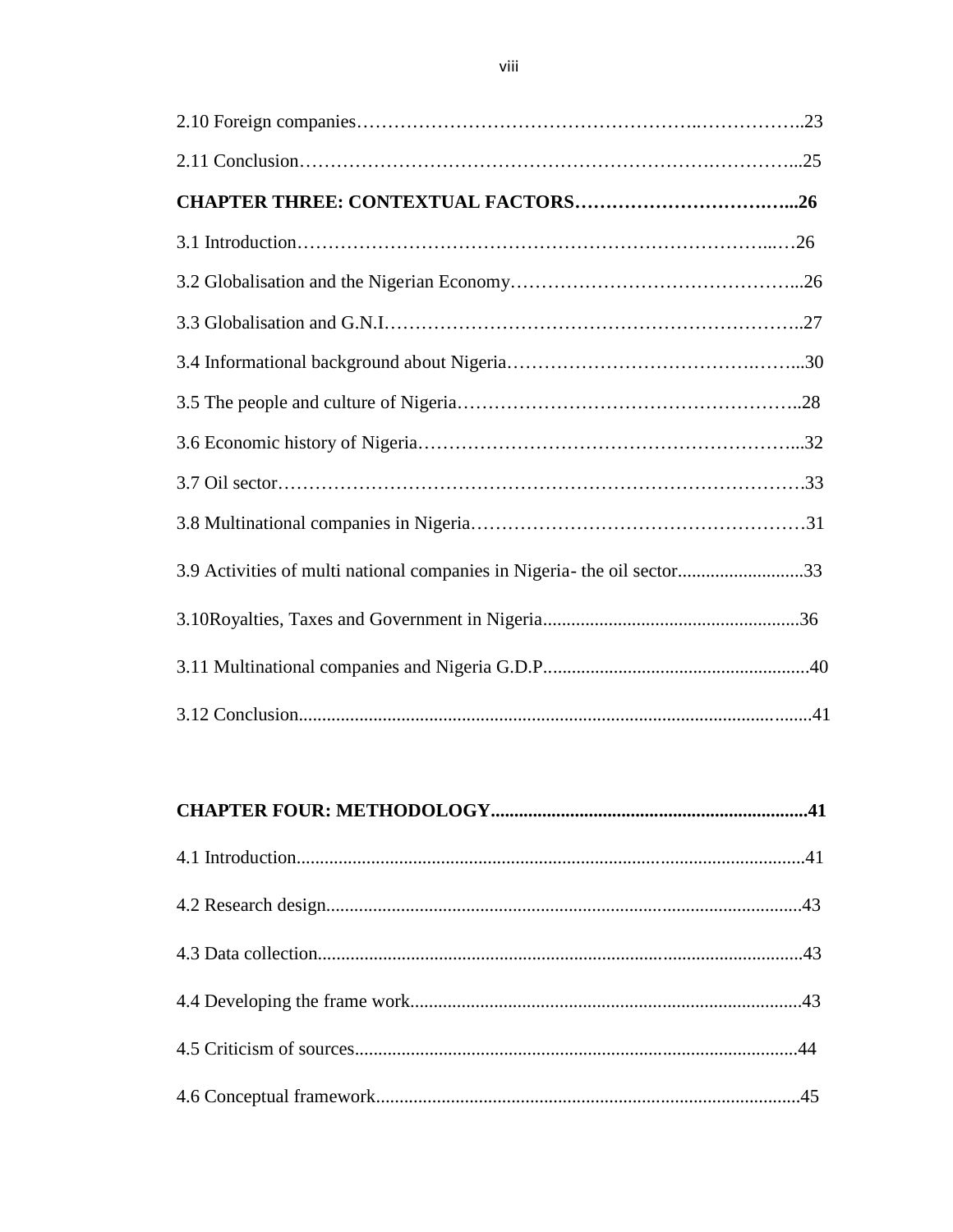| 5.4 Multinational companies both foreign & locally owned50          |  |
|---------------------------------------------------------------------|--|
| 5.5 Economic development and multinational companies51              |  |
| 5.6 Impact of multinational companies on globalisation in Nigeria51 |  |
|                                                                     |  |
|                                                                     |  |
| <b>CHAPTER SIX: CONCLUSION AND SUMMARIES55</b>                      |  |
|                                                                     |  |
|                                                                     |  |
|                                                                     |  |
|                                                                     |  |
|                                                                     |  |
|                                                                     |  |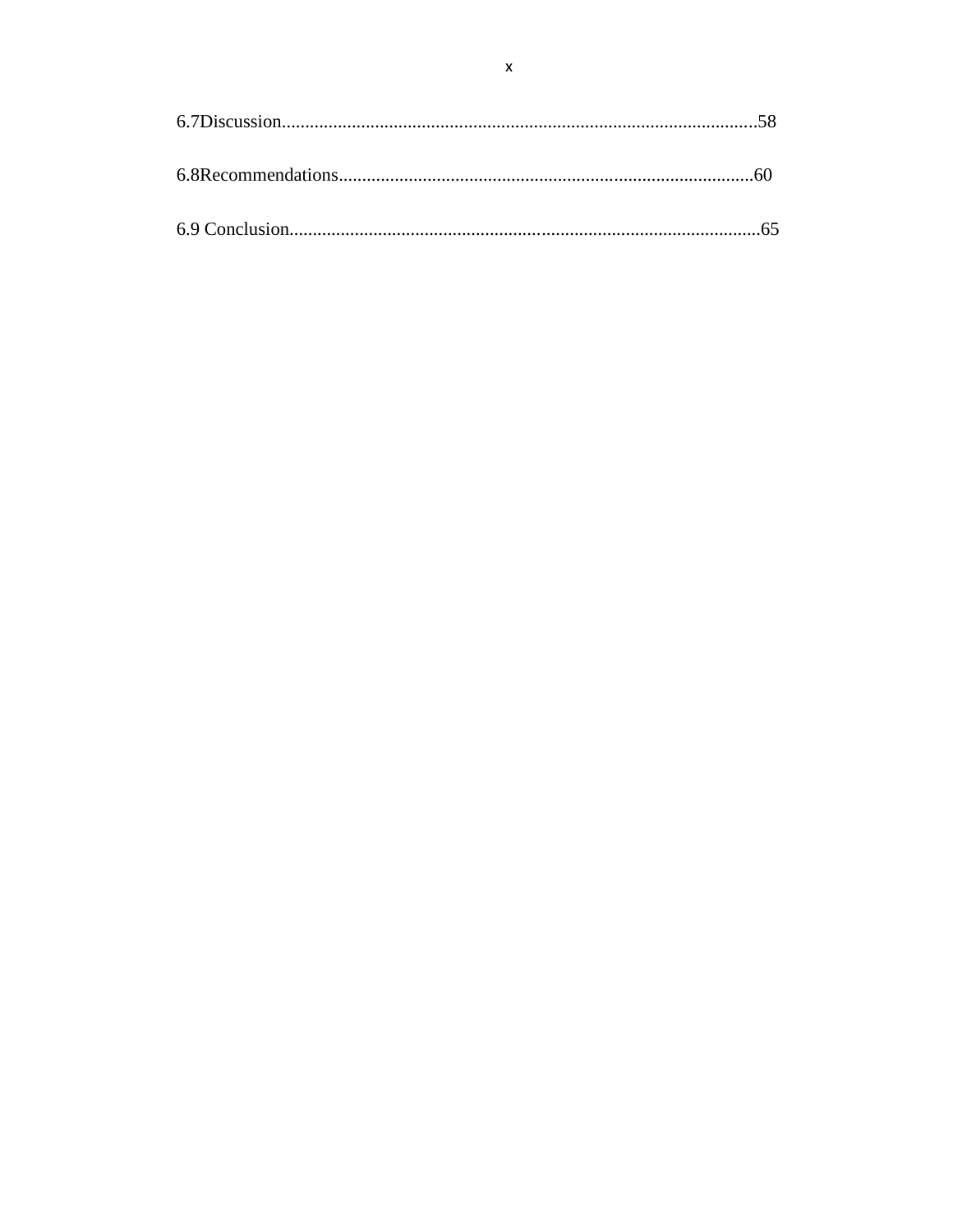## **LIST OF FIGURES**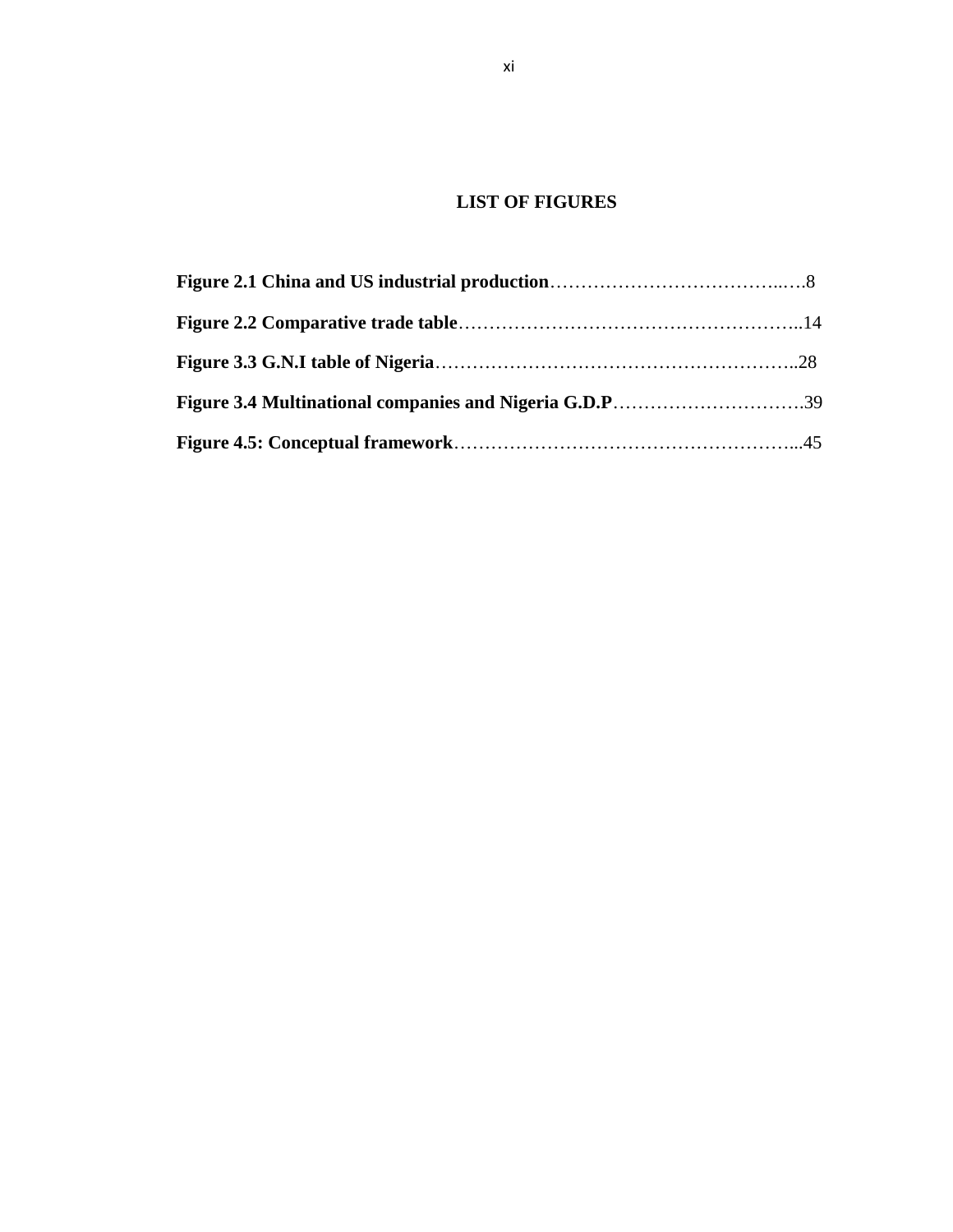### **CHAPTER 1**

## **PROBLEM FORMULATION**

#### **1.1 Introduction**

This chapter formulates the aims of this thesis with a brief introduction to literature on globalization and its effects on national economies. It portrays the problem situation by giving a background to Nigeria and how it's affected by globalization. The research aim and questions are formulated and brief descriptions of the following chapters of this report are given.

#### **1.2 Globalization and Nigeria**

There are so many different views about globalization in Nigeria. To the average man on the Nigerian street, globalization or no globalization, all he wants is food in his stomach and money in his pocket. Recently Nigeria was declared the largest economy in Africa, with many analysts claiming that globalization has helped the economy to diversify from just only an oil based economy to also a non-oil sector economy but most Nigerians didn't see this new trend as anything to go by, because daily struggle continues. As ToluOgunlesi, (2014) of the Guardian African Network puts it, the sudden re-basement of the Nigerian Economy has no effect on the low income earners of Nigeria. Index Mundi ranked Nigeria as  $6<sup>th</sup>$  in the world in terms of population of citizens under poverty line. That is a whooping total of 70% (percent) of Nigerians living below the poverty line. In a country of over 170 million citizens, it can be said that over a hundred million Nigerians are living under the poverty line. Does it now mean that globalization has done more bad than good? What actual effects has globalization had on the Nigerian economy?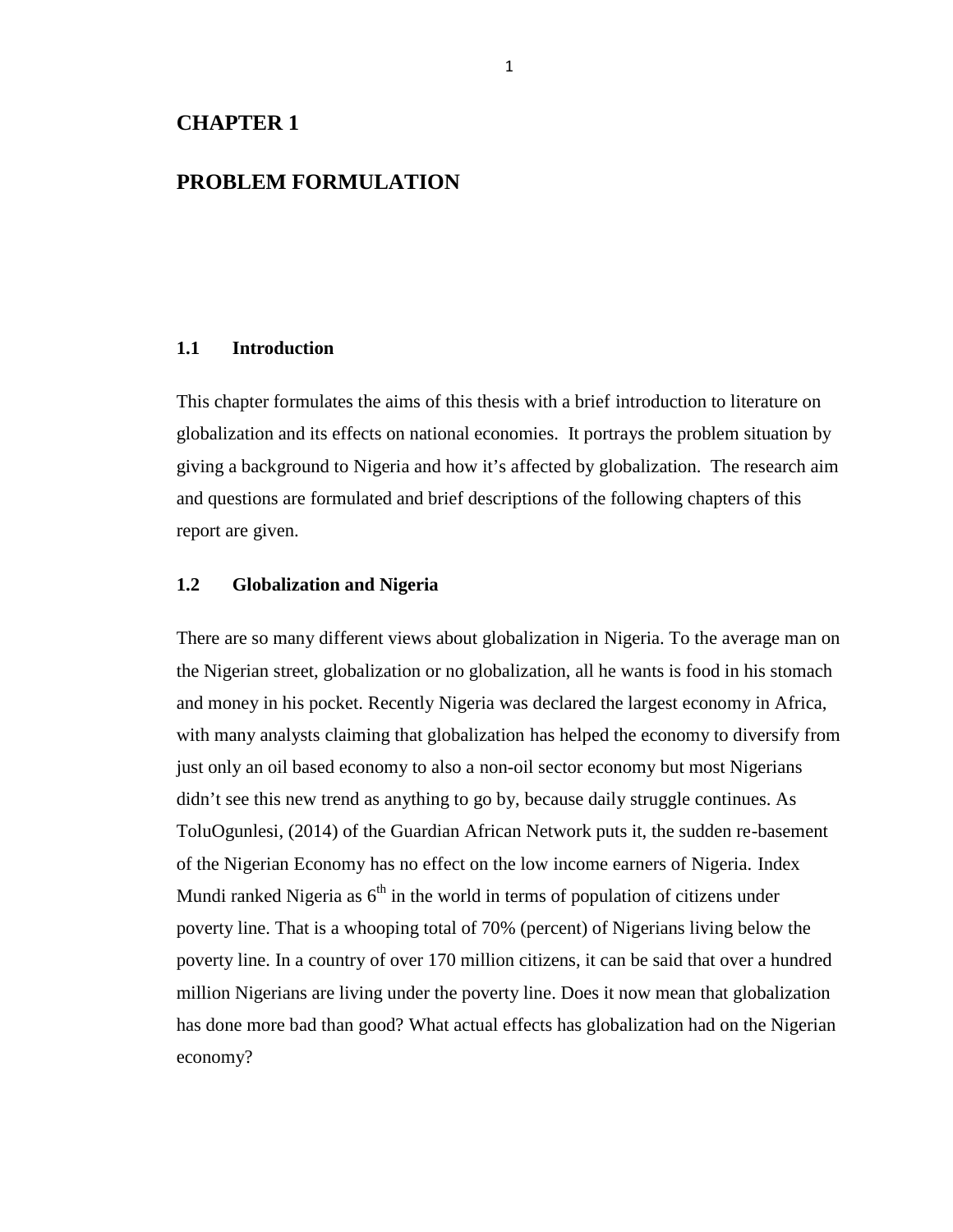The main objective of this research is to analyze the oil sector and economic implication of Globalisation in Nigeria. Right now, there is a strong tie or link between international politics and international business, which causes the economic development of individual countries to be a major concern and the responsibility of that international community. It is therefore important for these international communities to realise the influence they have on economic development of individual countries. Is globalization failing in the Nigerian Economy or is it adding positive values to the Nigerian Economy.

There are several views about globalization in Nigeria. To some globalization remains the surest way out of perpetual underdevelopment in Nigeria while some skeptics see globalization as the western modern day of slavery, where Africa is being exploited all under the cover of globalized business environment. An investigation by (Aljazeera television 2014)showed that over the past decade, China's hunger for Africa's rich natural resources has seen it overtake Europe and America as the continent's largest trading partner. China's often expressed reluctance to interfere in the local politics of other nations - or at least to attach any tiresome conditions about democracy or improving human rights to their investments and aid. Globalization constitutes a mega trend in Nigerian political economy and has assumed a new phase in the country's international relations. Given the emergent socio-political and economic transformation as well as the technological advancement in communication, information, transportation etc, the process seems to be irreversible. Various institutional actors that is, Ministry of Foreign Affairs, Nigerian Institute of International Affairs, etc, have indeed consistently intensified efforts towards engaging in socio cultural relations with other global actors to develop her domestic scene. Thus, Nigeria today belongs to the 'global village', a new phase that has sharpened the development of her foreign policy; and interconnectedness of political, economic, social and technological forces that permeate contemporary global system.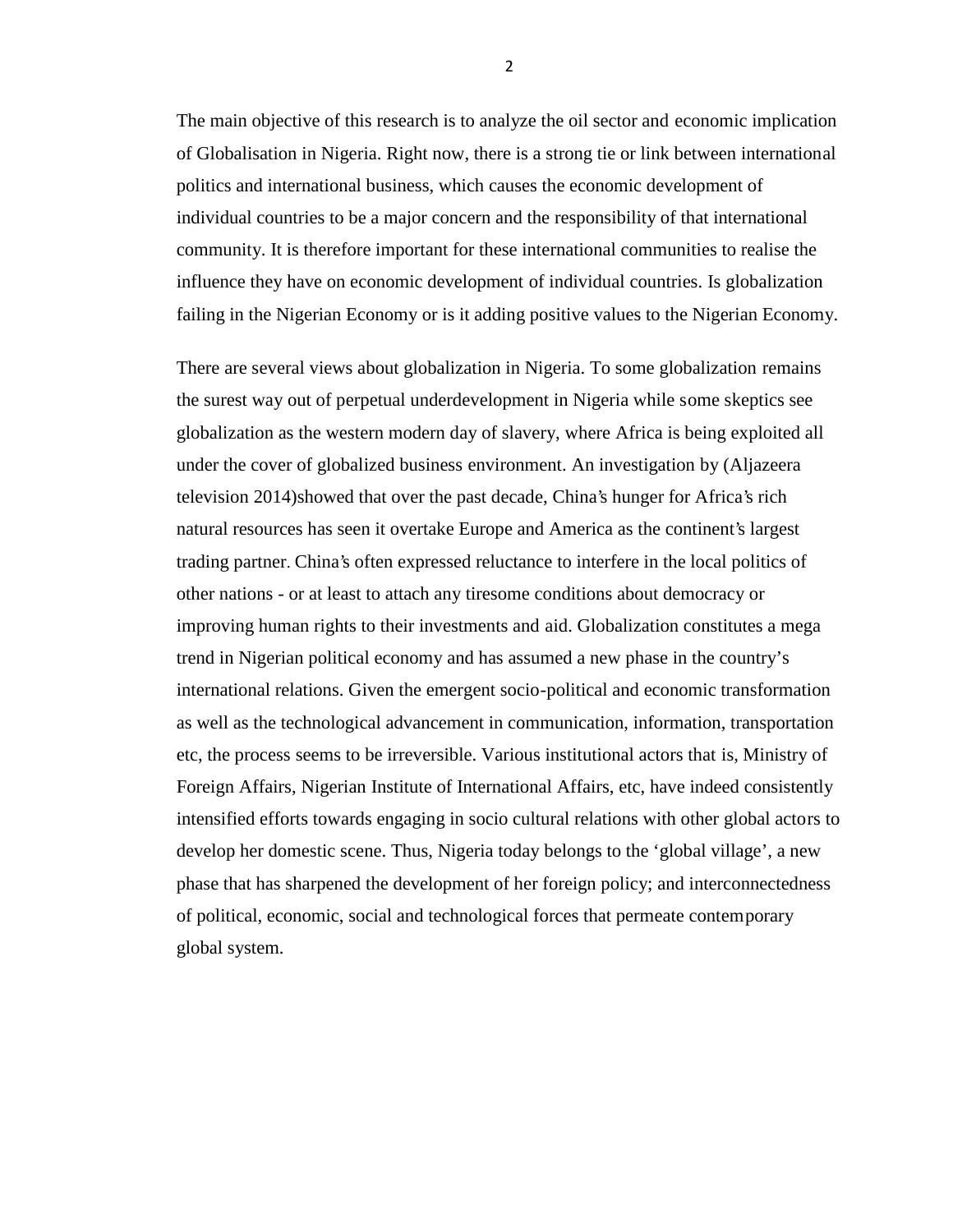#### **1.3 Globalisation and effects on national economies**

For a country like Nigeria, Globalisation offers developing countries an opportunity for wealth expansion. Expanding the economy via wealth, export – led growth, ideas, technologies. This has impacted directly on the economic lives of Nigerians. Globalisation has linked the Nigerian Economy to other world economies and the economy has witnessed massive expansion. Globalisation has reduced the barrier existing in international trade Salimono (1999)

The history of Globalisation is always argued amongst different scholars. Some scholars or historians believe Globalisation started not too long ago while some other scholars believe Globalisation can be dated to hundreds & hundreds of years back. Sometimes historians attach Globalisation to the fall and rise of the western world. They pin-point it to the industrial revolution that started around 1800, the western maritime growth that started around 1500, or the unification and integration of Asia around 1000 or earlier. These three stages of human history however, was the starting point of Globalisation.

.Omotere Tope NCE, B.A(E.d) (2010)puts:Globalisation has become a commonly used word world-wide. Globalisation is not seen any more as a word for just the scholars or educated or academicians. The word is been used in our everyday life. Businessmen, businesswomen, traders in the market, politicians and students all use the word globalisation. It is virtually used in our everyday life.Globalisation has turned the world into one big economy where the event that plays in the New York stock exchange affects the businessman as far as Malaysia or Zimbabwe. It has summed national economies into one big economy, where every player affects directly or indirectly other players.

#### **1.4 Research aims and questions**

This thesis takes a critical look at this topic by the understanding of the basic issues of globalization and how it has affected the economic development of Nigeria. The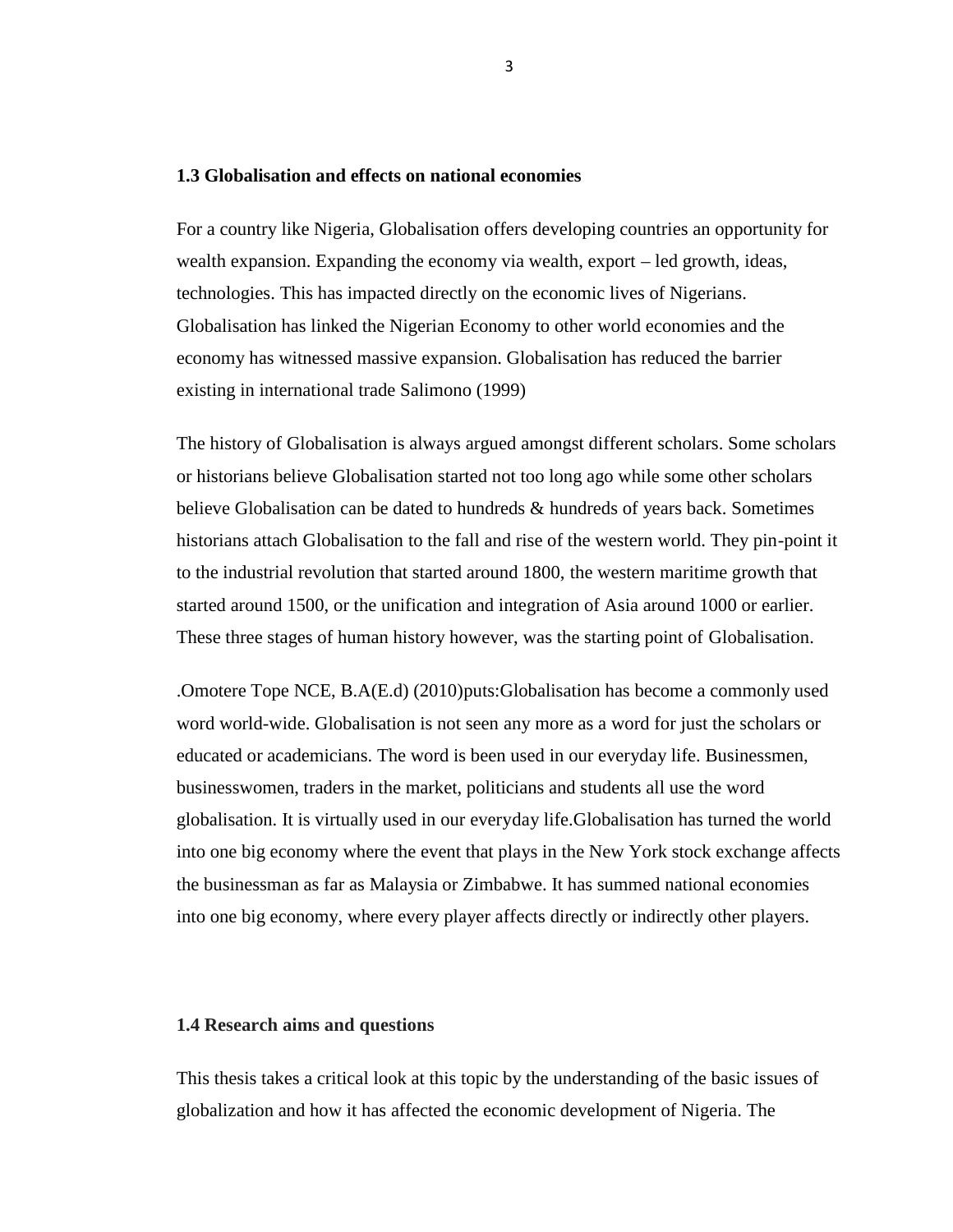perspective of this thesis work is basically based on grass root development because every developed society boasts of a solid grass root development. The thesis work is going to look at the basics and the bases of globalization and how it affects economic development from the grass roots up to the very top.

The thesis is explorative and descriptive in nature. It seeks to identify and describe the variables of globalization and how they have affected the Nigerian Economy. In doing so it aims to address the following research questions:

1.3.1 What are the variables of globalization that affect national economies?

1.3.2 What are the advantages and disadvantages of the variables of globalization that have affected the Nigerian Economic development?

#### **1.5 Problem situation**

Globalisation in developing countries with Nigeria in particular seems to be a huge confusing ball game. It has been stories of mis-conceptions and confusions. With the advent of S.A.P (Structural Adjustment Programme) in Nigeria, which most people see as the beginning of a globalised Nigeria, the Nigerian currencyhas been on a free fall. Before the Nigerian government fully opened its doors to globalisation, the Nigerian naira was exchanged for 77 kobo to 1 dollar (1 naira = 100 kobo). After the Nigerian government opened its doors to globalisation, the Nigerian Naira exchanged for 1.756 to a dollar. The more the dollar exchanged for more naira, companies became cash strapped F.E.Ogbini,(2007). They could not get enough naira to exchange for dollars. The dollar exchanged for 4.016 naira in 1987 and 5.35 naira in 1988. And as at 2014, it is 170 naira to a dollar. So it has been more of a mixed story. The structure of the Nigerian economy seems rather fused than structured which makes it critical to study globalisation and its effects on the Nigerian economy. Also the effects of Globalisation in the Nigerian economy cannot be discussed without taking a look at the high levels of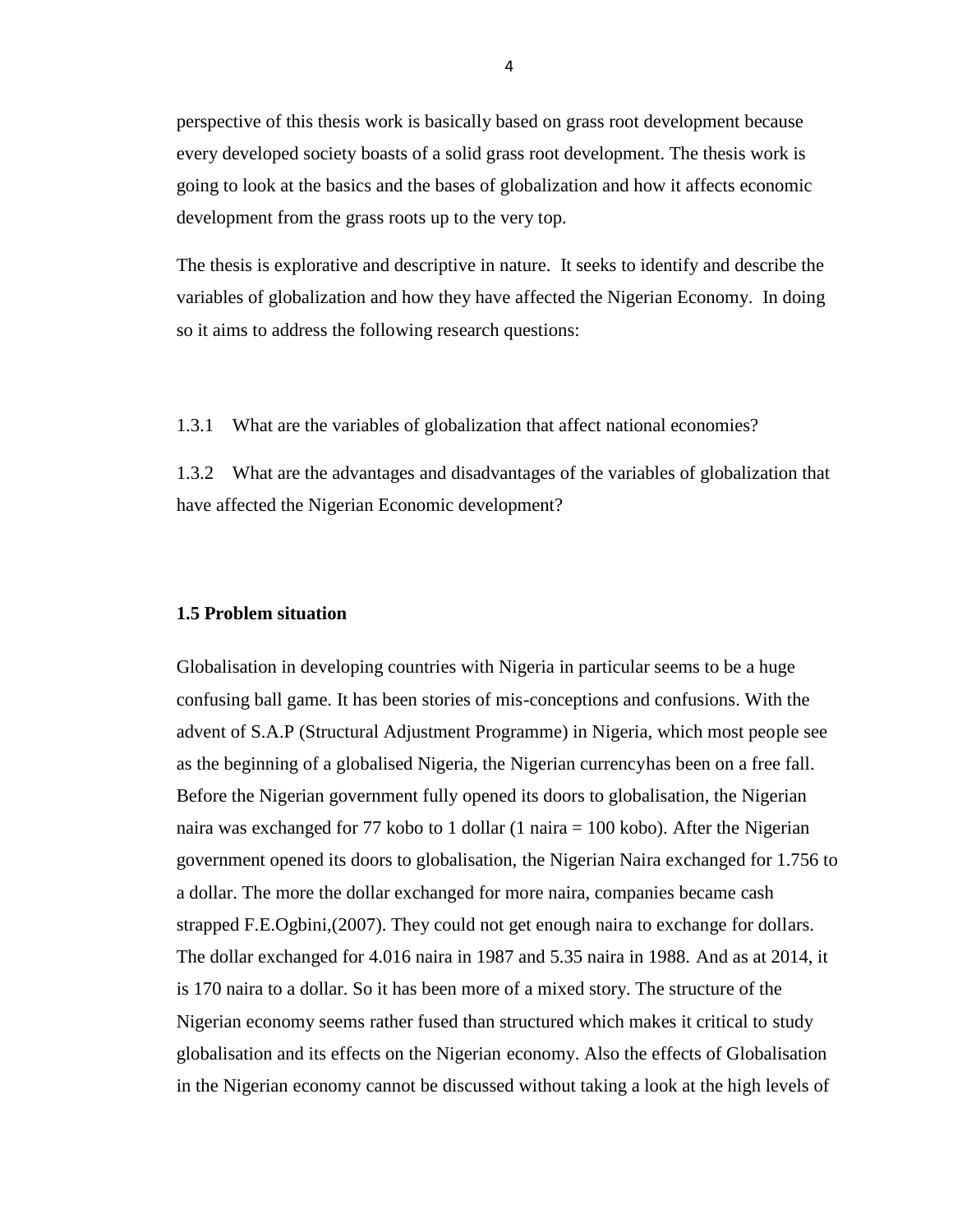corruption plaguing the country and the weak government institutions that seems helpless to combat this menace.

#### **1.6 Limitations**

It is evident that there will be limitations to the study. This is due to time and the complicated terrain of the Nigerian structure making it quite difficult to source for information.

Due to these challenges, this study focuses on major or key sectors of the Nigerian economy, such as multinational companies and the oil sector.

In other to understand completely the effects multinational companies have on the Economic development in Nigeria, it will be appropriate to take a more profound look at other sectors and not just the oil sector alone. Some multinational companies have had basic impacts and dealings with other sectors of the Nigerian economy way far from the oil sector. This day newspapers reported that the non-oil sector drives the Nigerian GDP growth rate, which has steadily increased over a period of time. For future studies, there is need to look at non-governmental organizations (NGO's) the role played by such organizations on the economic development of Nigeria. We won't encompass all these because of time and the complicated terrain of the Nigerian structure making it quite difficult to source for information in a limited time.

#### **1.7 Summaries of Chapters**

Chapter one: Introduces us to the aim of the thesis and the research questions and also giving a brief history about Nigeria.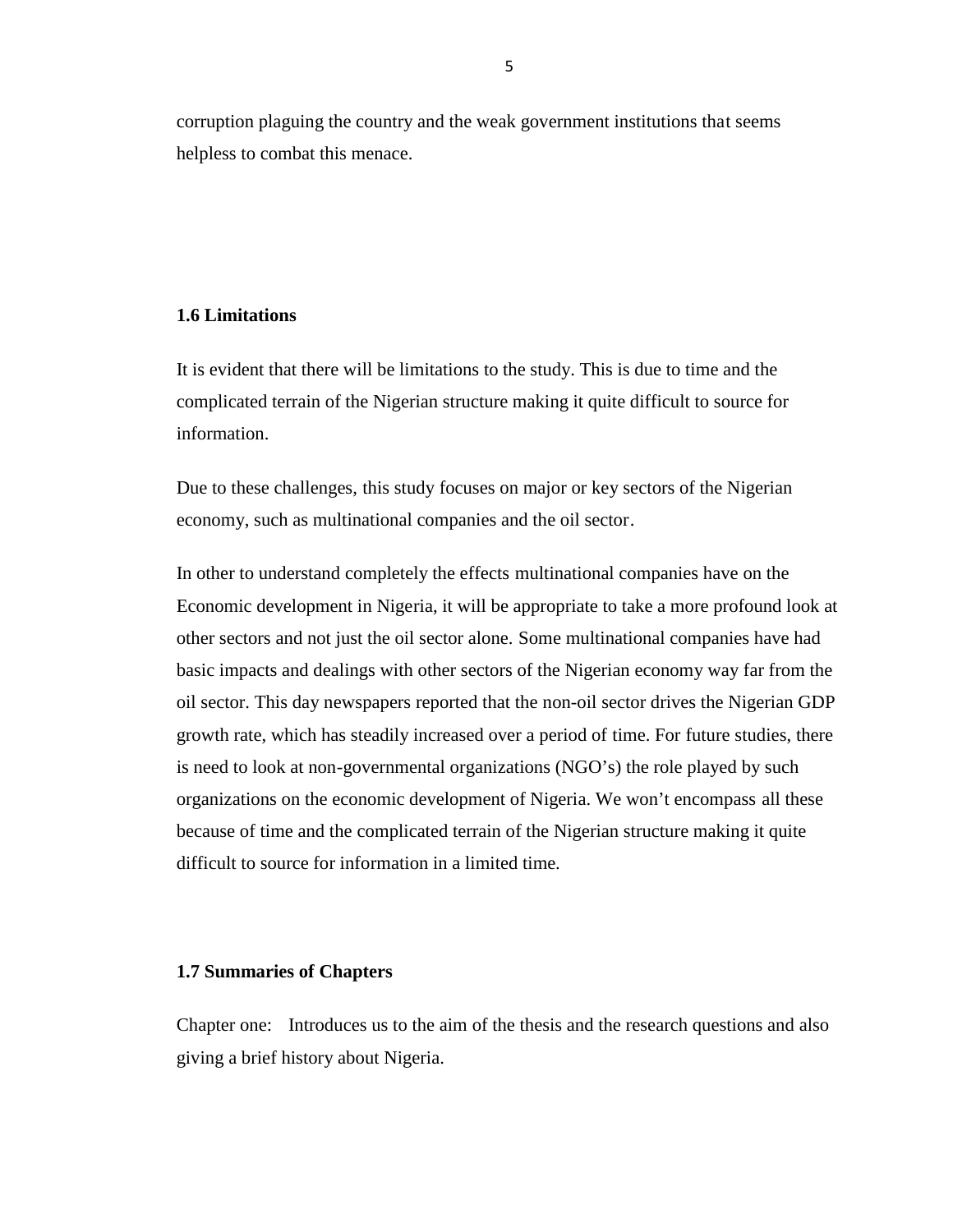Chapter two: this chapter takes a critical look at the topic of globalisation by understanding the basic issues of globalisation and how it has affected the economic development of Nigeria. It looks at the basics and bases of globalisation in Nigeria.

Chapter three: This chapter looks at the history of globalisation and the Nigerian economy and then focus on the clarification of the peoples and culture of Nigeria. Also the chapter discusses about the Nigerian Economy, the oil sector which is the main stay of the Economy and also the multi- national sector of the Nigerian Economy.

Chapter four: This chapter describes and explains the methods used in this thesis work; the research design, data collection and conceptual framework.

Chapter five: This chapter explains the findings made in this thesis work from the model and the impact it has on the Nigerian economy at large.

Chapter six: This chapter is the concluding part of this thesis work. Summaries and conclusions.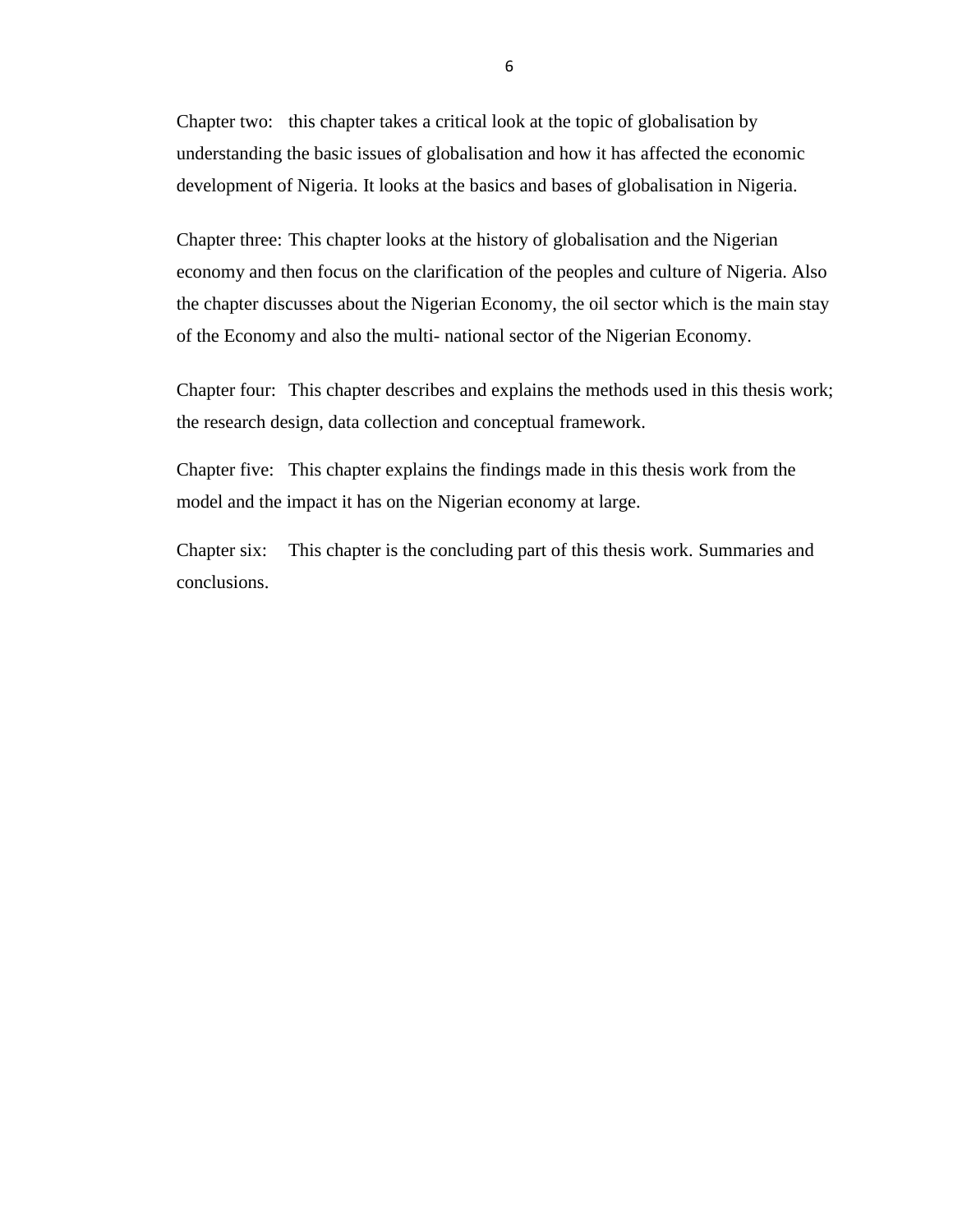#### **CHAPTER 2**

#### **CONCEPTUAL REVIEW AND MODEL**

#### **2.1 Introduction**

This chapter takes a critical look at the topic of globalisation by understanding the basic issues of globalisation and how it has affected the economic development of Nigeria. The perspective of this thesis work is basically based on grass root development because every developed society boasts of a solid grass root development. The chapter is going to look at the basics and the bases of globalisation and how it affects economic development from the grass roots up to the very top.

#### **2.2 Globalisation**

A general view of globalisation can be seen as the process or systematic application of international combination or unification of ideas, views, goods and services, cultures around the world.(Ameh Abu 2012)With the emergence of internet, Electronic mailing, telecommunication, trade liberation in today's world has all led to the expanding information environment that has made the world a global village. There is a general agreement among scholars that globalisation holds the key to rapid growth in economic development and still Nigeria is undoubtedly facing a number of challenges that have to do with the consolidation of the gains of globalisation which can be simply put that Nigeria does not fully benefit from globalisation. Nigeria and likewise many countries in Africa suffer from the lopsided benefit from globalisation. Weak institutions and corruption takes off a large chunk of the benefits of globalisation in Nigeria. With every country trying to outplay or outsmart each other in the global cycle e.g. the USA vs. CHINA.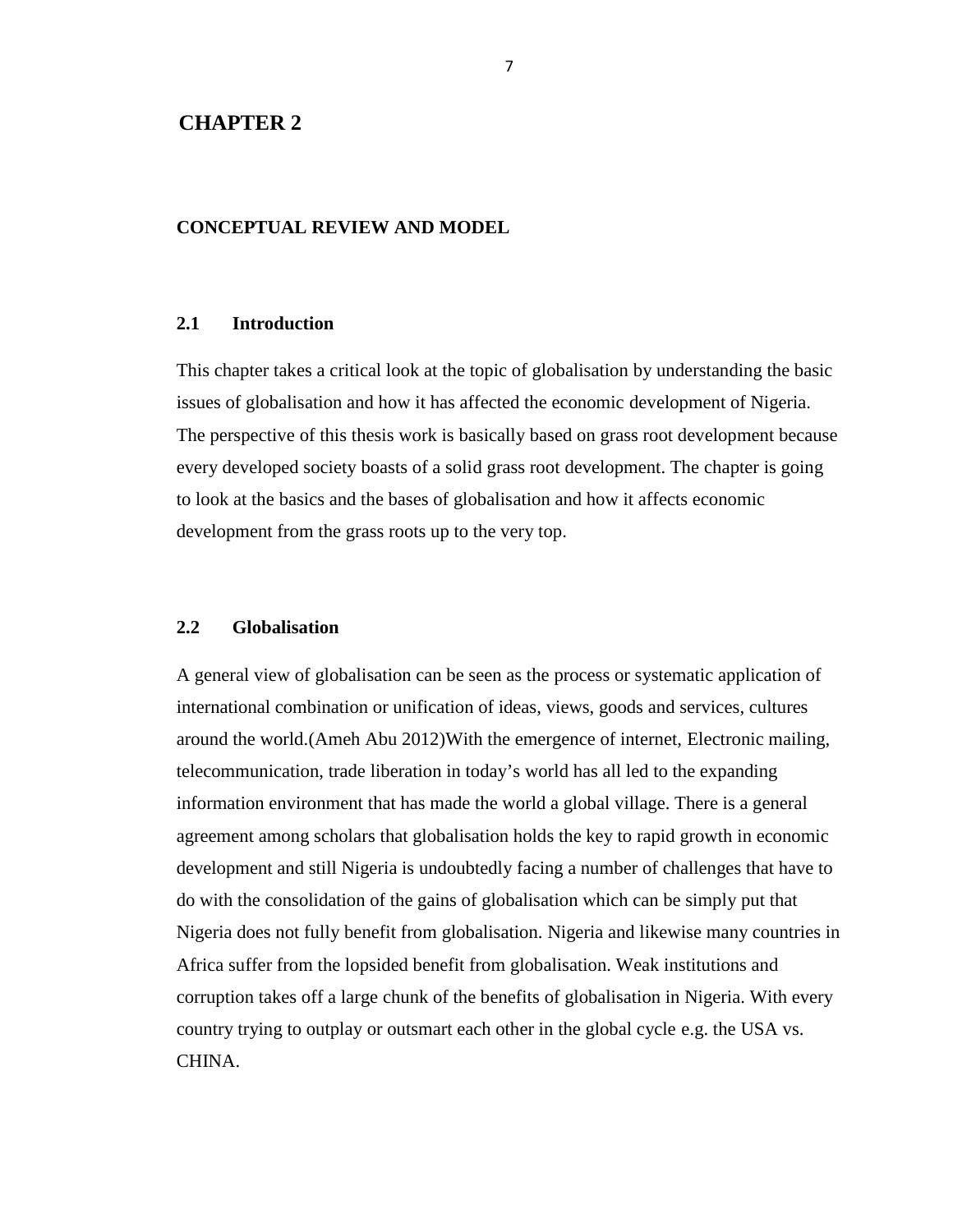

**Graph 2.1 extracted from John Ross, Chongyang institute for financial studies**

The graph above by John Ross, shows how the US and China are competing in world industrial production. Nigeria as other parts of Africa hasn't been able to gain from globalisation as China was able to benefit from the 1970's till date.

#### **2.3 Definition of Globalisation**

Globalisation is more or less simultaneous marketing and sale of identical goods and services around the world (The economist 2009, July edition).

According to Anthony Mcgrew (2007) Globalisation consists the multiplicity of linkages and interconnections that transcend the nation states (and by implication the societies) which make up the modern world system. It defines a process through which events, decisions and activities in one part of the world can come to have a significant consequence for individuals and communities in quite distant parts of the globe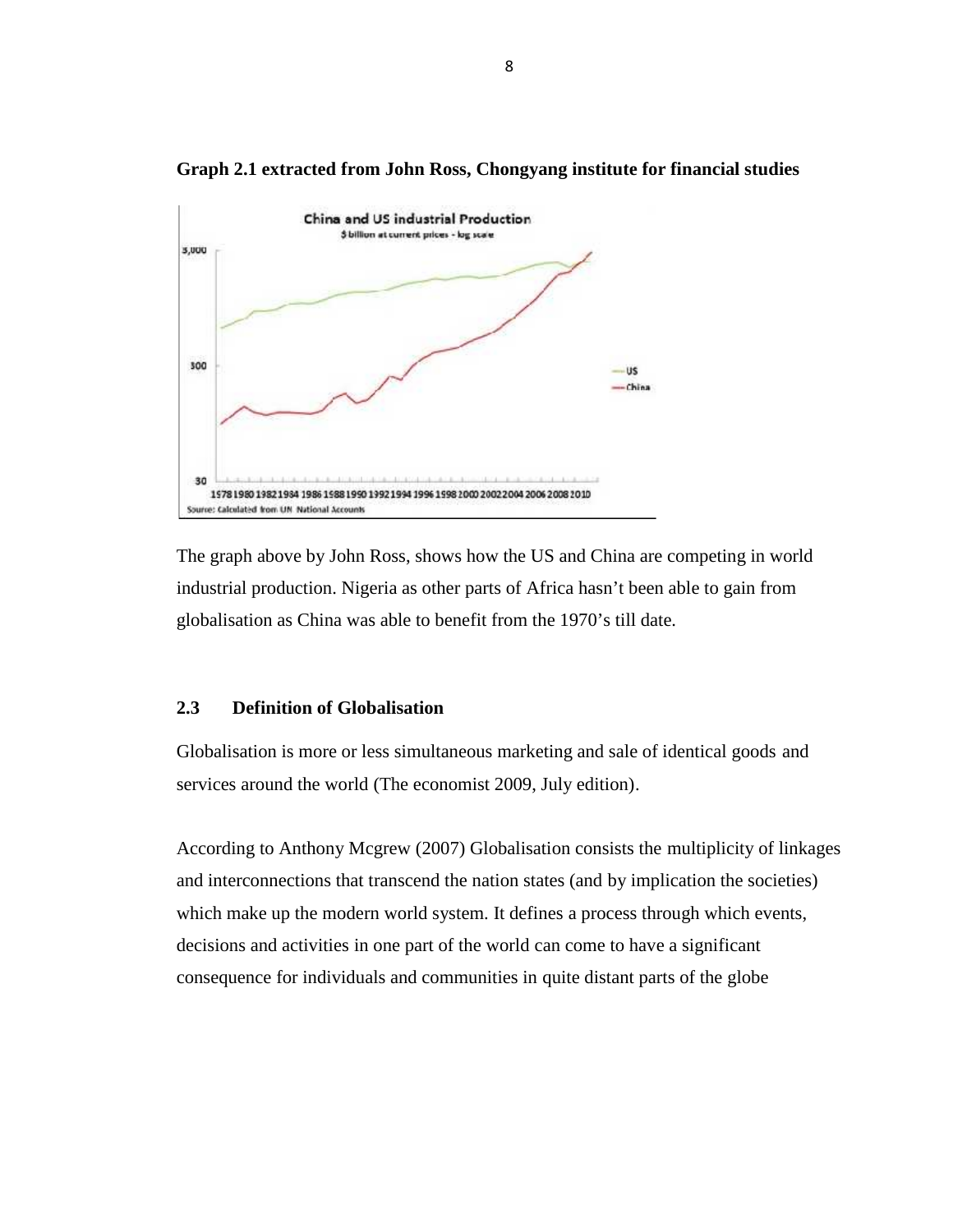The statistics that best reflects the growth of globalisation is the value of cross-border world trade expressed as a percentage of total global G.D.P(Gross Domestic Product) which might rise to 30% by 2015. The global economy stands as the world economy. It goes on to show the total amount of measurable economic activity going on around the globe are activities that includes production, trade, financial flows, investment, technology, labour and economic behaviours with countries and between countries.

In this research work, globalisation is defined as a continuous enlargement or expansion of economic, financial, social, cultural integration of economies around the world.

The centre point of global business and world economic growth can be attributed to globalisation. Increase in production for example is as a result of increase in globalisation.Take a closer look at China for instance, the graph above shows how their level of production increased astronomically from 1978 to 2010. This can be attributed to globalisation of production. Economic growth and development mainly is derived from world increase in globalisation. Nigeria hasn't really benefited as a country from globalisation nonetheless it is pertinent to say that there are some benefits gained by Nigeria from globalisation most especially in the oil and non-oil sectors of the economy but lots of the gains are lost out to corruption and weak political and economic structures.Globalisation has spanned several years before now. There have been different trade routes spanning several countries and continents. The roman established different trade networks during the Roman Empire especially in the Mediterranean Sea. There are other trade networks like the British Commonwealth trade links, or the Hansa. Also, it was through globalisation the new world was discovered "America". This definitely means that globalisation is not a new process even though there is an immense increase in globalisation today. Globalisation has moved from just a discovery of new worlds or a thought in a classroom to the centre and focal point of modern day economic development and growth. Every developed country today is actively into globalisation even closed economies like North Korea and Iran still have a way of participating in globalisation because any country that wants to achieve growth and development should participate in globalisation directly or indirectly. As some scholars put it no land is an island on its own. There is always a need to connect to other parts of the world.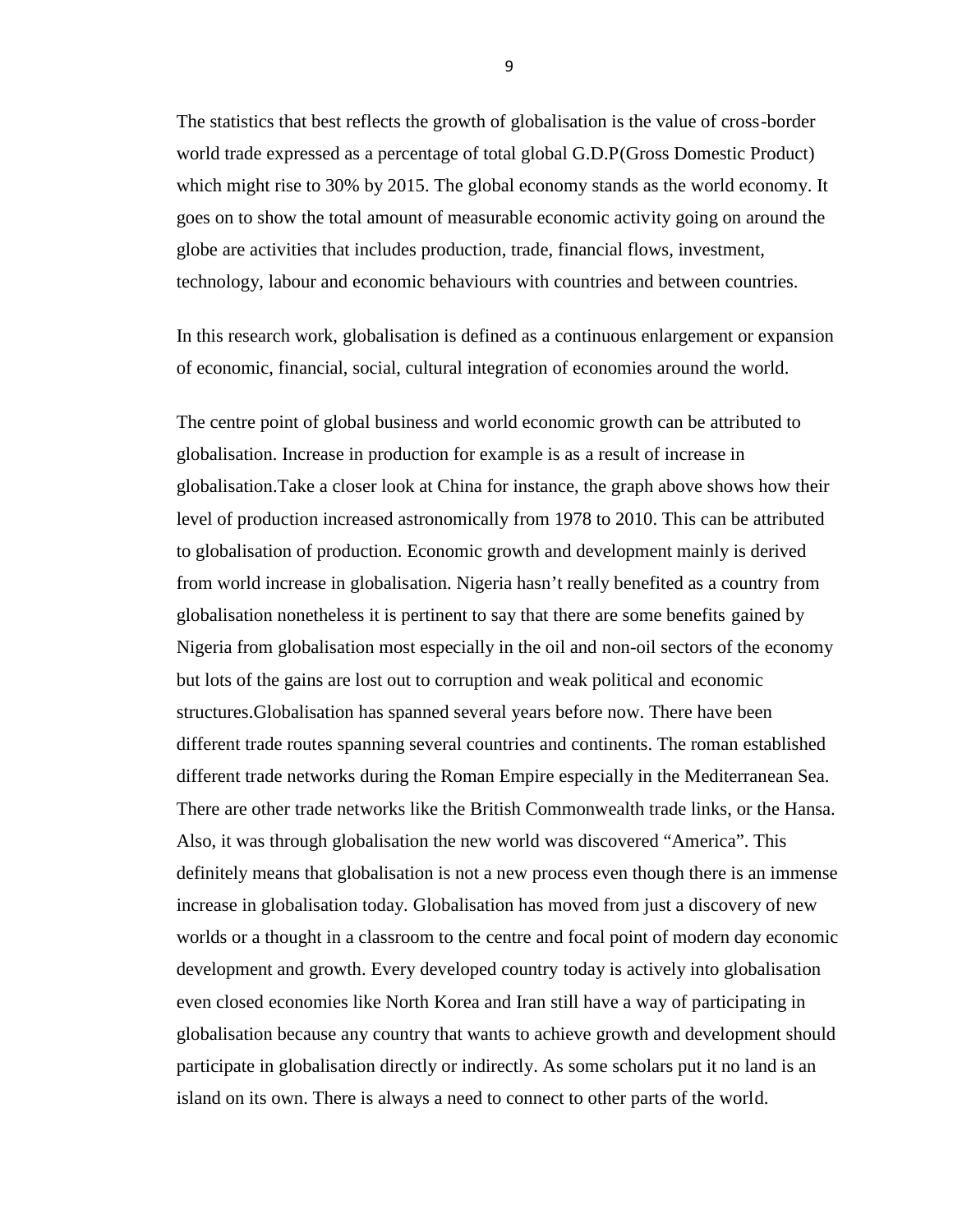Strategic alliance between countries is important for countries to benefit optimally from globalisation(Townsend 2003; Dan &Teng 2008)( Hynes and Wison 2008). There has been a lot of research on strategic alliance particularly from the point of transaction cost economy. Also the game theory has been used to understand more, the importance of strategic alliance likewise risk perception, agency theory, network theory and resource based view of the firm(Dan&Teng, 2008) the resource based view theory which supports the motive for strategic alliances as a tool in enhancing Nigerian competiveness in the global economy. To view the firm core competence and outsource, other functions could be a factor to participate in strategic alliance. In this situation, the theory of comparative advantage comes in*.* Daniel Radabaugh (1998) referred to Ricardo who reasoned that there will be global efficiency gains from trade if a country specializes in those products that it can produce more efficiently than other products without regard to absolute advantage. A company will gain if it concentrates its resources on producing the products it can produce most efficiently, it then can collaborate strategically with companies in other countries with which has natural or acquired resources, knowledge of these particular areas in which it has relinquished (Daniel&Radabaugh 1998), pp 226. Then the theory of comparative advantage by Porter (1990)indicates that country X cannot depend on its natural resources only. It also depends on internally driven rivalry between domestic companies, suppliers and buyers. Therefore it is believed that a worthy economic growth is more aligned to the ability to innovate and upgrade and that no nation will be competitive in every industry but will be competitive in fields which she is best in. (AdetayoAdelakun2009)

This depicts that for a country to enjoy full benefits of globalisation, it needs to concentrate on strategic alliance. The European Union is a good example of strategic alliance. They go into trade among member countries and gain all benefits from such strategic alliance. If there is any need for outside trade, it is agreed by members allow such country participate in trade with the union most especially when such a country has a comparative advantage than any other member country of the union. With this important alliance, there is an instant touchdown to ladder that is instant touch down to the grass-root. For example a farmer in France immediately feels the benefit of his products being exported to Lithuania. There is an instant rise in demand for that product.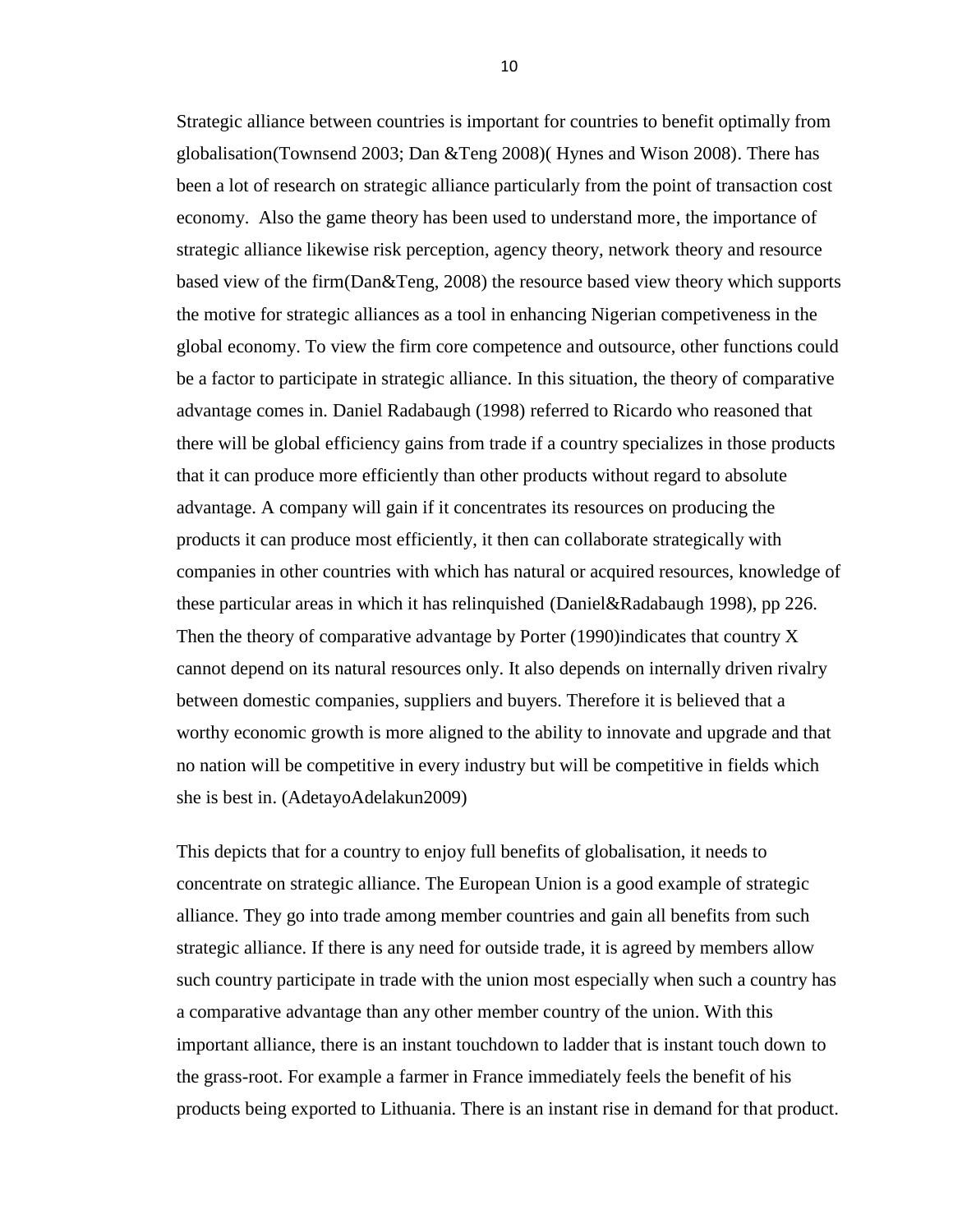That is why globalisation is very profitable when there is strategic alliance within countries. The African Union (A.U) is supposed to be like the European Union (E.U) but its more or less a ceremonial meeting between countries where very less is achieved reason being that the individual structures of member states is very weak and there is no political will to change the status quo. Most countries yearn for change but the will to make the change is not strong enough. The result is that with the introduction of African union, there is still very little inter, intra trade between member states, no free movement among member states. A good example here is that some countries outside Africa can go to African countries without a visa required but sister states within Africa cannot go to such countries without applying for visa and this hampers trade within the continent in a great way and stands as an obstacle to globalisation.

#### **2.4 Perceptions of Globalisation**

Globalisation is seen by some as the gateway to free markets and free trade into the developing world. They view this as the best way to beat poverty and poor standard of living. With globalization there are so many opportunities for emerging economies by bringing jobs and businesses opportunities to areas which would have otherwise struggled economically. It offers equal opportunities to all players some say, because globalisation takes into cognizance quality and not necessarily where the product is made. That is it doesn't believe in made in America or made in Japan, it only follows quality and this is giving equal opportunities to all players in the globe which in return beats poverty and increase the standards of living in countries that can produce qualitative products

But there are some views by some other scholars and school of thought. Critics of globalisation argue that it is a process of selling out an economy, to be under the control of a foreign country or corporation which basically means lost of power to a foreign body. They argue that globalisation is meant to make developing countries developing and never developed. The world bank and I.M.F (International monetary fund) loans that never seem to help ailing and failing economies, the continuous superiority of the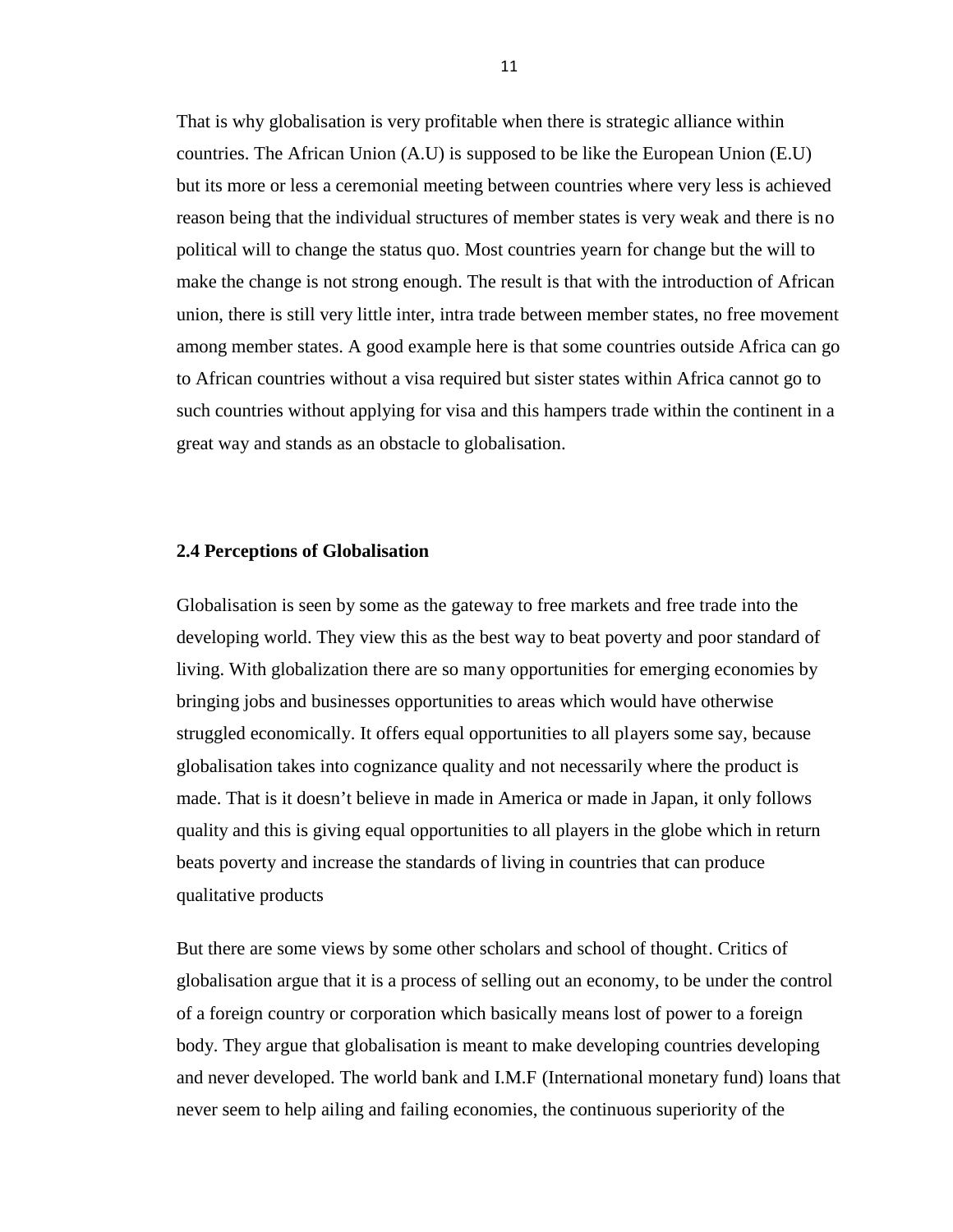western corporate bloc which spans from continent to continent. All these raise a stern look from critics. It is very factual to include multinational corporations and people's perception when discussing globalisation. Therefore explaining the perceptions of people about globalisation becomes a meaningful effort.(Jacob Funk 2008)Globalisation is viewed or perceived among Europeans and American voters as a different ball game. They view it differently from most parts of the globe. These western voters view globalisation as the transfer of existing jobs and wealth from industrialized or developed nations or economies to emerging economies especially in India and China. They basically view globalisation as nothing else than the transfer of opportunities of a better and more secure part of the globe to a rather insecure part of the world. Aside, western fears pertaining to globalisation, some Africans are also scared of the term globalisation. Needless to mention how the west perceivesAfrica, the African image has been so bastardized in the western media. Daily, there are stories of wars, hunger and famine about the African continent. Most times the future of these African countries are always perceived to either collapse or near collapse.

So many Africans are very sad as to the way the continent is being portrayed in the west. The negative view is an obstacle to the continent's economic development. According to the report: *(*Matthew Martin& Cleo Rose-InnesFeb. 2004) Africa's widespread negative image among investors had two consequences: Firstly, that the continent lost out on investments and secondly, that the funds which were invested in Africa, had a tendency to end up in short-term, high-risk ventures with developmental impacts substantially smaller than from "normal" investments. With investments that are meant to aid the small scale sectors of the economy, which are the backbone of economic development are sadly short term and high risk. The effect of this basically means that capital is made as fast as possible and leaves the continent as fast and quickly as possible.So as the effect being on Nigeria as so much as 70% of the population which is over one hundred million citizens still remain under the poverty line.

Here it is realized that there are different perceptions of globalisation from the East to the West. They all hold different views on globalisation. To some, globalisation is the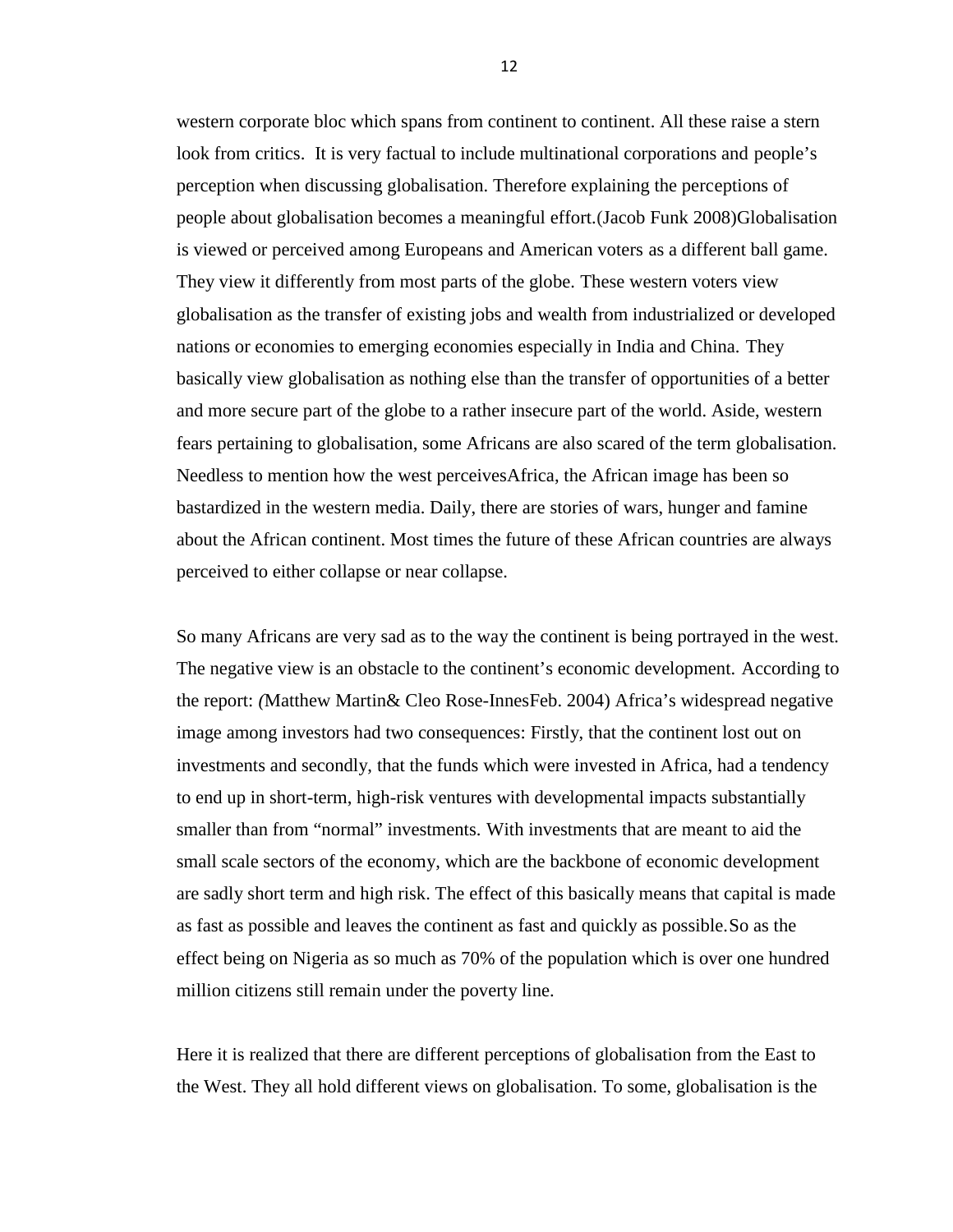best thing that ever happened to bridge the gap between the rich and poor while to others it is just a way of taking from those that have and giving to those that do not have. The perceptions on globalisation are all different but whichever way it is seen, globalization cannot thrive with weak political institutions and corruption. A society where corruption thrives then there will be disastrous effects on the gains of globalisation. Some hardlinersceptics see globalisation as the western modern day of slavery where Africa is being exploited all under the cover of globalised business environment.

The Nigerian oil sector which is a critical part of this research has come under heavy criticism by some localities in Nigeria.(The Christian Science monitor 2013)Oil spillages numbering hundreds are reported in Nigeria every year which isdamaging and killing the environment, in return putting human lives at risk. Amnesty international accuses Shell for these spillages. According to Amnesty international, pipeline corrosion, maintenance issues, poor equipment, theft and sabotage are all causes of the oil spillages. In particular, the report states that shell and other oil companies operating in the oil rich Niger Delta region of Nigeria were not entirely truthful about what is causing the spillages amounting to hundreds every year. Oil companies in the region, including Royal Dutch Shell are always quick to blame theft and sabotage but that is not entirely true. Nigeria which is a member of OPEC is calling for tighter and tougher consequences for companies responsible for oil spillages. If other members of OPEC agree to this, it means faulty companies might pay millions of dollars for oil spillages in these communities where they occur. Amnesty international in its report said there is dire need to stem the flow of these oil spillages in Nigeria because it is ruining the environment and putting human lives at risk. Shell has always defended its maintenance policy but with this report, it is not just sabotage and oil theft that causes the oil spillages, bad equipments and maintenance are also part of the blame.

What this results to is there is such a great mistrust by the hosts communities of these oil companies because their environment is damaged and their farming and fishing lives taking away from them as a result, these set of individuals who are on the low ladder of the society are instantly taken aback when it comes to globalisation.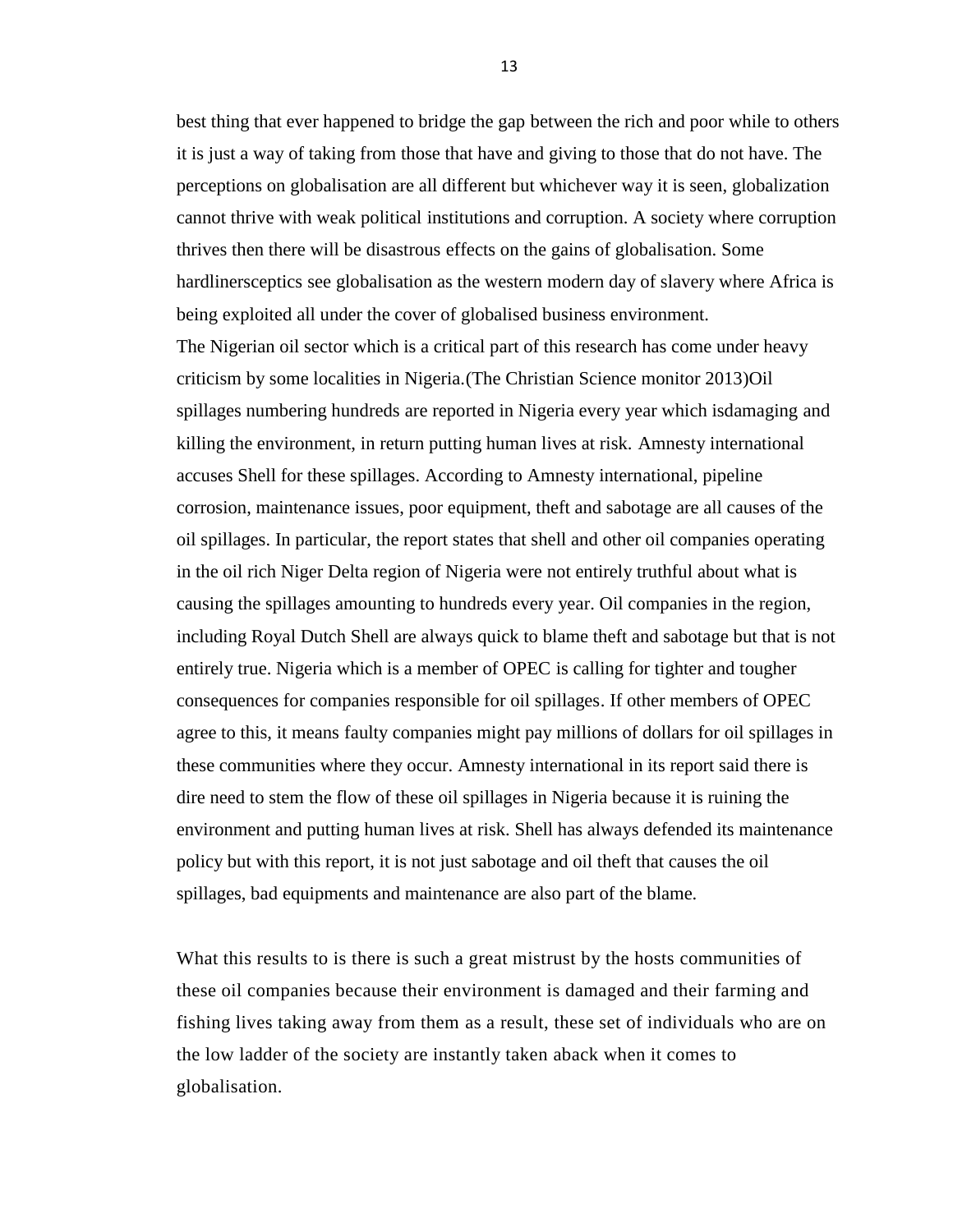#### **2.5 Absolute advantage, comparative advantage in relation to Globalisation.**

In the theory of international trade, a country has an absolute advantage if it can produce a good or service more efficiently than another country. This theory was first suggested by British born Adam Smith (1723-90). He tailored it as an extension of his division labour doctrine. It basically means that if an economy can produce a good for a lower costs than another there is no need to enter into trade. It means that less resources are needed to produce the same amount of goods for that particular economy. At the beginning of globalisation, in the early days most countries entered trade in path of Absolute advantage. Trade routes from the Ottoman Empire to Europe, was basically based on Absolute advantage for instance. But as years went on, trade became more diverse and increased tremendously. This is due to the view of David Ricardo. In his book, principles of political economy and taxation (1817), he came up with the comparative cost theory which states that free trade works even if one partner holds absolute advantage in all areas of production. It simply went on to state that countries should specialise in a certain class of products for export but import the rest, even if the country holds an absolute advantage in all products. Absolute advantage looks at the monetary cost of producing a good, but comparative advantage is quite different. Even if one country is more efficient in the production of all goods (absolute advantage)than the other, both countries will still gain by trading with each other, as long as they have different relative efficiencies. Efficiency of production is achieved when a production is created at its lowest total average cost (TAC).

| Countries           | phone          | camera |
|---------------------|----------------|--------|
| $\subset$ Country A | 0 <sub>1</sub> | 05     |
| Country B           | 02             | 04     |
| Total               | 03             | 09     |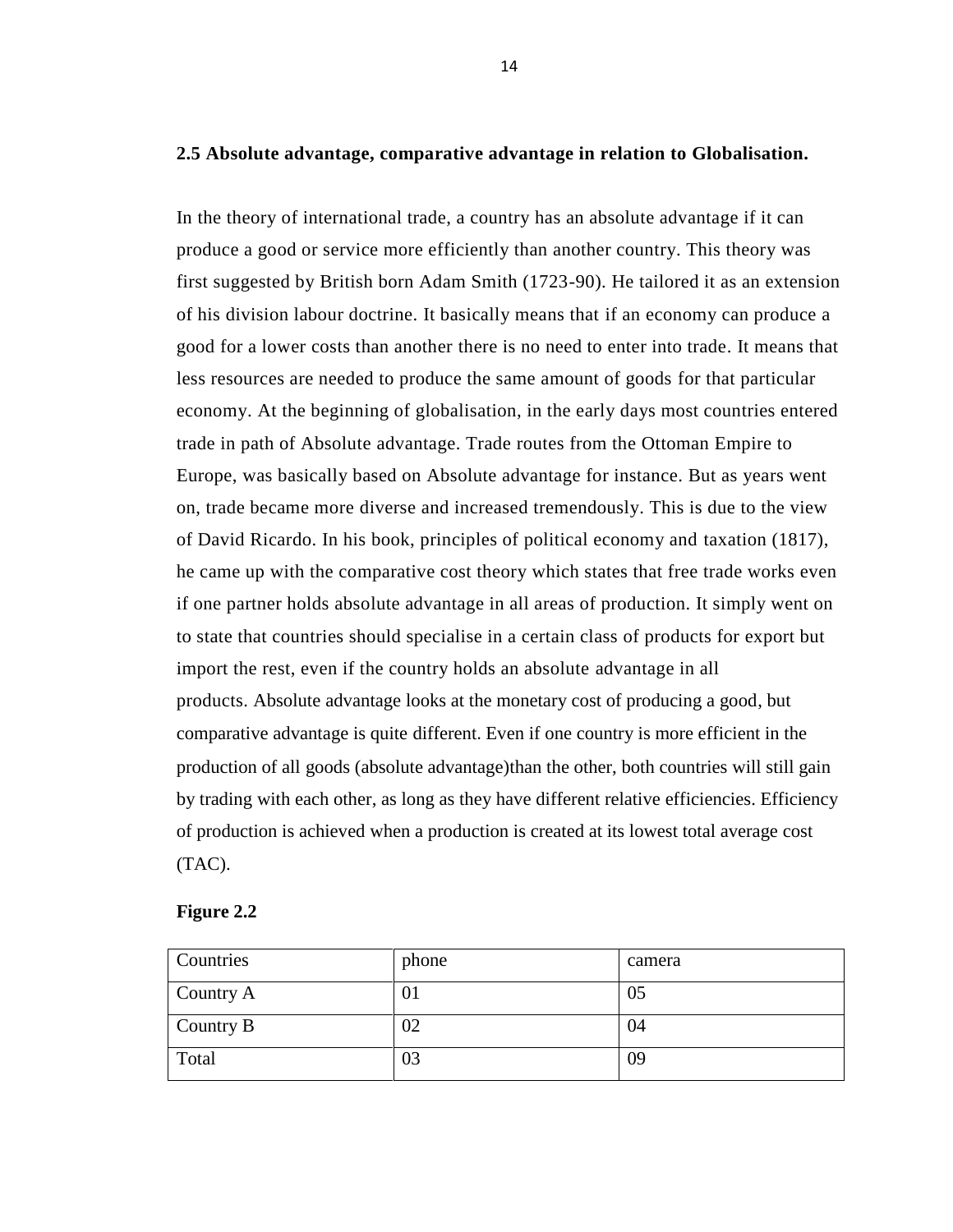For country A to produce one phone, it has an opportunity cost of five(5) cameras, however for country B to produce two phones, it has an opportunity cost of just 4 cameras.

Although country B has an advantage, it still favours both countries to specialise in the commodity where it has a greater comparative advantage that is country A should produce cameras and country B should produce phones.

Ha-Joon Chang (2011) criticized the comparative advantage principle, contending that it may have helped developed countries maintain relatively advanced technology and industry compared to developing countries. Hang argued that all major developed countries, including the United States and United Kingdom, used interventionist, protectionist economic policies in order to get rich and then tried to forbid other countries from doing the same. For example, according to the comparative advantage principle, developing countries with a comparative advantage in agriculture should continue to specialize in agriculture and import high-technology widgets from developed countries with a comparative advantage in high technology. In the long run, developing countries would lag behind developed countries, and polarization of wealth would set in. Chang asserts that premature free trade has been one of the fundamental obstacles to the alleviation of poverty in the developing world. Recently, Asian countries such as South Korea, Japan and China have utilized protectionist economic policies in their economic development. Even with some criticism, globalisation is still largely boosted by the comparative trade theory, as every country presently in the world, enters into trade or some sort of tradewith another country. Although with the protectionist's policies, African countries including Nigeria have been on the losing end but still globalisation has also brought immense developments to developing economies.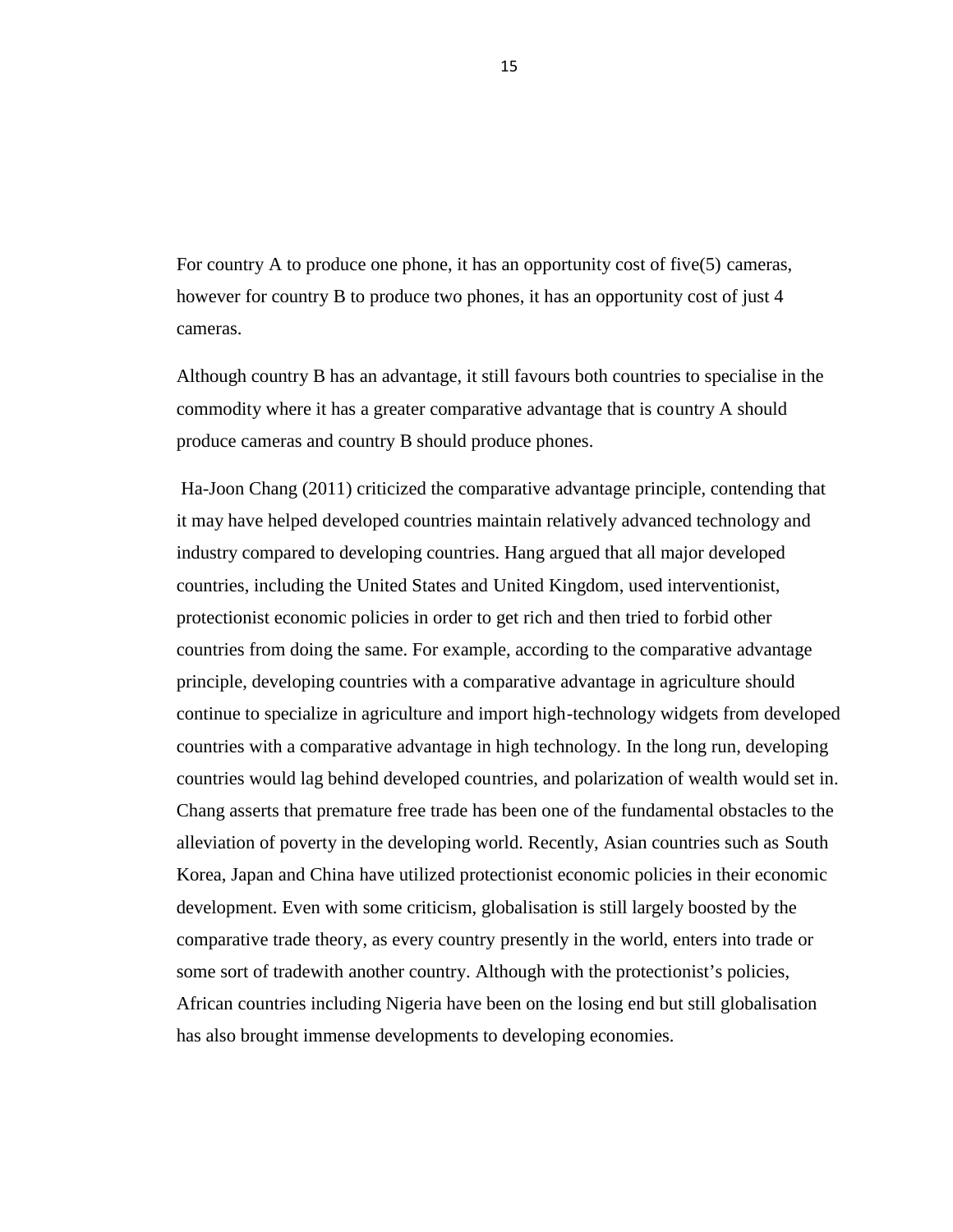#### **2.6 Economic Development**

Years of mismanagement, political instability has been the main bane to Nigeria's track of economic development. A country with opportunities and potentials is lagging behind in so many ways. No wonder Nigeria is referred to as the African sleeping giant. Nigeria is a mixed economy and also emerging market, with expanding financial services, technology and entertainment sectors. Nigeria recently rebased its economy and became the largest economy in Africa due to the growing contribution of telecommunications, banking and its film industry. Nigeria has added 89% to its G.D.P, making it the largest African economy. Actually there is a general agreement that Nigeria has witnessed some economic growth especially from the years 2000 till date, there has been some good news when it comes to economic development in Nigeria. As the present government of Nigeria puts it, they have created more jobs than every other previous administration put together. There are signs of economic development in Nigeria from the highbrow towers of Victoria Island to the business districts of Abuja and Port-Harcourt it is evident there is life in the economy. With a stumbling population of 175million as at 2014, it is important as part of this research work to find out how many of these people do get to benefit from this economic development. We are of the view that economic development isn't from the cities of Lagos or Abuja, economic development should witnessed in the rural streets Uromi or the slums of Makoko. When changes begin to occur in such quarters of the economy we can conveniently say that there is economic development. The Makoko slums exist in their own peculiar world. Dubbed - with a heavy sense of irony - the Venice of Africa, the oily waters provide a way of life for the fishing community but also the greatest dangers, spreading disease through the cramped population. When towns as Makoko begin to experience development then we can be rest assured that Development has actually begun in the Nigerian state.(Mail online  $19^{th}$  April 2014)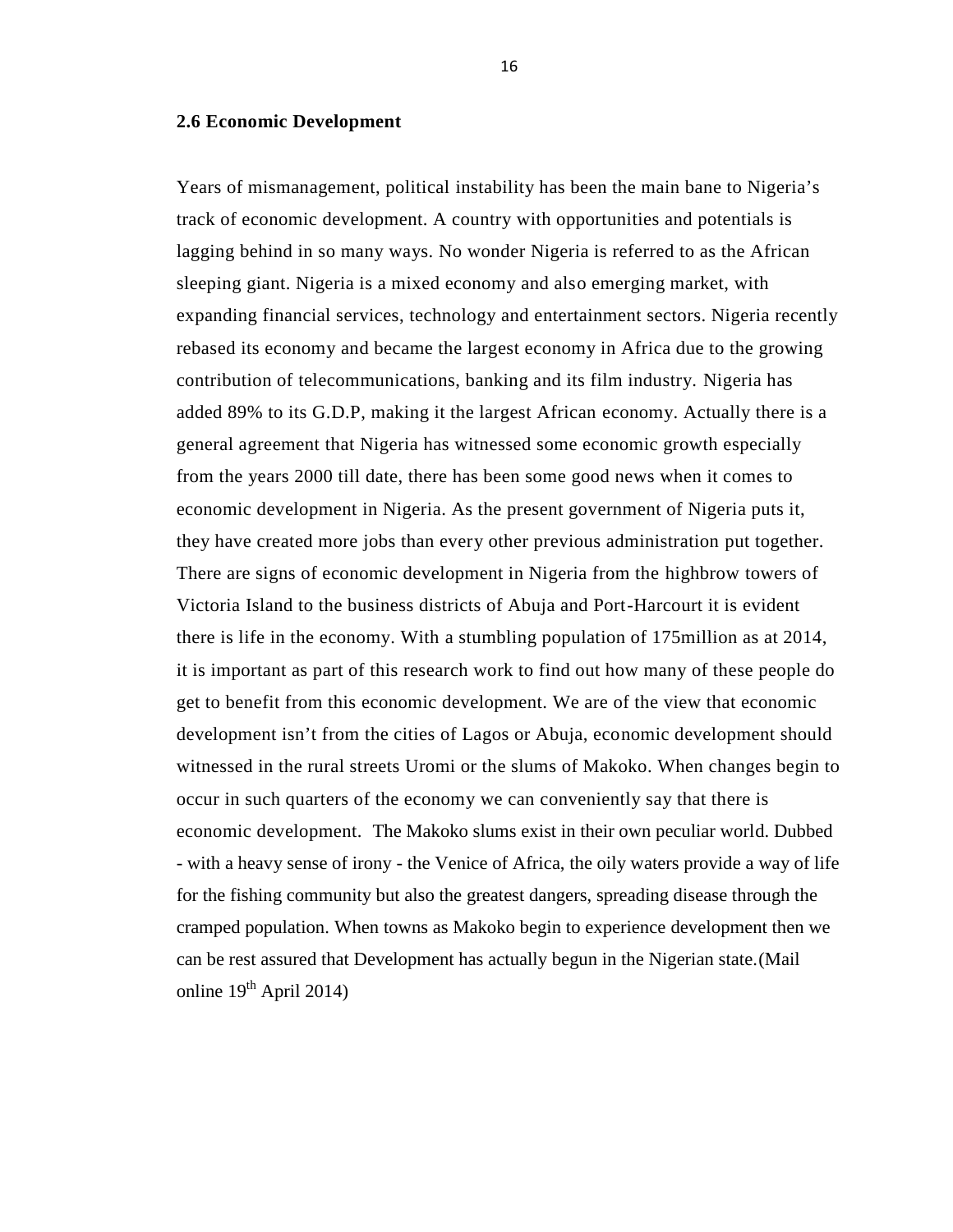#### **2.6.1 What is Economic Development?**

Economic development is defined as a continuous effort of government and society to in a sustained manner increase the standard of living and increase the economy in a quality way at a specific period of time. E. Wayne Nafziger (2006)

Nigeria is a third world country, Penn state university clears it out for developing countries it defines economic development as increasing the quality of human life via an increase in per capita income, poverty reduction and an enhanced individual economic opportunity. Also economic development could include quality education, improved health system, healthier environment and the preservation and enriching of culture. (Penn State University 2008).

Looking at these definitions it is clear that the continuous present tense is in use. It means government must put in effort to continually work at these specific sectors of the economy which as a matter of fact drastically affects the grass-roots of the society. As mentioned earlier the grassroots has to be the basis for any form of government policy including globalisation. Underdeveloped countries are known for by high or explosive population growth and death rates, poor sanitation poor sanitation and unclean environment, poor housing, a high percentage of the population in subsistence farming, low per capita income, high level of illiteracy, low allegiance to the state, uneven feelings of national cohesion, low status rating for women, poor technology, limited communication and transport facilities, predominantly exports of raw materials. In addition, political turmoil , low savings and low net investment, military or feudal domination of state machinery, wealth in the hands of a very few, poor credit facilities, prevalence of non-monetized production, the exportation of wealth to save in developed countries, labour unrests such as in the Niger Delta in Nigeria, and a host of others (Sunday Ewah 2009)Therefore countries with these kinds of peculiarities find it difficult to develop their economic potentials. It is peculiar to note that economic development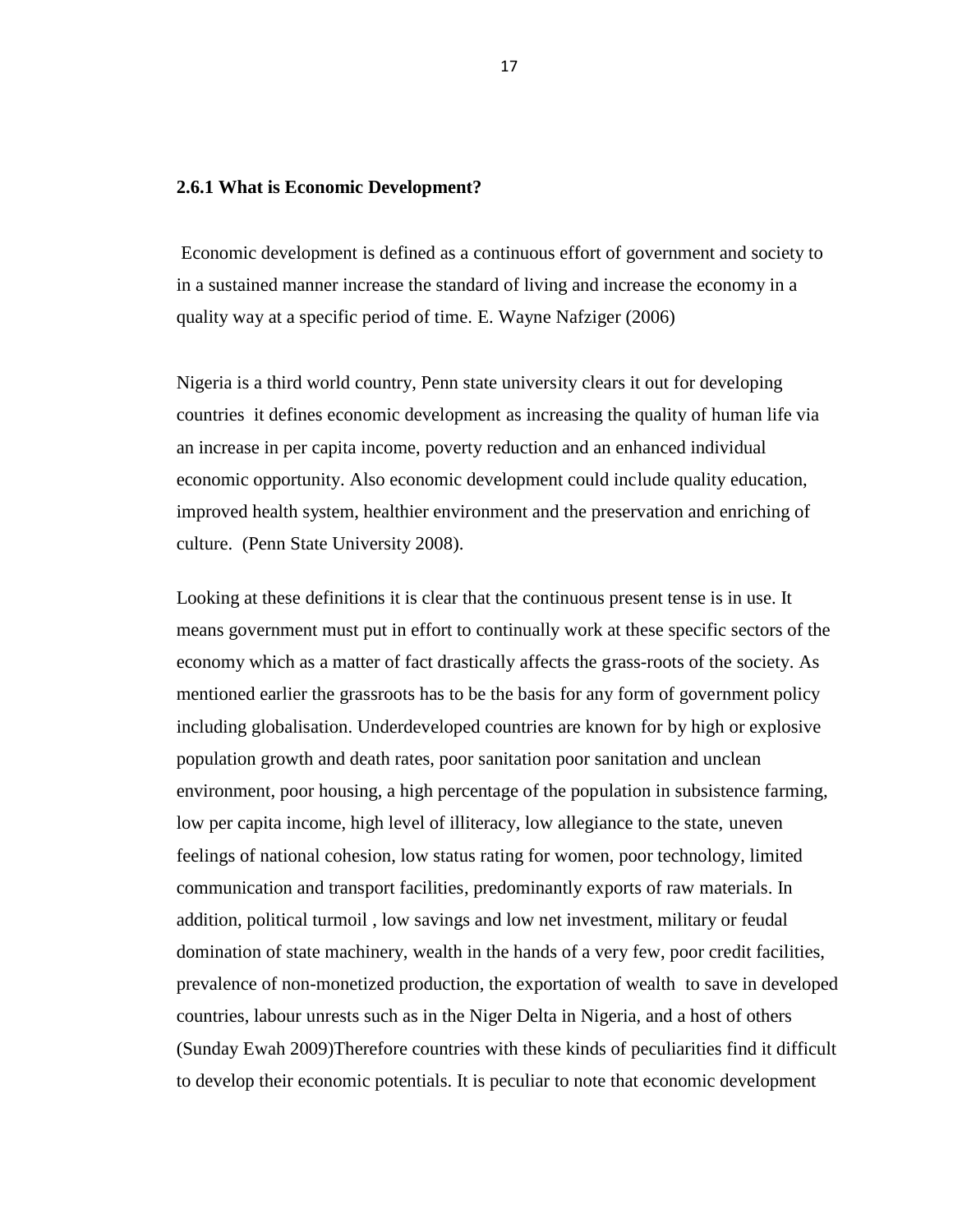takes years before the fruits begin to surface with all these challenges listed above, Nigeria has although experience some development, but due to the characteristics plaguing developing economies including Nigeria like limited communication and transport facilities the development is hardly felt. Need to say that the continuous effort of government is important so that the challenges can seldom be overcome. For globalization to be effective, then economic development is key. As stated earlier, chunks of the gains of globalization is lost due to fragmented system of operation and institutions in Nigeria. The image being portrayed by the media also causes capital flights and high risk investments when it finally comes. Businesses come to Nigeria for short term to make quick capital and move on for the fear of political instability or other factors plaguing the continent. Although recent studies show that private capital flow has been on the increase in Africa which in reality means increase in globalization. (Matthew and Cleo Innes 2004)Low income countries especially in Africa have been adjudged as wholly dependent on foreign aid with virtually no foreign private capital. The future of these countries has been mostly seen to be very bleak. Although these low income countries in Africa know that foreign private capital flows are very significant, as shown by studies in the mid-1990s

Low income countries in Africa have basically minimal ways to monitor private capital flows and have therefore been greatly under- estimated and under- reported internationally. This poor report shows little about the factual flows of capital income to these countries. Surveys have actually showed the true data which indicatesthat those low-income countries with stable economies and open investment policies, have received extremely large flows in relation to GDP or other economic variables. And this has helped sparked development across Sub-Saharan Africa.

#### **2.7 Variables of Economic development**

Variables of Economic Development are changes that occur when development takes place. In this research there is going to be three variables that are most suited to our topic.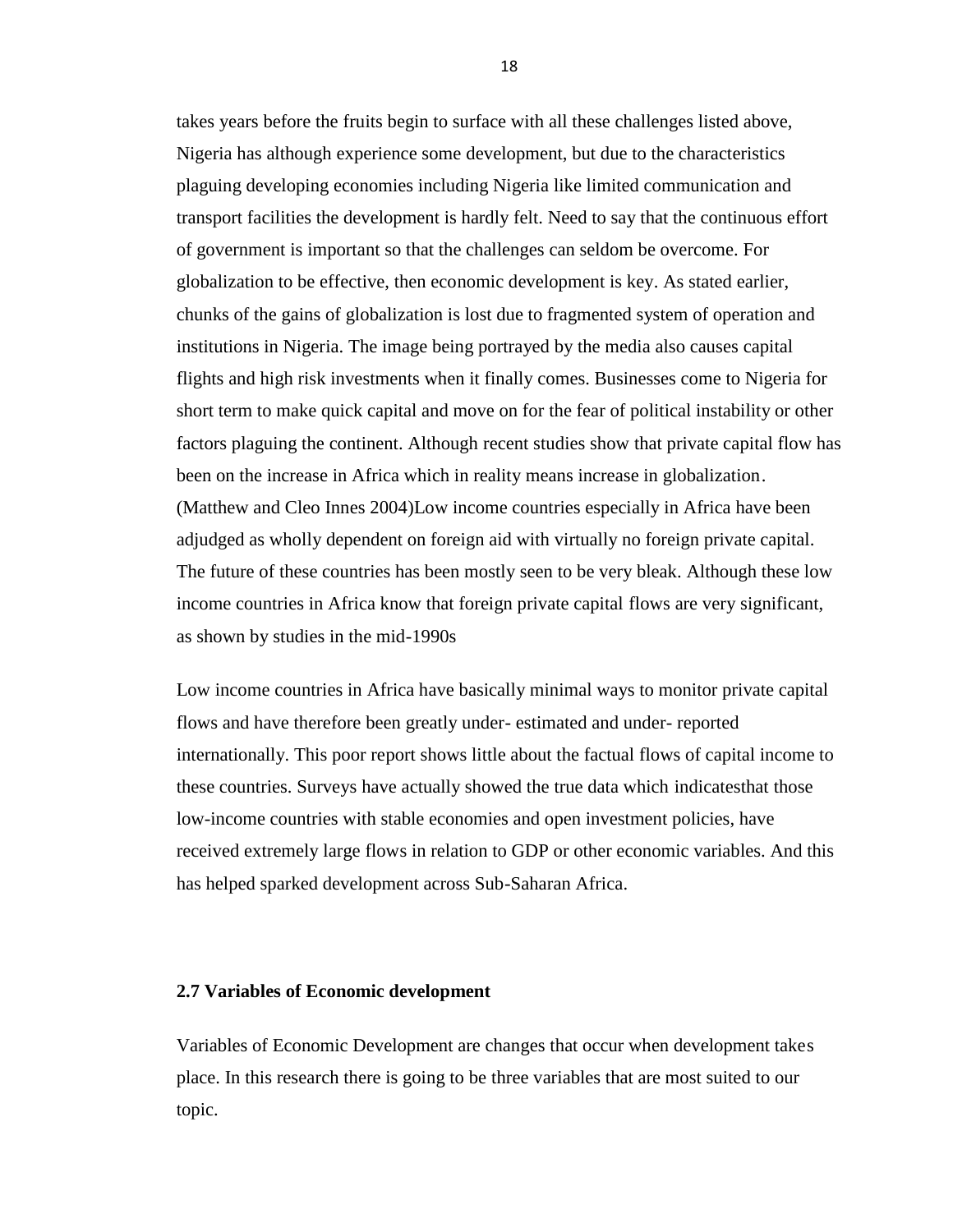*Structural Change*: Structural change is complex. It involves both changes in sectors of the economy that in return affects growth. It refers to changing the structure of production to achieve overall higher economic growth. Also structural change can be seen as complementary like for an example when mass emigration occurs from the rural towns to urban centers to search for white collar jobs as the economy expands, leaving farming and fishing which is an integral core of the Nigerian economy to suffer which in return causes job loss.

For there to be economic growth, structural change is a necessity. It is a must. To achieve this growth, new technologies must be embraced, practiced and mastered by the locals. Substituting imports and entering into world markets for manufactured goods and services. Also, the increase in acquisition of both human and physical capital. In Nigeria there has been lack of structural change taking place as opposed to the industrialized parts of the world which means growth and development not being effective because structural change doesn't go hand in hand with economic development.

*Environmental Conditions:* Economic development and environmental conditions are so closely related due to increase in economic activity leading to change in the character of the environment. The abundance of natural resources in Nigeria has led to a growing interest from foreign organizations to conduct business in Nigeria. Such business or multinational companies have had adverse effects on the environment which includes deflation of minerals, and other natural resources, the degradation of land, water and air due to production and consumption activities. In Niger Delta region of Nigeria there is wide spread degradation of the environment like the oil spills ravaging farm lands and seas. This has led to increase in mortality rate in both humans and in animals alike. Environmental conditions can be seen as changes to the environment in a positive or negative way due to actions taken knowingly or unknowingly by a person or an organization. Environmental Conditions can be seen as "Any change to the environment, whether adverse or beneficial, wholly or partially resulting from an organization's activities, products or services" (Service Canada, 2005) also adds, "that causes the loss of natural resources either permanently or temporarily, those that lead to degradation in the quality of the air, water or ground."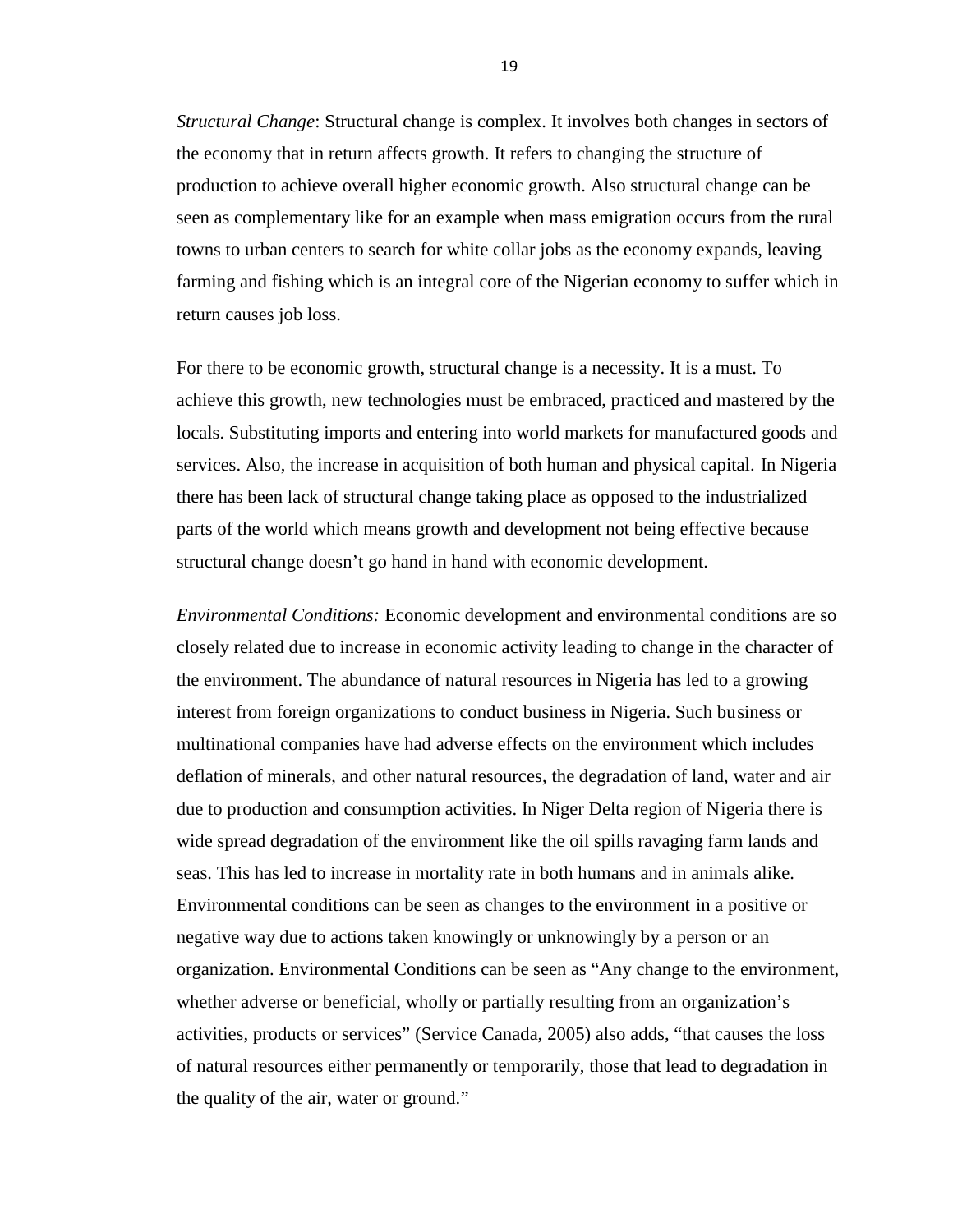*External Influence on Government:* As globalization expands so also its influence on government decisions. Most governments have to consider their policies towards big multi-national companies, like Nigerian government policies must take into consideration top oil multinational companies like Shell and Chevron. There is always pressure from external influences. Countries where these companies originate from also influence government policies like Turkey and Nigeria working towards a no visa policy for each country etc.

A positive political environment and a willing government to engage in important economic matters are essential steps in order to implement necessary measures in issues that pertain to Economic development. Nigeria as a country is greatly influenced by foreign powers .that is, the I.M.F and World Bank. This can lead to a reduced capacity by the state to implement its own economic development policies. (IMF) and World Bank, always affects the policy of the Nigerian government. According to Miller (1992) External influence on local governments consists of political instability and policy instability. Political instability sometimes causes change in the political system. These changes sometimes end up as negative or positive change with different opportunities. Policy instability indicates instability in government policy

#### **2.8 The Societal Implications of Economic Development**

The year 1986 marked the time Nigeria started integration into the global economy. With the introduction of the structural adjustment programme (S.A.P) 1986, Nigeria was engaged in liberalisation, and also, the country was introduced into the commercialization and privatization and deregulation programme. This opened the doors for foreign and multinational companies into the Nigeria market. Economic and political analysts tend to focus on different parts of globalisation as it suits their respected fields. Economically, globalisation as we know is the inter-connection and inter-dependence of world economics due to a continuous increase in trade volume globally. To some part of the society, globalisation leads to job creation while to some other parts of the society, globalisation leads to job loss. Economic globalisation therefore is a fact of life in the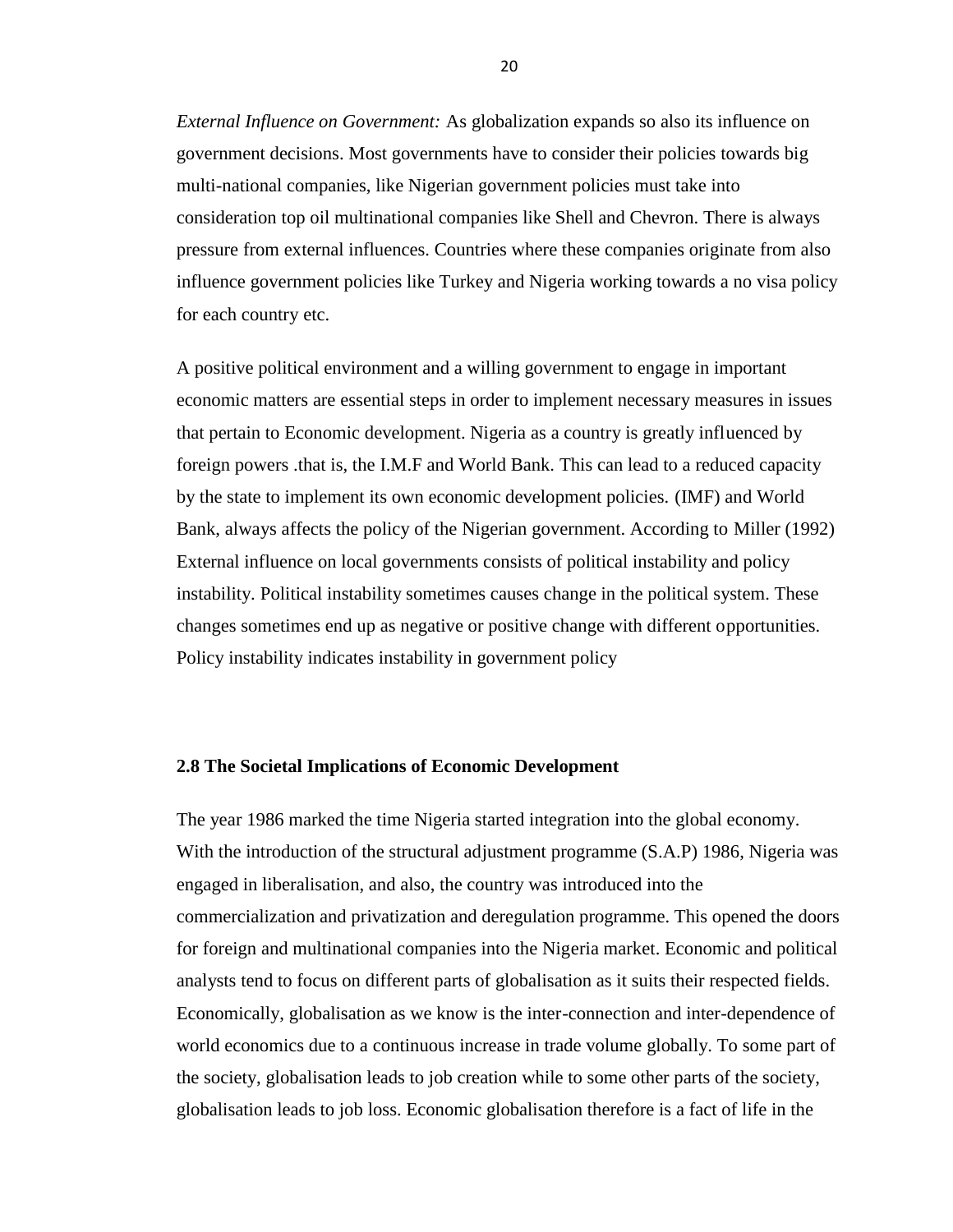world economy. (Obayelu Elijah 2007).In recent times, developing countries that fail to participate in the globalisation process are poised to be outsiders in the global economic process. They will find out that sadly, they are close to a pariah state, where they will be seen as outsiders and strangers to the global world economy.It is paramount to state here that developing countries that participate in the globalisation process should as a matter of priority develop their local industries and technologies e.g Russia. Globalisation therefore should offer more opportunities for increased supply of goods and services from developing economies to the global stage. Improve production of goods and services and therefore improve the economic structure of these developing countries in the long run. The term economic development was defined in view to the economic growth and development as regards to capitalist societies by the classical school of economics in the early part of the 20th century. What this implies is that other countries from Africa, Asia, e.t.c were not taken into regard or consideration (History ofEconomic Thought, 2008)but were just merely seen as underdeveloped and perhaps in the future could tend towards the west or catch up with the west in standards. By the 1950's this view changed especially as the colonization powers left. The other parts of the globe that is Africa and Asia , Latin America etc were now included in the standards of the economic definition earlier reserved for the west only. Therefore this led Economic Development to be redefined to include other variables rather than purely economic growth and this started trickling down to Nigeria in the 1980's especially from 1986, when Nigeria officially embraced Globalisation. Economic development has various implications on society, from rural- urban shift to change in culture and environmental degradation; there are several implications of economic development on a society. It changes the perception of the people and way of thinking. Economic development in Nigeria has brought a more enlightened set of people to the prime with individuals looking at government policies and how it affects the general good of the society. Here it is noted that the implication of economic development isn't only in a positive way, it also has its negatives. There has been great shift from rural to urban centres in recent years in Nigeria. The quest for white collar or office jobs is driving this trend. Young people don't see themselves residing in rural areas or doing unofficial jobs. There is this belief that it is meant for the older generation to do. This movement has caused a great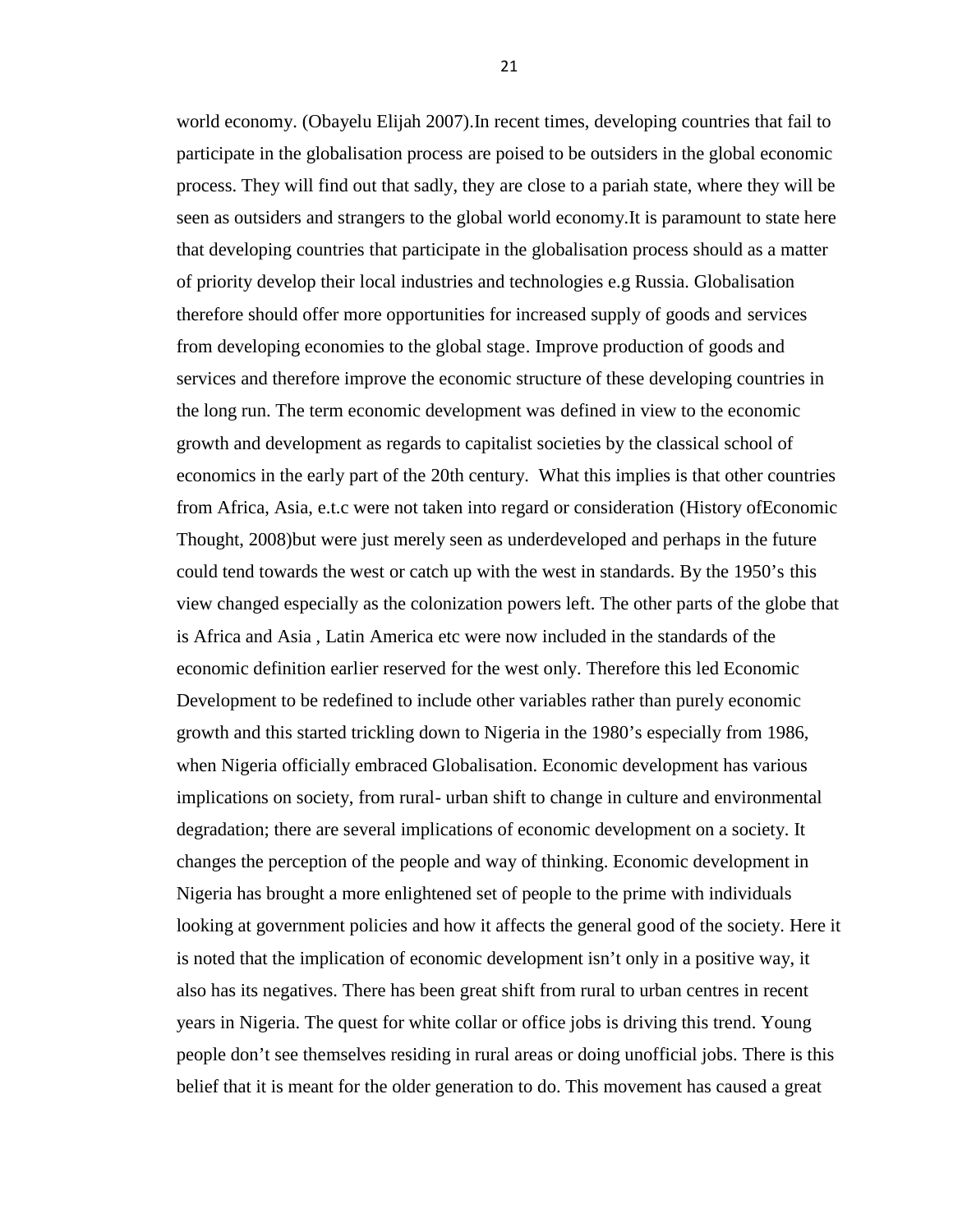strain on the already inadequate infrastructure in the urban centres and also caused a great strain in the few jobs available for these fresh graduates. Recently there was a stampede in the Nigeria capital, Abuja where thousands of job seekers came to look for jobs where 7 of them eventually died,(the Guardian 2014 )reports deaths at five locations including the national stadium Abuja, after half a million invited to apply for 5,000 immigration service posts. The urge to work in cities and the discarding to rural and non collar jobs in Nigeria is very pronounced in the society. On a lighter end, economic development has expanded so many sectors of the economy, which affects society in a positive way. Telecommunications is one part of the Nigerian story that cannot be least emphasized. As tech360 puts it Nigeria has a total of 120,242,218 active telecommunications lines in July 2013. This means over a hundred and twenty million Nigerians uses one form of telecommunication of some sort;this has adversely affected society's way of thinking and way of doing business. Economic development therefore has its positive and negative impact on society. The most challenging part of this is the erosion of basic cultures and values with that of western ways of live. But as put earlier, Developing Countries that failed to globalise its economy are in danger of becoming outsiders and are left far behind the development of other economies and with time might not be able to sustain itself which will result in the collapse of the state.

#### **2.9 Internet access and globalisation**

It is not strange that some African countries like Kenya and South Africa are ahead of Nigeria in terms of internet penetration and access on the notion that their governments built nationwide infrastructure backbone, allowing private sector to run it at a determined low cost and making sure that every Internet Service Provider (ISP) has equal access to available broadband capacities. Infrastructure has been a real set back to Nigeria in terms of internet access. In the recent recalculation of Nigeria's GDP, the telecoms sector's share grew as up to near 9 per cent.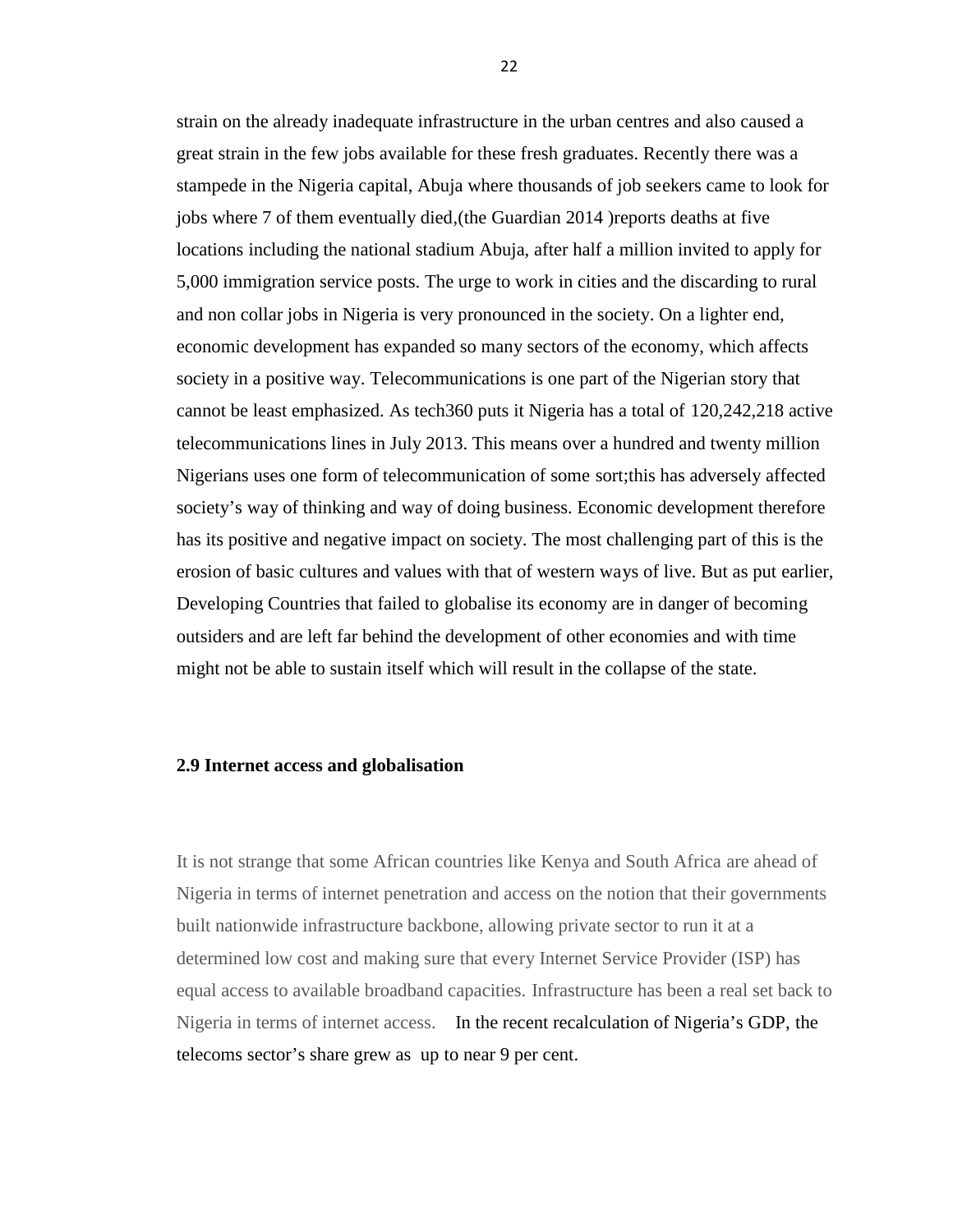If broadband internet penetration which is currently less than 10 per cent grows at the same pace as mobile telephone services, it would give a massive boost to the economy . With low internet access, Nigeria still lags behind strongly from benefitting from globalisation still. İn recent years, globalisation cannot strive without good internet access. Cheaper internet access will amount to a reduced cost of operating business in Nigeria, for businesses whose activities depend on internet access, thereby giving Nigerian entrepreneurs a competitive edge with entrepreneurs from other parts of the world. In the year 2014, 67 million Nigerians had access to the internet which was 16% higher and also the share of the world population stood at 2.46% and country world share of internet users stood at 2.30% with a global rank of 8 in the world. Although this is a huge leap in recent years, Nigeria still needs to do more so as to fully benefit from globalisation still especially in the area of infrastructure.

#### **2.10 Foreign Companies and Institutions**

A Multinational company is defined as "a company with operations and investments in many countries around the world, which are also known as Trans National Corporations (TNC's)" International Financial Institution refers to any impact from external organizations that provide its members, in the form of a state, financial help through loans. Icons (2008) defines an International financial institutions as "commercial banks and international organizations such as the IMF who provide credit internationally. Indebted nations owe their debt primarily to international financial institutions rather than individual Governments, making issues of debt forgiveness and moratorium very complex." There are several multinational companies in Nigeria majorly Oil companies. These companies are the arms brand of globalisation in Nigeria. Apart from oil companies, we also have financial companies' e.g banking and investment companies that are multinational and are also doing businesses in Nigeria. (femiAribisala 2013)Nigeria receives the largest amount of foreign direct investment in Africa. Nigeria is known as one of the top twenty economies of foreign direct investments world-wide. Most of Nigeria's foreign direct investment comes from the oil big wigs and foreign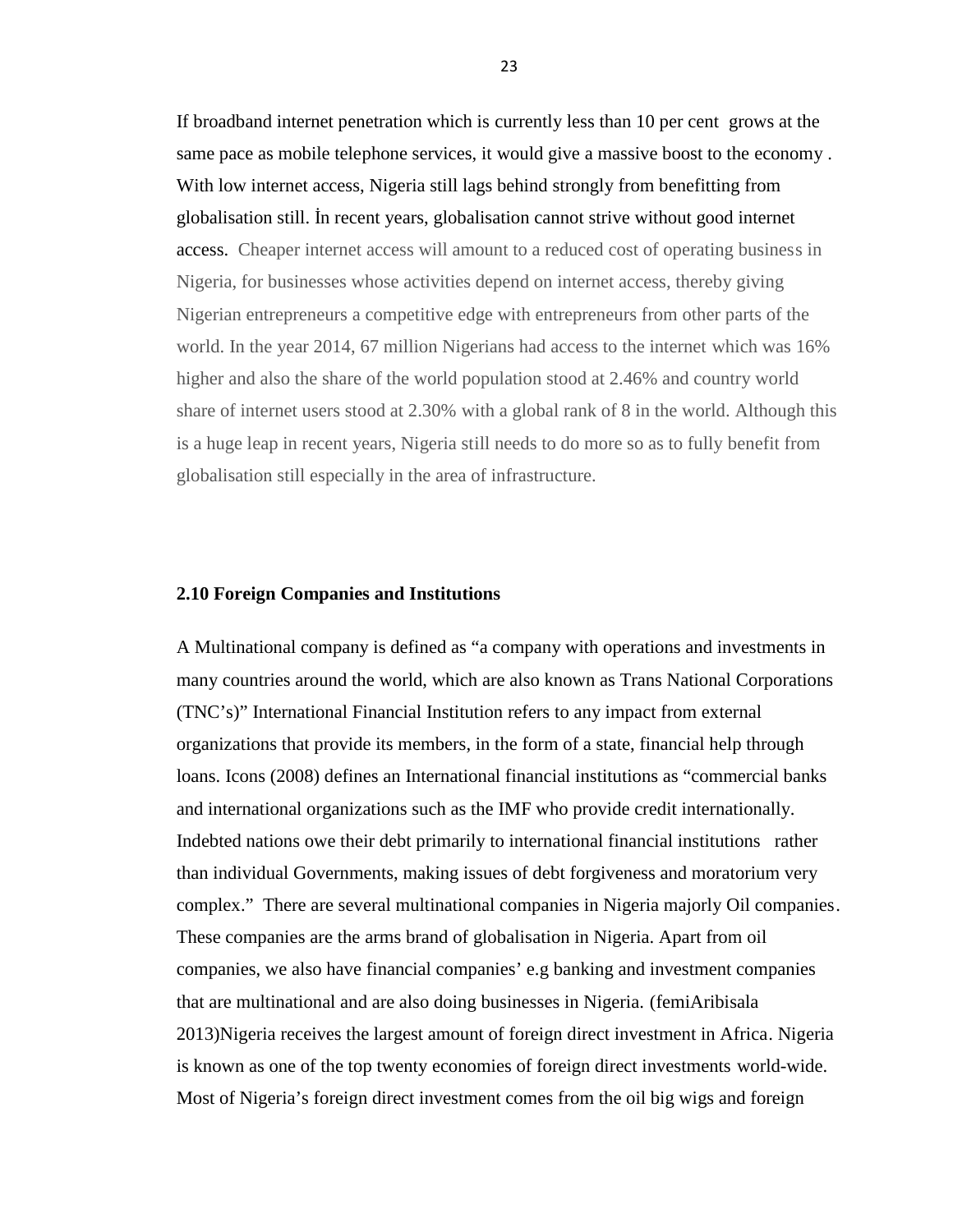multinational companies. These foreign companies are always concerned about their profit nest firstly before their host nation. Sometimes they tend to change their host nation political landscape and even transform it. Some of these multinational companies are actually bigger in size economically than Nigeria. They are major players in the oil sector, gas sector, insurance and banking sectors. Some analysts see them as multi states within the Nigeria state. Their involvement in the manufacturing sector has been limited mostly due to inadequate infrastructure and poor power supply. The multinational companies in Lagos, Abuja e.tc all sprung up from globalization. In the Niger delta region there are several oil companies operating there all foreign owned apart from Nigeria's (N.N.P.C). There are also various financial institutions operating in Nigeria. Like the International Monetary Fund (I.M.F). The I.M.F is most notable in Nigeria as it affects virtually all government policies and guides government in its restructuring drive of the economy. The I.M.F also have a great impact on the state as it provides external loan to government and also other notable rural or urban projects. Notwithstanding, there are other international financial institutions that also play a role in Nigeria's drive into globalisation. Like the Paris club, the world trade organization (W.T.O) to mention but a few. These companies and institutions are the major players when it comes to globalisation in Nigeria.

A major benefit from these companies is the influx of capital to the local economy. Economic analysts, especially those with the government are always of the view that the influx of multinational companies to Nigeria is a safe net. They provide capital to the economy. They see multinational companies as a source of needed financial resources. As these multinational companies bring in their investments, so also they influx capital to the economy through their various investments both locally and internationally. On paper, this is one of the best things that can happen to a developing economy or country. As one of the prerequisite for economic growth is the accumulation of capital. But in reality this doesn't seem to be the case. There is some evidence that multinational companies actually aid and promote capital exploration from developing economies to developed economies. This whole thought or assertion comes from the fact that these multinational companies are sometimes designed or they tend to bring in as little capital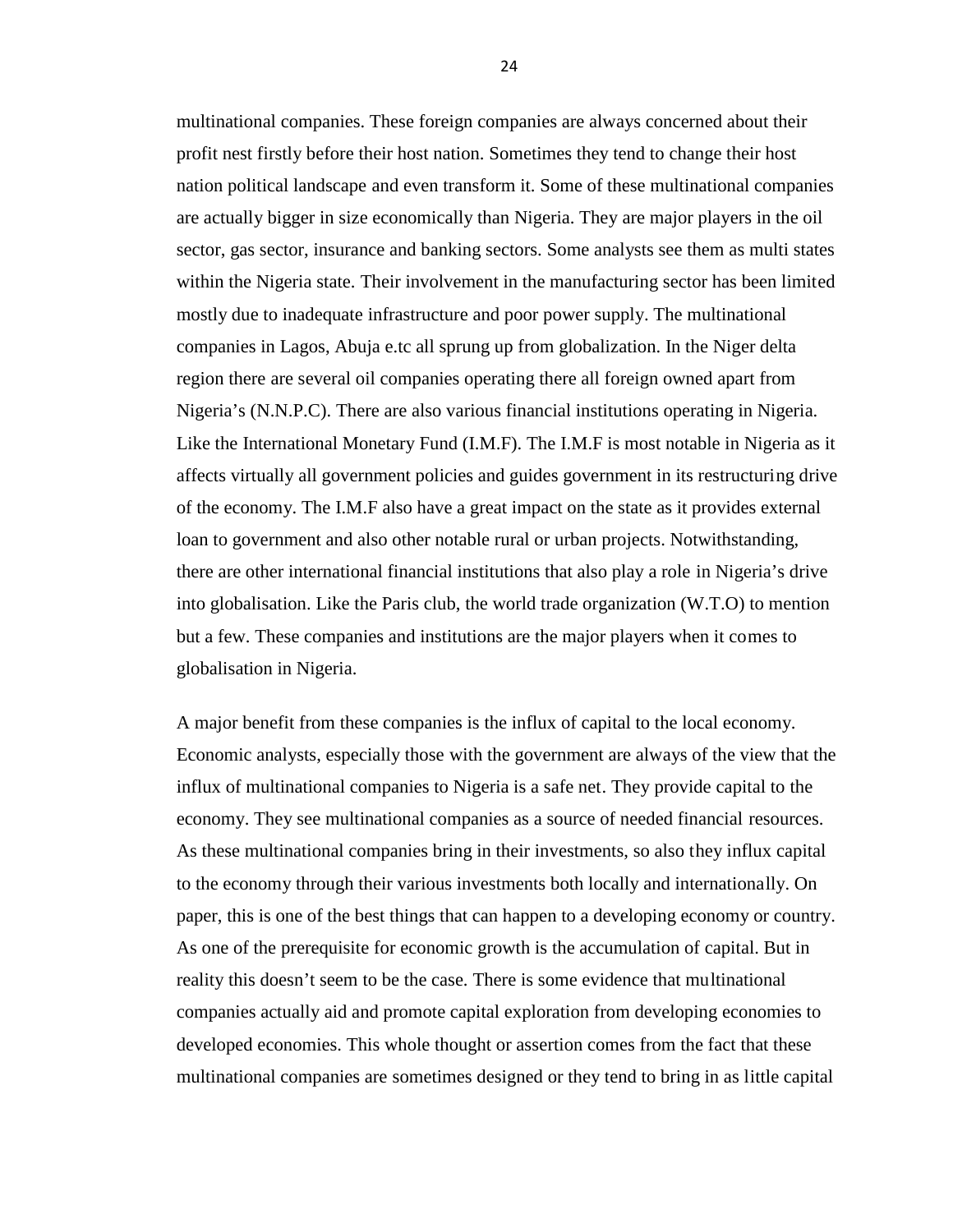as possible. They prefer instead to finance their investments through capital accumulation in Nigeria's financial market and mostly not through capital importation.

Foreign direct investment (F.D.I) is considered by many to be a major and more stable source of financing for many developing countries but in a case where these foreign companies don't come in with the much needed capital then there becomes an issue. In the later part of this research, this thesis work will study the general effect of globalization on the Nigerian Economy; the foreign companies and capital and has it been capital influx or capital flight?

#### **2.11 Conclusion**.

This chapter has discussed the issues of globalisation and how it is perceived by Nigerians and around the globe.Also, the chapter defined economic development and the implications it has on the society. However, years of mismanagement, political instability has been the main bane to Nigeria's track of economic development. Globalisation hasn't really been worth wile in Nigeria due to these factors. The government should do more for Nigerians to be able to reap more benefits of globalisation.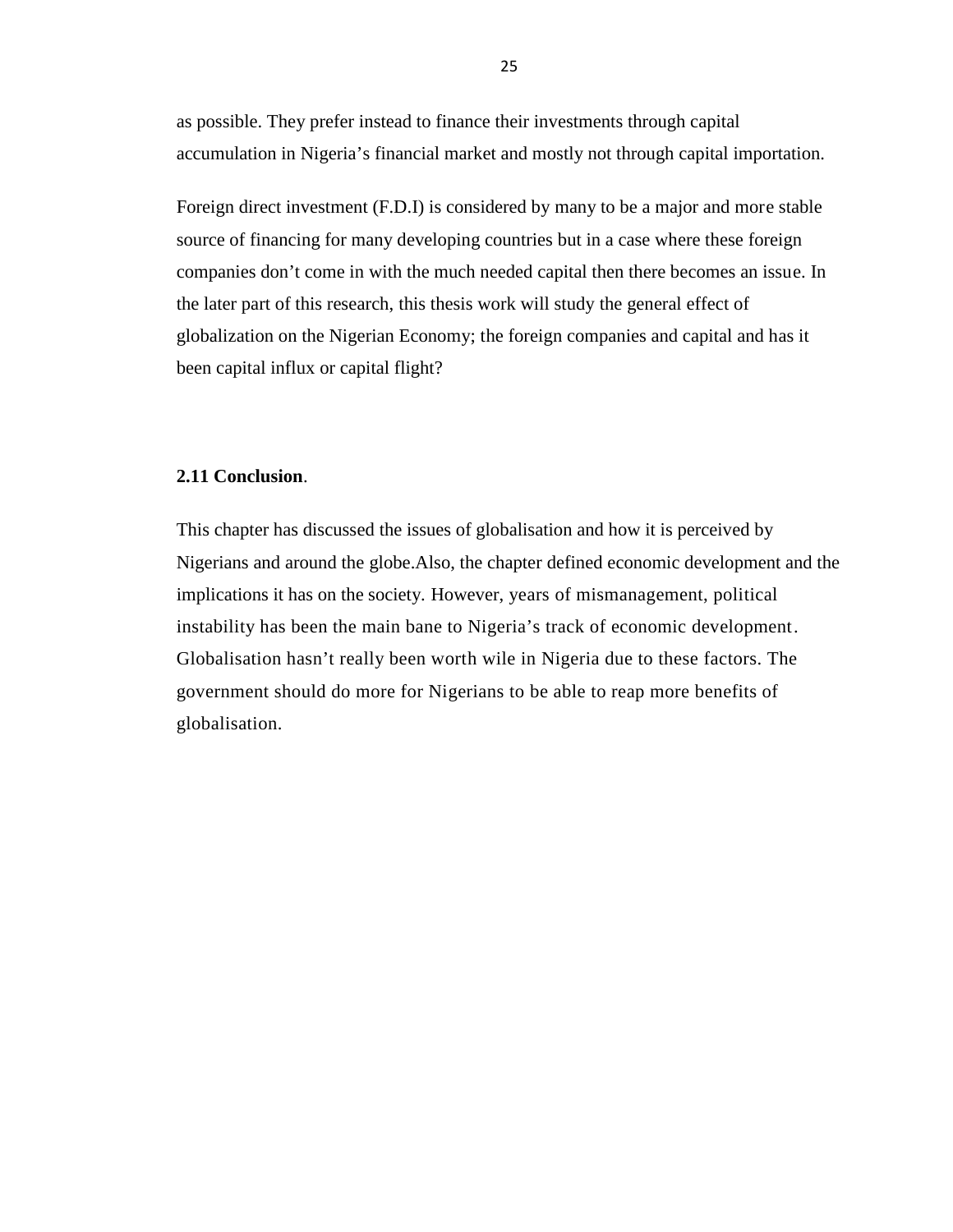# **CHAPTER 3**

# **CONTEXTUAL FACTORS**

# **3.1 Introduction**

This chapter will look at the history of globalisation and the Nigerian economy and then focus on the clarification of the peoples and culture of Nigeria. Also the chapter will discuss about the Nigerian Economy, the oil sector which is the main stay of the Economy and also the multi- national sector of the Nigerian Economy.

# **3.2 Globalisation and the Nigerian Economy**

Since 1986, Nigeria has been gradually integrating with the global economy. Globalization of the Nigeria economy started in 1986 during the Structural Adjustment Programme (SAP) which ushered the country to liberalization, deregulation, commercialization and privatization programme. (F.E. Ogbini 2007)

S.A.P was introduced to Nigeria for the following basic reasons

- 1) Restructure and diversify the productivity base of the economy
- 2) Achieve fiscal stability and provide balance of payments
- 3) Set the basis for a sustained non- inflationary or minimal inflationary growth
- 4) Reduce the dominance of unproductive investments in the public sector.

This programme which started in 1986 was the official beginning of globalizing the Nigerian economy. As it is stated government tried to reduce the dominant public sector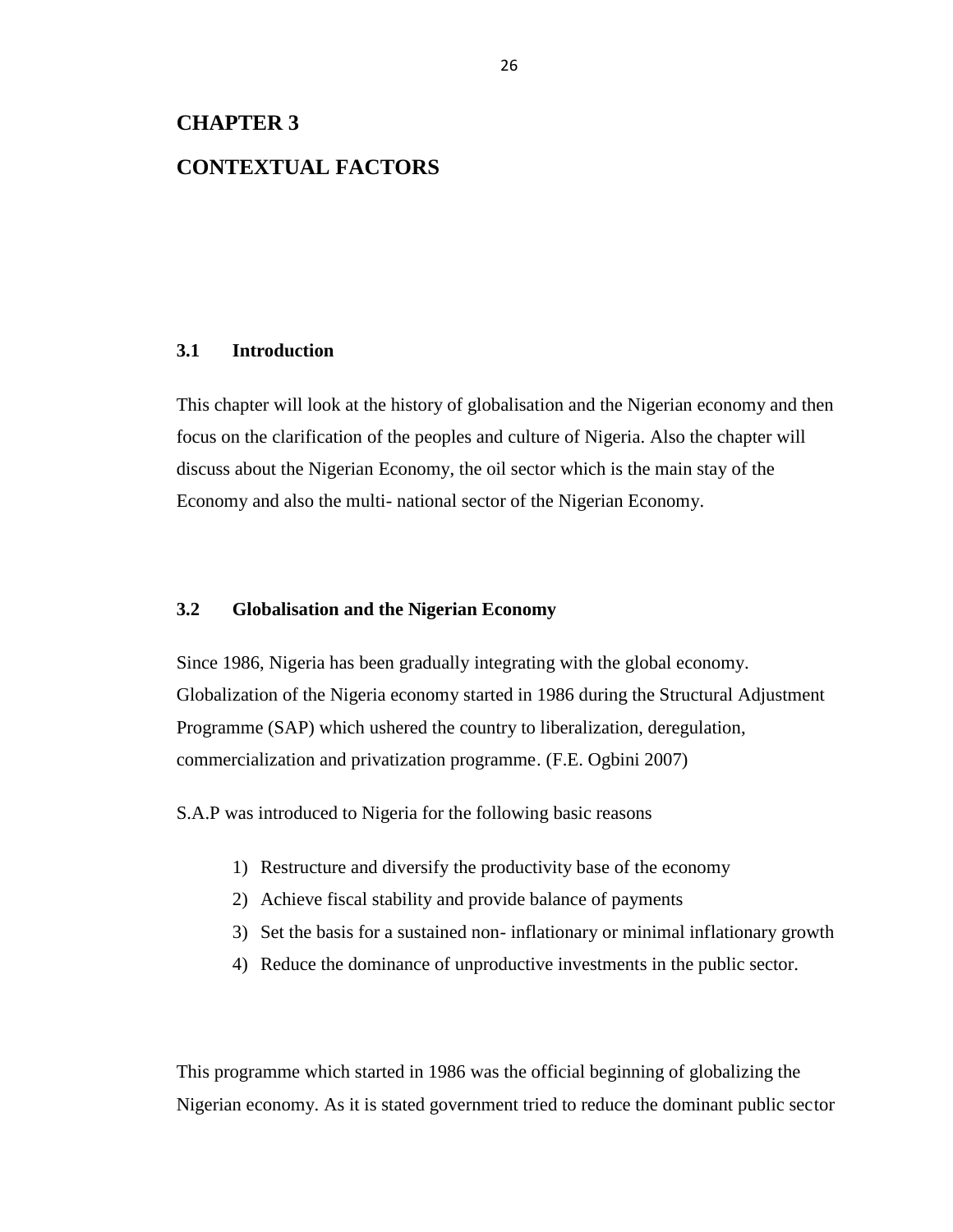by letting private hands take charge or partner private firms. Some critiques will say it was the beginning of Nigeria's problems. The structural adjustment programme began in 1986. Before this programme began, one dollar exchanged for 77 kobo (1 naira = 100 kobo ) After S.A.P , it increased to 1.756 naira. Some corporate executives and bureaucrats argue that this was as a result of lack of foreign currency in the system. The available currency wasn't enough for exchange. The foreign currency was very low as to compare the amount of naira available. This whole process continued where businesses couldn't get enough money (naira) to exchange for dollars. In the year 1987, the dollar exchanged for 4.16 naira and by the following year, 1988 it increased to 5.30 naira. Five years on, the dollar exchanged for 22 naira. Continuously, the gap between demand and supply is on the increase. An example of this is that by July 1993, \$290 million was offered as against \$3,439 million dollars demanded and by August of the same year \$230 million dollars was offered as against \$3,930 million demanded. But in another limelight others argue that S.A.P brought the expansion of the economy and if managed properly, it's the only solution to Africa's unending problems.

Globalisation has gone very deep in Nigeria. In virtually all sectors of the Nigerian economy even in schools, healthcare, there is all global presence and just as this has brought its advantages, so also it has brought its disadvantages. Job creation in some aspects of the economy and job loss in other aspects of the economy. But analysts believe when it's properly managed and co-ordinated it's going to be majorly positive returns from globalisation. The Nigerian economy has for a known fact expanded tremendously and it's very visible on the streets of Nigerian commercial centres. Globalisation has given opportunity to the very best to do what they know how to do best and taken government's bureaucracy of manipulation and federal character to the near bottom.

# **3.3 Globalisation and Gross National Income (G.N.I) in the Nigerian Economy**

Gross national income is the sum of value added by all resident producers in a particular country including income received from abroad such as employee compensation and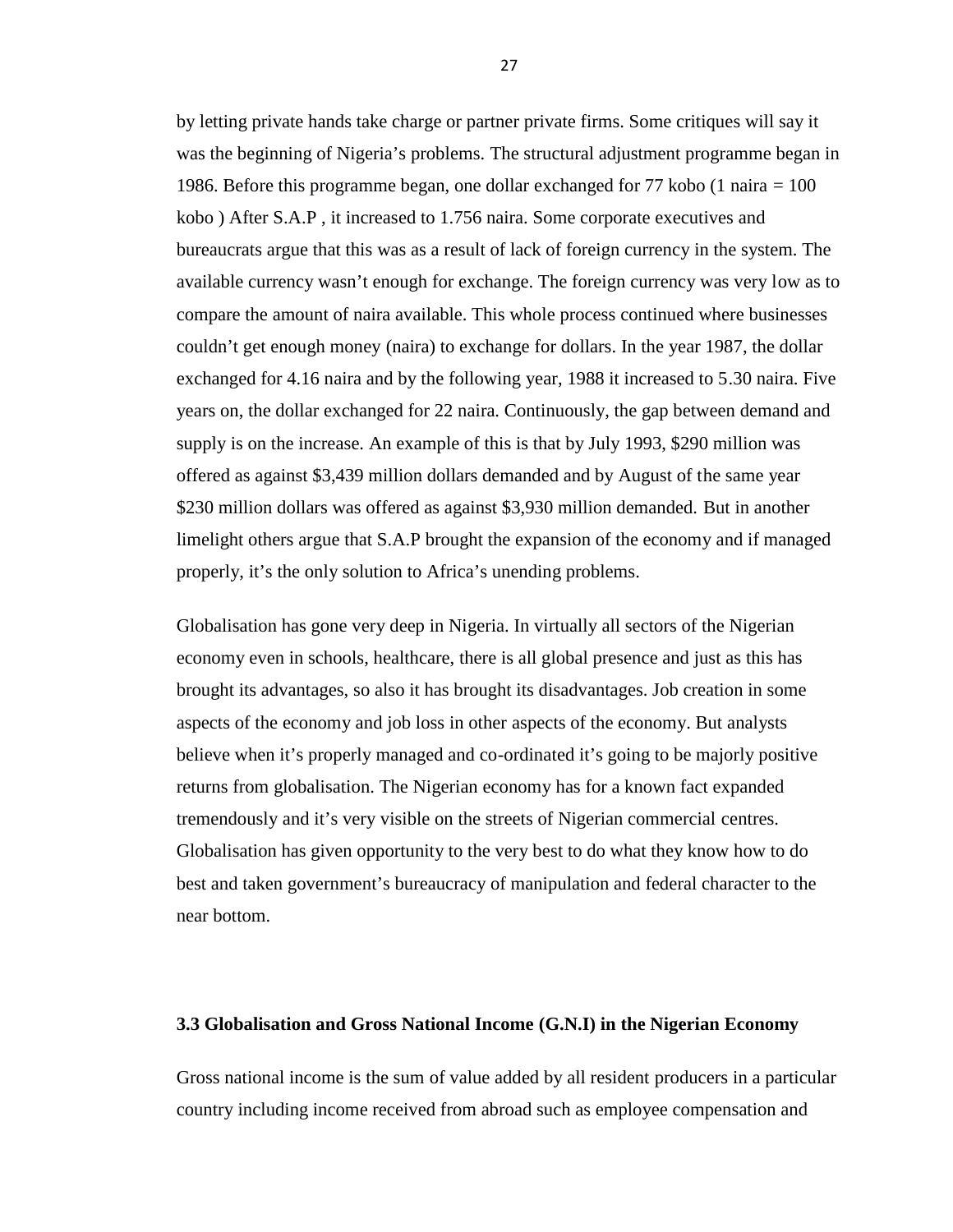property. The Gross national income of Nigeria has been on the increase for years due to globalisation. Nigeria benefits hugely from employee compensation from abroad. As at 2013, over 20.89 billion dollars was remitted back home.Next to petrodollars, the second biggest source of foreign exchange earnings for Nigeria are remittances sent home by Nigerians living abroad. In 2014, 17.5 million Nigerians lived in foreign countries, with the UK and the USA having more than 2 million Nigerians each. Foreign remmitances rose from USD 2.3 billion in 2004 to 17.9 billion in 2007, representing 6.7% of GDP. By 2013, the G.N.I increased dramatically to 462.4 billion dollars which has actually been on a steady increase from 1970. This shows the impact of multinational companies in Nigeria which depicts the impact globalisation has had on the Nigerian economy. The table below shows the G.N.I of Nigeria in current prices and constant prices and also its share in the world from 1970 to 2013.

### **Figure 3.3**

| GNI of Nigeria, 1970-2013 |                      |                                      |                      |                            |                 |              |                      |
|---------------------------|----------------------|--------------------------------------|----------------------|----------------------------|-----------------|--------------|----------------------|
| Year                      | GNI, bln.<br>dollars | <b>GNI</b> per<br>capita,<br>dollars | GNI, bln.<br>dollars | growth rate<br>of GNI, $%$ | share, %        |              |                      |
|                           | current prices       |                                      | constant prices 1970 |                            | in the<br>World | in<br>Africa | in Western<br>Africa |
| 1970                      | 30.3                 | 539.4                                | 30.3                 |                            | 0.56            | 1.4          | 75.9                 |
| 1971                      | 33.8                 | 588.4                                | 30.6                 | $ 0.99\rangle$             | 0.56            | 1.4          | 76.6                 |
| 1972                      | 38.8                 | 658.8                                | 31                   | 1.3                        | 0.54            | 1.3          | 77.8                 |
| 1973                      | 43.3                 | 719.3                                | 29.7                 | $-4.2$                     | 0.5             | 1.2          | 77.7                 |
| 1974                      | 68.7                 | 1110                                 | 32.9                 | 10.8                       | 0.68            | 1.6          | 82.6                 |
| 1975 84.4                 |                      | 1326.8                               | 33.4                 | 1.5                        | 0.75            | 1.7          | 83.1                 |
| 1976                      | 102.6                | 1568.8                               | 36.6                 | 9.6                        | 0.88            | 2.1          | 85                   |
| 1977                      | 114.4                | 1696.9                               | 37.9                 | 3.6                        | $ 0.91\rangle$  | 2.3          | 84.6                 |
| 1978                      | 128                  | 1842.1                               | 36                   | $-5$                       | 0.91            | 2.6          | 83.8                 |
| 1979                      | 157.5                | 2199.4                               | 35.8                 | $-0.56$                    | 0.96            | 2.7          | 84.4                 |
| 1980                      | 195.4                | 2651.3                               | 36.3                 | 1.4                        | $\mathbf{1}$    | 2.6          | 85.7                 |
| 1981                      | 175                  | 2310.7                               | 35.5                 | $-2.2$                     | 0.84            | $ 2\rangle$  | 85.3                 |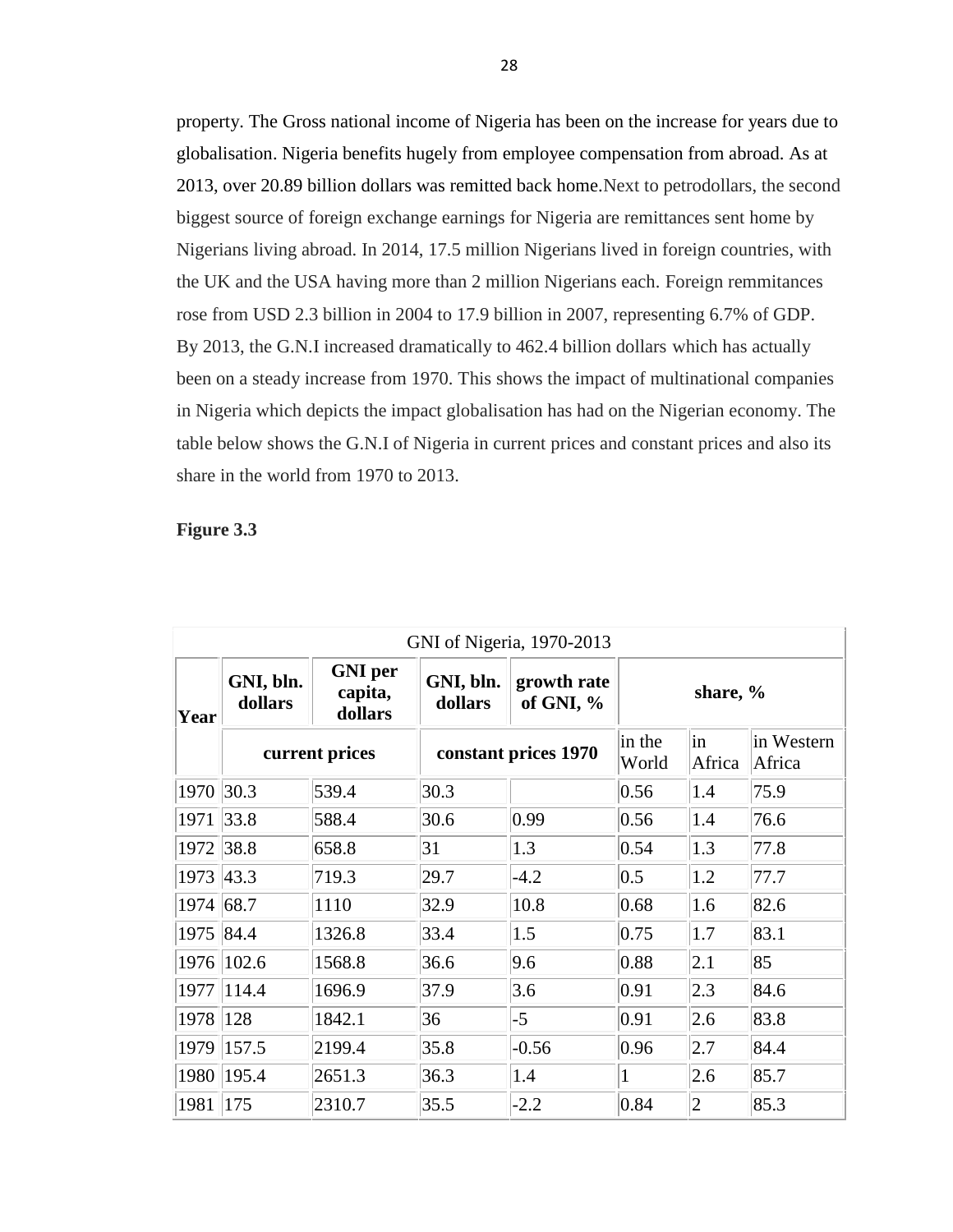|               | 1982   162.4   | 2089   | 32.9  | $-7.3$            | 0.77           | 1.7            | 85.1 |
|---------------|----------------|--------|-------|-------------------|----------------|----------------|------|
| 1983          | 167.6          | 2102.9 | 31.5  | $-4.3$            | 0.81           | $ 2\rangle$    | 86.3 |
| 1984          | 175.3          | 2144   | 32.8  | 4.1               | 0.89           | 2.5            | 86.8 |
| 1985          | 170.6          | 2032.5 | 35.8  | 9.1               | 0.82           | 2.2            | 86   |
| 1986 84.5     |                | 981.5  | 35.7  | $-0.28$           | 0.36           | $\vert$ 1      | 71.8 |
| 1987 52.3     |                | 590.6  | 35.5  | $-0.56$           | $0.2\,$        | 0.57           | 58.5 |
| 1988 63       |                | 694.6  | 38.4  | 8.2               | 0.21           | 0.59           | 61.3 |
| 1989          | 60.7           | 651.2  | 43.8  | 14.1              | 0.19           | 0.54           | 60.3 |
| 1990 64       |                | 669.6  | 45.6  | 4.1               | 0.19           | 0.54           | 58.6 |
| 1991          | 65.2           | 664.7  | 49.7  | $ 9\rangle$       | 0.19           | 0.59           | 58.5 |
| 1992          | 60.6           | 601.8  | 52.1  | 4.8               | 0.18           | 0.66           | 55.7 |
| 1993 61.4     |                | 595.2  | 55    | 5.6               | 0.18           | 0.69           | 57.9 |
| 1994 53.5     |                | 506.6  | 58.2  | 5.8               | 0.15           | 0.57           | 60   |
| 1995 44.4     |                | 409.7  | 47.4  | $-18.6$           | 0.11           | 0.46           | 49.9 |
| 1996 49.5     |                | 445.7  | 51.8  | 9.3               | 0.12           | $ 0.42\rangle$ | 51   |
| 1997 52       |                | 455.6  | 53.5  | 3.3               | 0.12           | $ 0.43\rangle$ | 52.9 |
| 1998 53       |                | 453.4  | 53.9  | 0.75              | 0.14           | 0.63           | 52.1 |
| 1999          | 53.5           | 446.1  | 53.6  | $-0.56$           | 0.13           | 0.65           | 52.3 |
| $ 2000 $ 68.8 |                | 560    | 56.2  | 4.9               | 0.21           | 11.3           | 63   |
| 2001          | 66             | 523.2  | 59.1  | 5.2               | $0.2\,$        | 11.1           | 60.9 |
| 2002          | 89.9           | 696.2  | 73    | 23.5              | 0.26           | 14.7           | 65.8 |
| 2003          | 103.5          | 780.9  | 80.9  | 10.8              | 0.27           | 14.1           | 64.6 |
| 2004          | 135.9          | 999.8  | 90.4  | 11.7              | 0.31           | 15.2           | 67.7 |
|               | 2005 173.4     | 1242.2 | 96.2  | 6.4               | 0.37           | 16.4           | 70.8 |
| 2006 230      |                | 1605   | 104.4 | $\vert 8.5 \vert$ | $ 0.45\rangle$ | 18.8           | 74.5 |
|               | 2007 248.8     | 1690.6 | 105   | 0.57              | 0.43           | 17.7           | 72.5 |
|               | 2008 310.4     | 2052.9 | 111.4 | 6.1               | 0.49           | 18.7           | 73.5 |
|               | 2009 249.4     | 1604.9 | 117.5 | 5.5               | 0.42           | 16             | 69.8 |
|               | 2010 331.3     | 2074.4 | 124.3 | 5.8               | 0.51           | 18.1           | 74.1 |
| 2011   367    |                | 2235.2 | 129.4 | 4.1               | 0.51           | 18.3           | 73.7 |
| 2012 412      |                | 2440.2 | 135.4 | 4.6               | 0.56           | 19.2           | 75.5 |
|               | $ 2013 $ 462.4 | 2663.3 | 143.3 | 5.8               | 0.61           | 21             | 75.3 |
|               |                |        |       |                   |                |                |      |

Table from world macro-economic research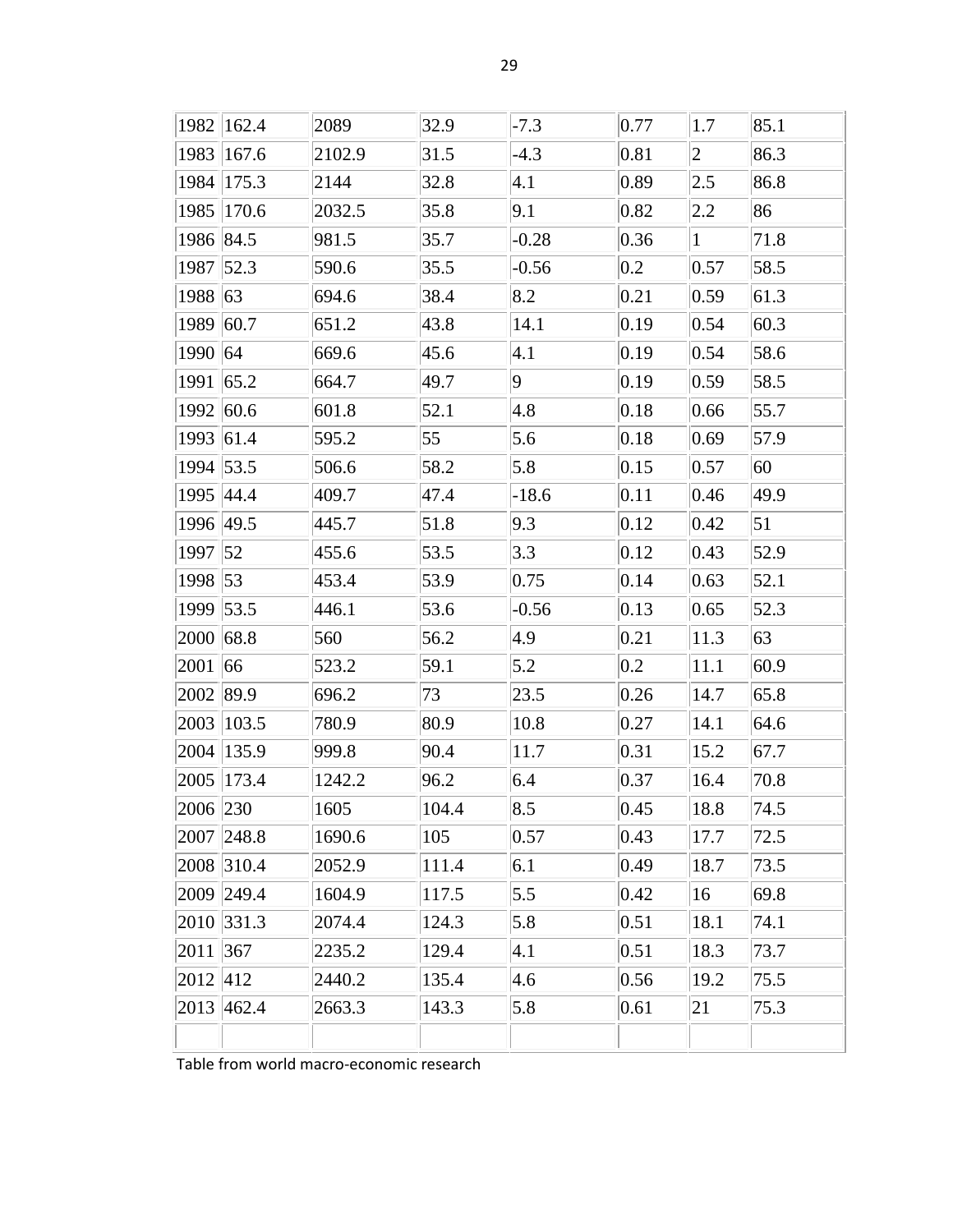## **3.4Informational background about Nigeria**

The federal republic of Nigeria is located on the sub saharan part of Africa. The country borders Cameroon to the east and the Republic of Benin to the west. t is comprised of 36 states and a federal capital territory, Abuja. The federal republic of Nigeria is the most populous country in Africa. t has a population of over 170 million citizens. Lagos, the commercial nevrve center of Nigeria and west africa, is the most populated city in Africa. t boasts of arguably 17 to 21 million inhabitants. Making it one of the largest city in the world. Nigeria as a country got her independence from Great Britain in the year 1960. Before then, it was already a commercial centre in Africa with cities such as Kano, Lagos and Calarbar booming with trade and commerce. The base of the Nigerian Economy then was Agriculture. The federal capital territory ( F.C.T) Abuja became the capital city of Nigeria in December 1991. The capital city of Nigeria was Lagos , but it was transferred to Abuja up North. From independence in 1960 to 1999, Nigeria as a country has had seven (7) different military governments. All the military governments were followed or ousted by military coups.  $t$  should be of note that three  $(3)$  of those military coups were bloody. But from the year 1999 to date, Nigeria has been in a democractic system resulting in the longest period of civilian rule the country has ever had. Nigeria is a country that has the capacity to be developed but has remained underdeveloped or developing. Recently, the Nigerian economy became the largest in Africa edging past South Africa which is now in a distant second place.

Nigeria's G.D.P is put at 522.64 billion US dollars which represents 0.84 % of the world economy.Crude Oil was first discoreverd in 1956 just few years before Independence in Oilibiri, Bayelsa state. Before then, the main stay of the Nigerian economy was agriculture.Back in history, Nigeria's economy was agricultural based;the main stay of the country's economy and major source of revenue. Before oil was first discovered in the Niger Delta region, the country depended on agriculture for its exports and revenue. It is often said in Nigeria that most of the federal roads connecting the states were built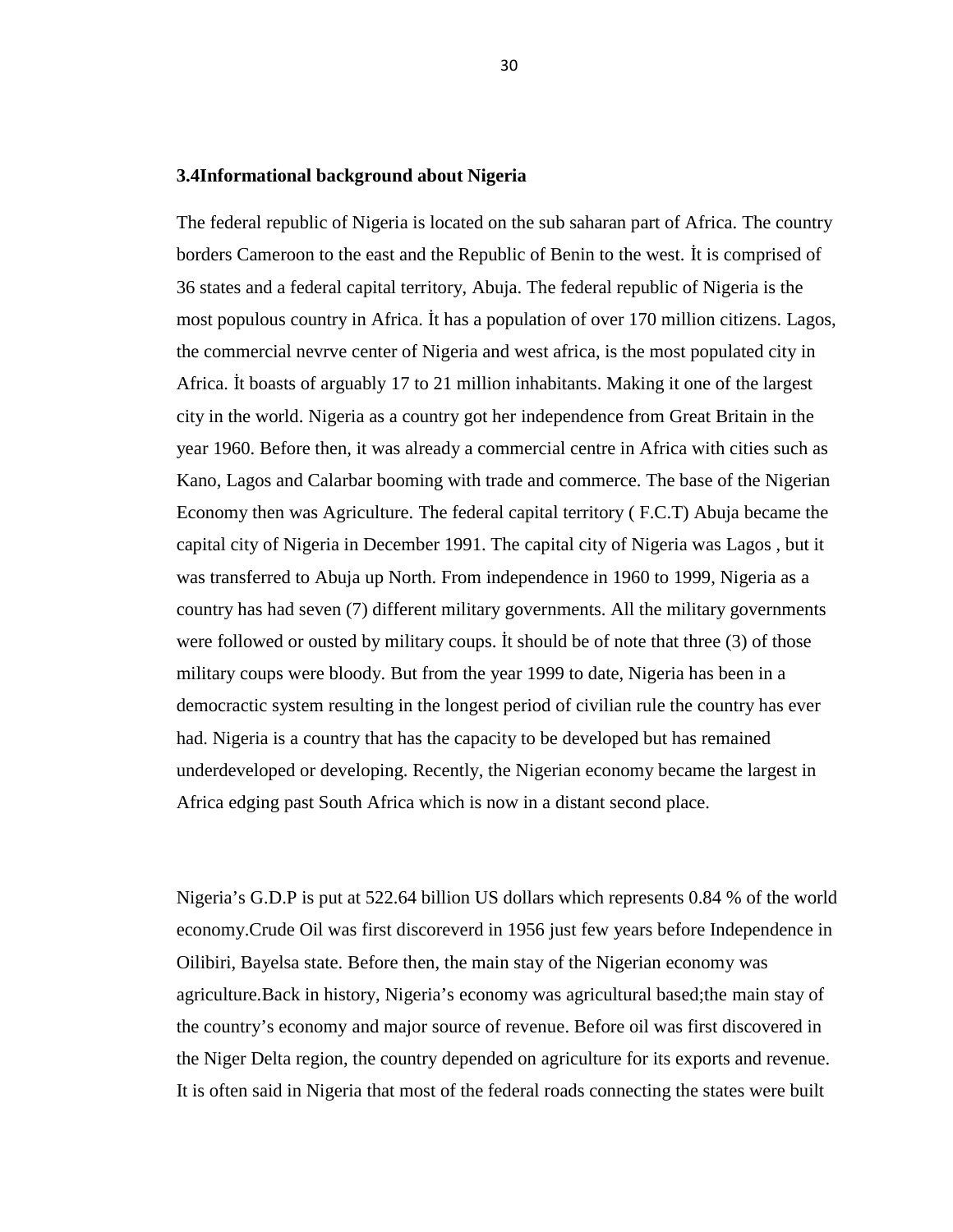by funds from agriculture. The then Lagos colony, the first televisionstation in Ibadan were all built from the proceeds of agriculture. Agriculture played a fundamental and major role in Nigeria's economic foundation even to this present day.

## **3.5 The people and culture of Nigeria**

During the arrival of the colonial powers in the  $19<sup>th</sup>$  century, Nigeria had its own way and means of governance. The Ibos from the eastern part of Nigeria had chiefs and obi's that presided over their communities. The Yoruba's from the western part of Nigeria had the Ile-ifeempire and the Oyo empire. The Binis presently known as the Benin's were governed according to the dictates of the oba, who ruled over the Bini kingdom. Up north the Hausa and Fulanis were living in the Borno kingdom and Kastina kingdoms respectively. With the arrival of the Europeans, Lagos became a British colony and the centre point of British trade, religion missions and political influence.

Nigeria is a diversified country with over 370 ethnic groups. Nigeria has the highest population in Africa and the highest population in a black country in the whole world. It is believed that one out of every seven black/brown individual is a Nigerian or has a Nigerian origin. The major ethnic groups in the country are the Ibos, the Yorubas and the Hausa-Fulani groups which amounts to about 70% of the population. The other minority groups are numbering about a million members each. They are the Edos, Tiv's, Kanuri, Ibibios and the Ijaws. The rest minority or ethnic groups account for about 20 % of the remaining population.

Each tribe comes with a different language which means there are several languages spoken in Nigeria. The official language however is the English Language. It is generally spoken in all states of Nigeria. Also the Pidgin English is spoken to a large extent by Nigerians. The Pidgin English is a mixture of English language and some local dialects of Nigeria. With such vast culture and different peoples, globalization thrived in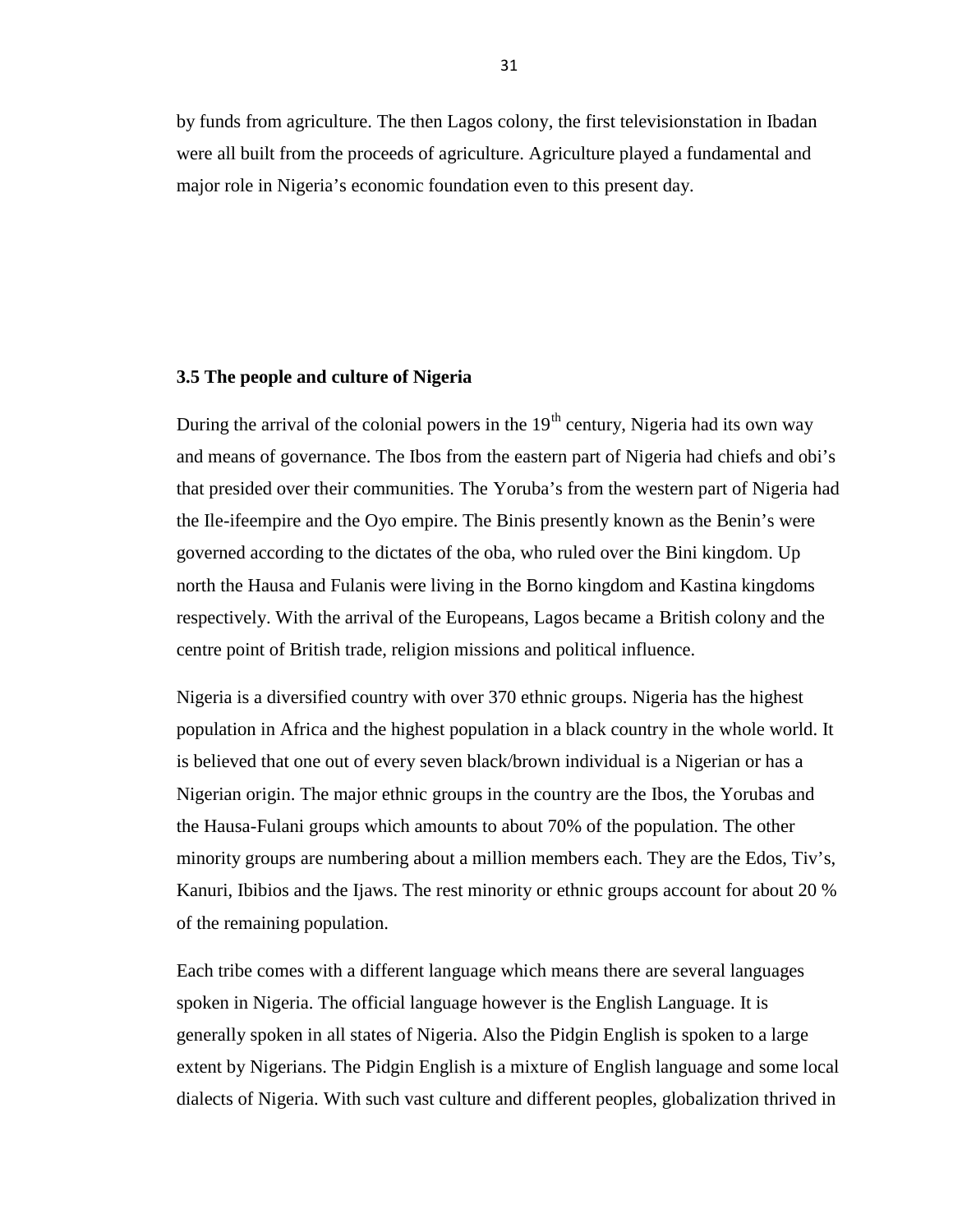the country and had an immediate effect in doing business, styles, rapports and way of life.

# **3.6 Economic history of Nigeria**

As soon as Nigeria became a british colony, it followed the dictates of the british economically. t did everything according to the dictates of the british. The british had a good sense of economic matters, so majority of their colonies prospered . Especially the old colony of Lagos which was at the centre point of trade. Raw materials were exported from Nigeria to Britain who later re-sold to Nigeria at a higher profit margin. As business blossomed so was the infrastructure of Nigeria. t became more modernized and standardised. Nigeria thus benefited from the globalisation of the country by the british. Most Nigerians then, were majorly into agriculture with few into white collar jobs. As the british became more integrated and inter twined with Nigeria, they sought other ways to amass profit and businesses this led to the unification of southern and nothern protectorate which is today known as Nigeria. The effects of the last century also had its toll on the Nigerian Economic scene. The world wars, the decline of the British super power status and the great depression all affected Nigeria's economic development in both ways. By the mid century, oil was discovered in oilibiri, southern Nigeria which changed the political and economical landscape of Nigeria drastically. Wealth from agriculture and oil made Nigeria to be one of the most prosperous countries shortly after independence. The civil war, corruption amd perpetual instability turned the tide of the Nigerian state.

### **3.7 The oil sector**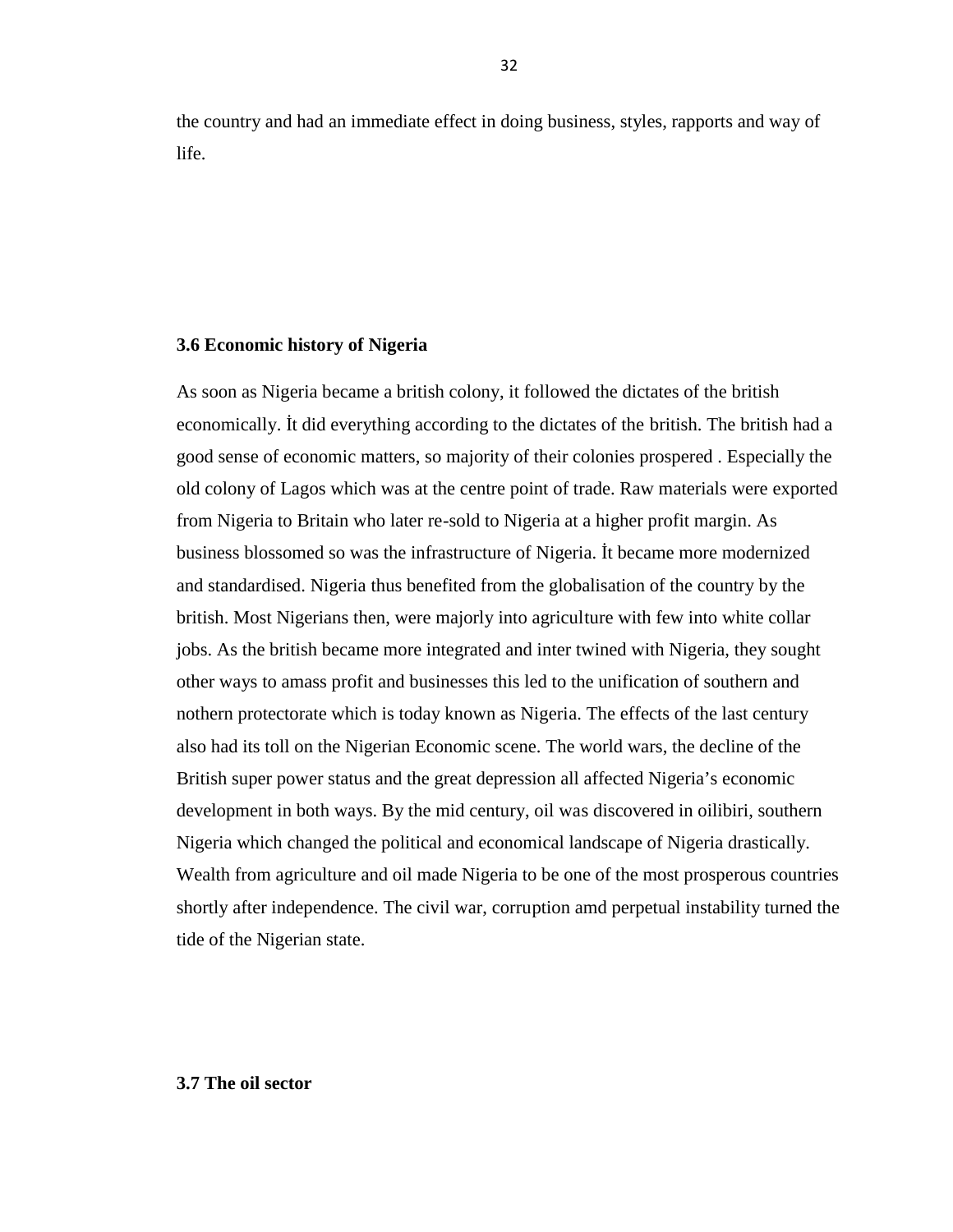The first discovery of oil in Nigeria was in 1958. t was discovered in the Niger Delta region. At the early stages of production, Nigeria lacked the capacity to fully harness the wealth accruing from the oil industry but in the latter stages , especially after the civil war of 1967 – 1970, Nigeria gradually began to enjoy the yeilds of oil production . The Nigerian national petroleum corporation petroleum was formed. İt was established with the purpose of controlling the petroleum exploration production companies in Nigeria. These companies are Shell Petroleum Development Company (SPDC) "Shell"- is the largest and oldest oil company in Nigeria, others include Mobil Producing Nigeria Unlimited, Chevron Nigeria, Elf Petroleum Nigeria and the Nigerian Agip Oil Company, NAOC & Affiliate, Agip Energy and Natural Resources, AENR.with this clear motive, the Nigerian government began to reap bountifully from oil exploration(Khan 1994)

As years went on, Nigeria became one of the largest oil producer in the world. Exporting millions of barrels everyday. By the year 2004, Nigeria became the largest oil producer in sub saharan Africa. Nigeria oil base is mostly in the Niger Delta areas which has a wetland of about 70,000 sq.km. oil earnings make up about 80% of the federal government and 93% of foreign exchange earnings . (Khan 1994; Omoweh 2005).

# **3.8Multinational companies in Nigeria**

There are several multi national companies operating in Nigeria. These companies are the centre of globalization in Nigeria. They are the arms of Nigeria and the outside world. Linking the economy to other economies in the world. Some multi national companies were founded in Nigeria and has expanded to other countries, while some are foreign owned and expanded into Nigeria from other countries. In the view of multi national companies, the thesis will give an example of two major popular companies in Nigeria. One an oil company and the other a tele communications company. Glo Nigeria and Shell Nigeria plc.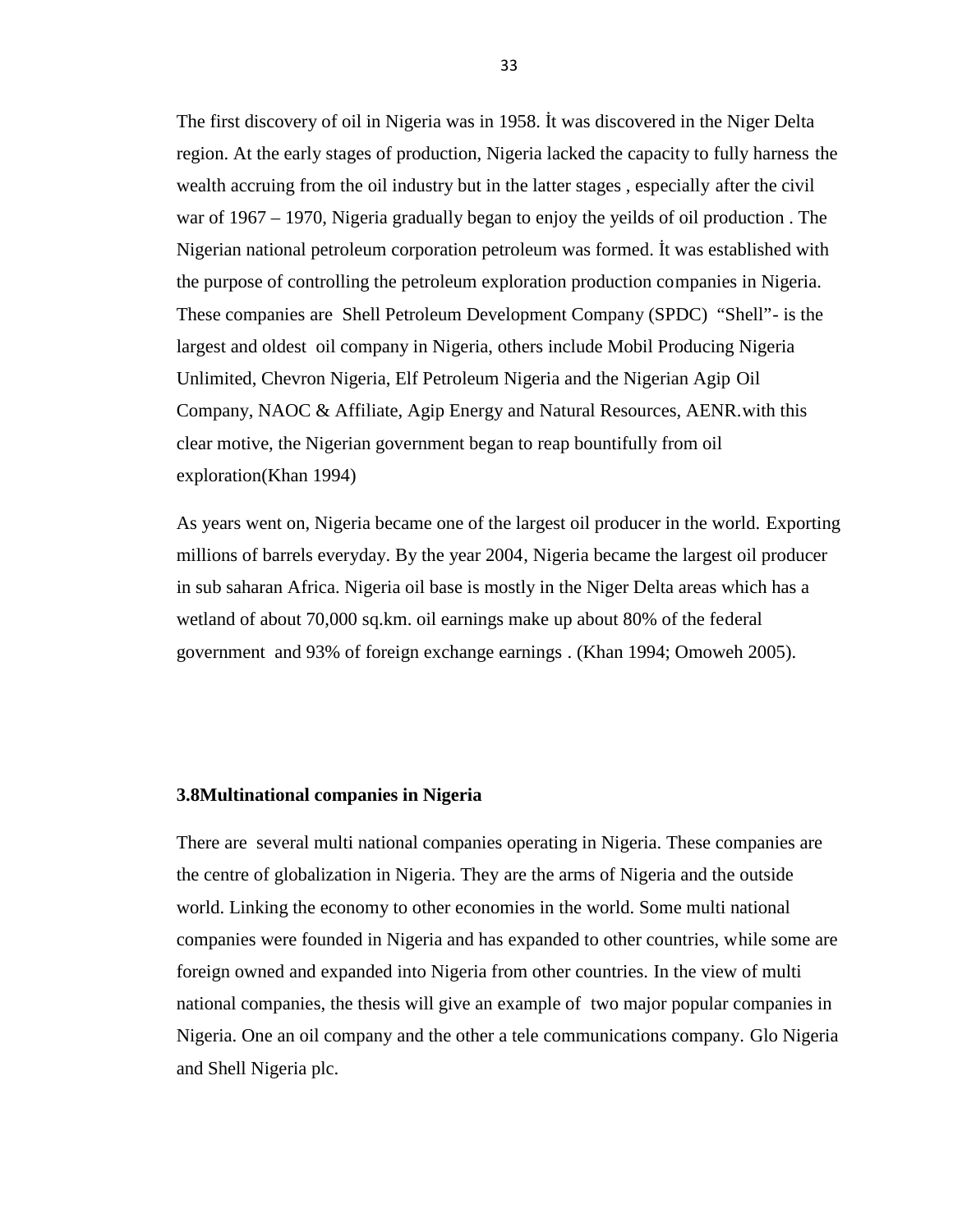### **3.8.1 Globacom Nigeria P.L.C**

Glo Nigeria plc is a privately owned tele communications company, that is well globalised and affects the Nigerian economy tremendously. İt was founded in 2003, with its head quarters in Lagos Nigeria. ts chairman and founder is Mike Adenuga jnr. It currently operates in four countries in West Africa, namely Nigeria, Republic of Benin, Ghana and Côte d'Ivoire. As of June 2009, the company has employed more than 2,500 people worldwide. The company boasts of more than 25 million subscribers worldwide. It started in Nigeria and spread out to other countries. It is an official sponsor of Manchester United club in England. As a part of its brand, Globacom Nigeria is divided into four (4) strategic different units.

Glo gateway: This branch of the company is into international wholesale and data exchange trading business unit. It covers over 140 countries under its roaming services.

Glo mobile: Glo mobile is the mobile arm of globacom. With over 25 million subscribers to its kitty, glo mobile is the most successful arm of Globacom as it reaches from Nigeria to Africa and beyond.

Glo 1 submarine cable: The glo 1 submarine cable has the capacity to provide high speed internet services faster, more reliable and cheaper telecommunications service to the public.

Glo broad access: This branch of the company covers landline telephones and broadband internet on a single digital line.

# **3.8.2 Shell Nigeria Group**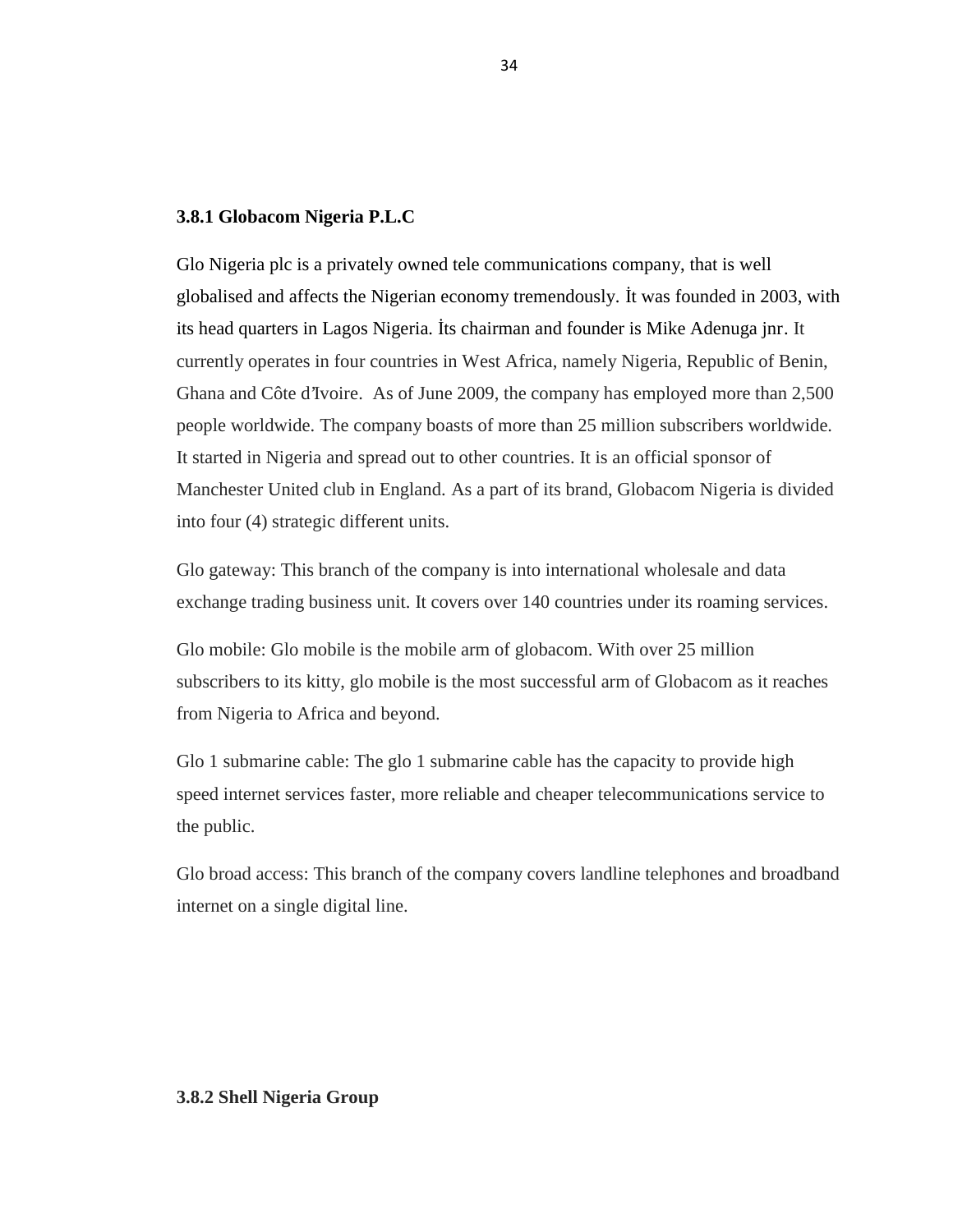The Nigeria Shell company is divided into groups. They are four different companies that act independently but share the same business principles. These principles which include honesty, integrity and respect for the people, can be seen as the core values of the Shell Group. Shell Nigeria extended these principles by declaring that meeting "the expectations of society, and doing so in an honest, transparent way is fundamental to our ability to meet the challenges ahead. We adhere to the group's business principles as the bedrock of our business dealings and are enforcing zero tolerance of bribery, corruption and unfair trade and competition"

The biggest company within Shell Nigeria is the Shell Petroleum Development Company (SPDC) which was formed during the industry's nationalisation in the 1970s when the Nigerian Government had started to engage in joint-ventures with foreign oil companies. Shell has the ownership of SPDC and full control over the operational budget of the largest oil producing venture in Nigeria. This joint-venture consists of the Nigerian National Petroleum Corporation (55%), Shell (30%), Elf (10%), and Agip (5%). Daily production levels are at around 1.000.000 barrels. The SPDC is running 86 stations and 6.200 kilometres of pipelines, and is directly employing 5000 workers and over 20,000 through sub-contractors. All employees aside from 250 expatriates are Nigerian which makes it the biggest private employer in Nigeria. (Ibid)

The second largest company is the Shell Nigeria Exploration and Production Company (SNEPCo) which was founded in 1993. SNEPCo is the off-shore company of Shell Nigeria, operating and running all off-shore facilities of Shell in Nigeria. In 1995 SNEPCo made the first major deepwater discovery in Nigeria and 10 years later SNEPCo was able to start with the oil production in the field. Shell Nigeria was hereby profiting from the technology and know-how of the off-shore activities of the Shell Group in other parts of the world. SNEPCo is producing around 225.000 barrels of oil a day, and is employing around 746 people. (Ibid)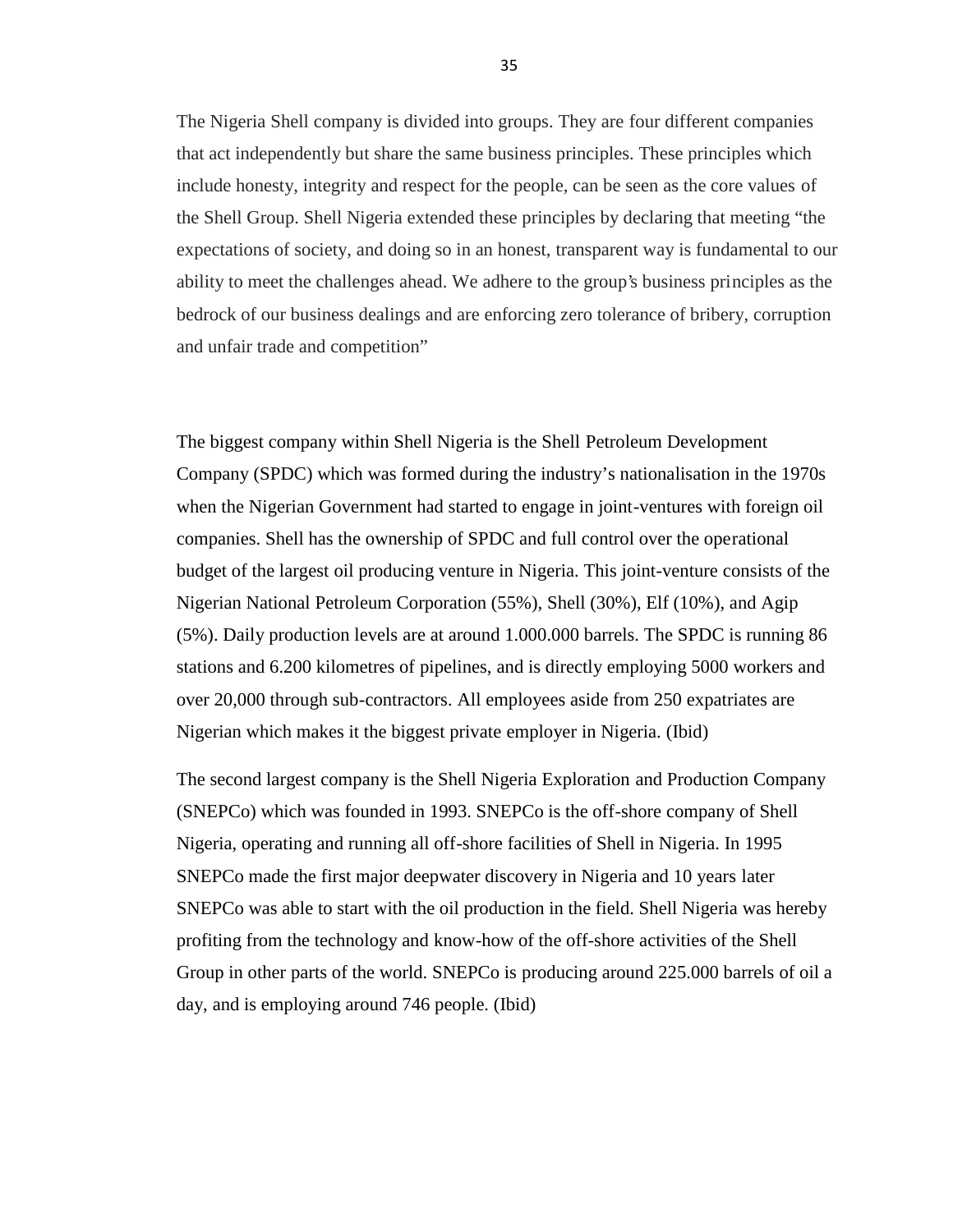The third company is the Shell Nigeria Oil Products Limited (SNOP), which is an operation company for Shell. It was formed in 2000 as a downstream company, designed to help

selling and marketing Shell products within Africa. SNOP successfully invented lubricantcases for private consumers in 2003, an idea that created new jobs in the lubricant market in Nigeria. A total of 35 people are working for SNOP at the moment. The last company is Shell Nigeria Gas (SNG) which is fully owned by Shell and was incorporated in 1998 to promote gas. The company is helping to contribute to the economic growth of Nigeria by selling gas as a new source of energy to local industry. The first company to use natural gas as an energy source was the De-United Foods Industries Limited. De-United Foods was able to reduce the costs of power and was able to sell its products for less. This decrease in price led to an increase in production, an expansion followed by an increase in employment. SNG is now supplying 37 industrial customers with gas .

# **3.9 Activities of multi national companies in Nigeria- the oil sector**

The Niger Delta where the oil sector is active, is primarily a wetland where most inhabitants depend on farming and fishing for a living, and therefore on a healthy environment. The increase in onshore oil fields exploited by these oil companies can have a negative environmental and socio-economic impact on the host communities (Moffat and Linden, 1995). The people of the region have been in conflict with most oil companies especially shell since the 1950´s due to the fact that Shell is only investing approximately 0.000007% of its profit in the development of the region. In the beginning those projects were mostly peaceful, but since 1990 and the foundation of the "Movement for the Survival of the Ogoni People" (MOSOP) the conflict turned violent due to sabotage and attacks on facilities and employees of Shell Nigeria.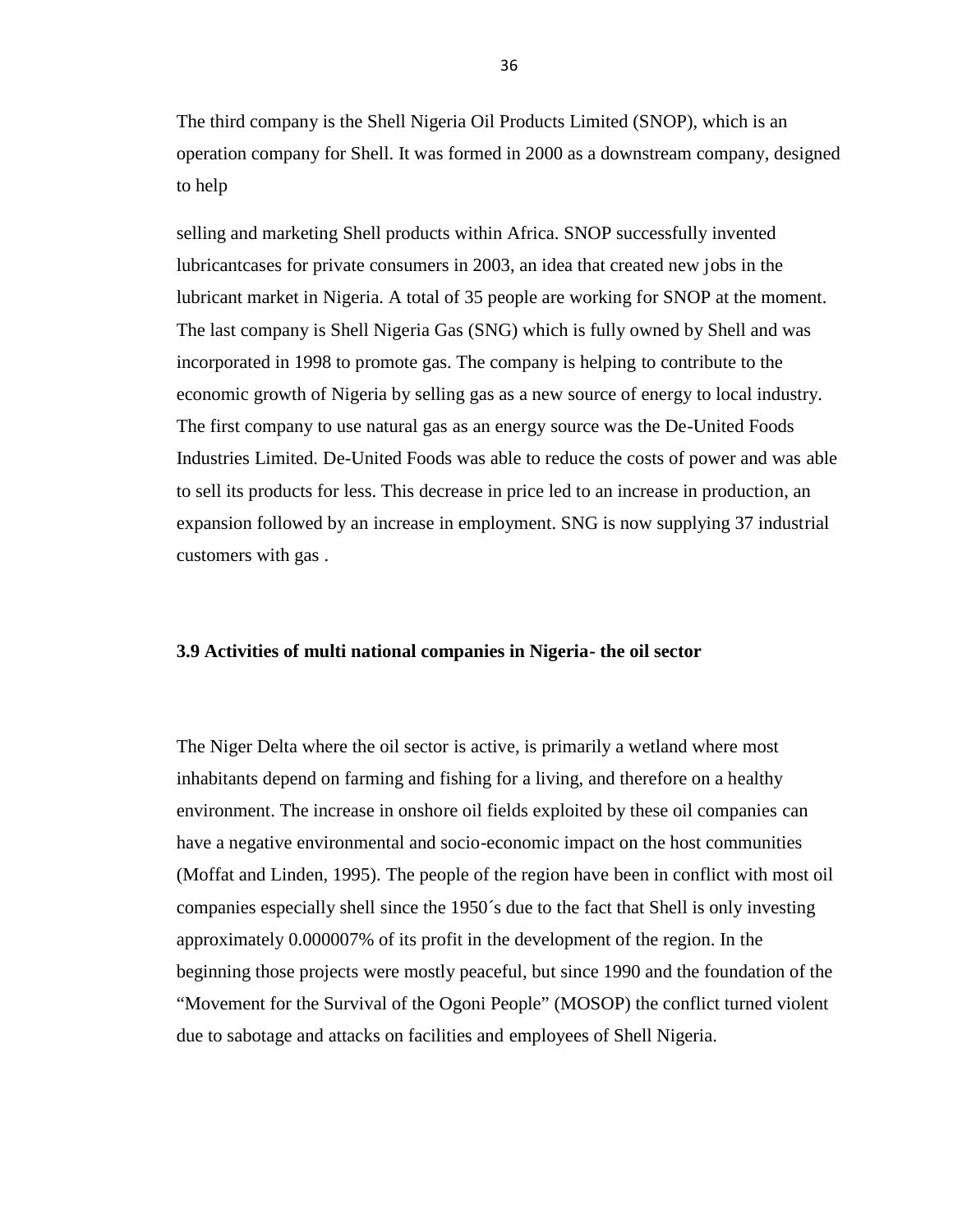Shell Nigeria and other oil companies claimed that the sabotage of oil fields and pipelines was the major reason for oil spills and environmental devastation. This accusation was made by Shell to avoid compensation payments for environmental and other accidents. Shell aimed at having the court of Nigeria to pronounce sabotage as the cause of spills in order to escape legal liability for the damage and to be able to use the money for the quick reparation of the pipeline. These claims were often proved wrong by different experts as according to the World Bank, .Corrosion and failure of equipment were the most frequent cause. Nigerian environmental policy shows itself very tolerant towards Shell when it comes to the question of environmental pollution (Walter and Ugelow, 1979),giving Shell the possibility to use old equipment and to save money.

The mismanagement by these oil companies and the Nigerian Government was the reason for an outbreak of riots in 1993 in the Niger-Delta, led by the Ogoni writer Ken Saro-Wiwa which forced Shell to retreat from the area and to abandon its facilities. After Shell moved out of the region it asked the Nigerian Government to guard their facilities. The soldiers who came to the area used violence and killed people to secure the facilities. These actions gave birth to the rumour that Shell Nigeria wanted the soldiers to act in this manner and had paid for weapons for the army (Nonnenmacher, 1995).In 1995 the riots ended and Ken Saro-Wiwa and 8 other oppositionists were executed. Shell and other oil companies was blamed for this too, and was accused of using its influence on the Government to change laws and regulations for its business, but not to help humans. Shell defended its actions by explaining its policy not to interfere with any court order given by an independent state, and by pointing out the development programs it had engaged in over the years in Nigeria.

After the riots oil companies began moving in the area and started assuming a more responsible role towards the communities at the environmental and economic levels. Shell supported the "Niger-Delta Environmental Survey", an independent study group that analyses the environmental and economic changes of the whole Niger Delta. Shell furthermore, started a five-year program that aimed at renewing its facilities and infrastructure to prevent oil spillages. Shell invested in staff training to increase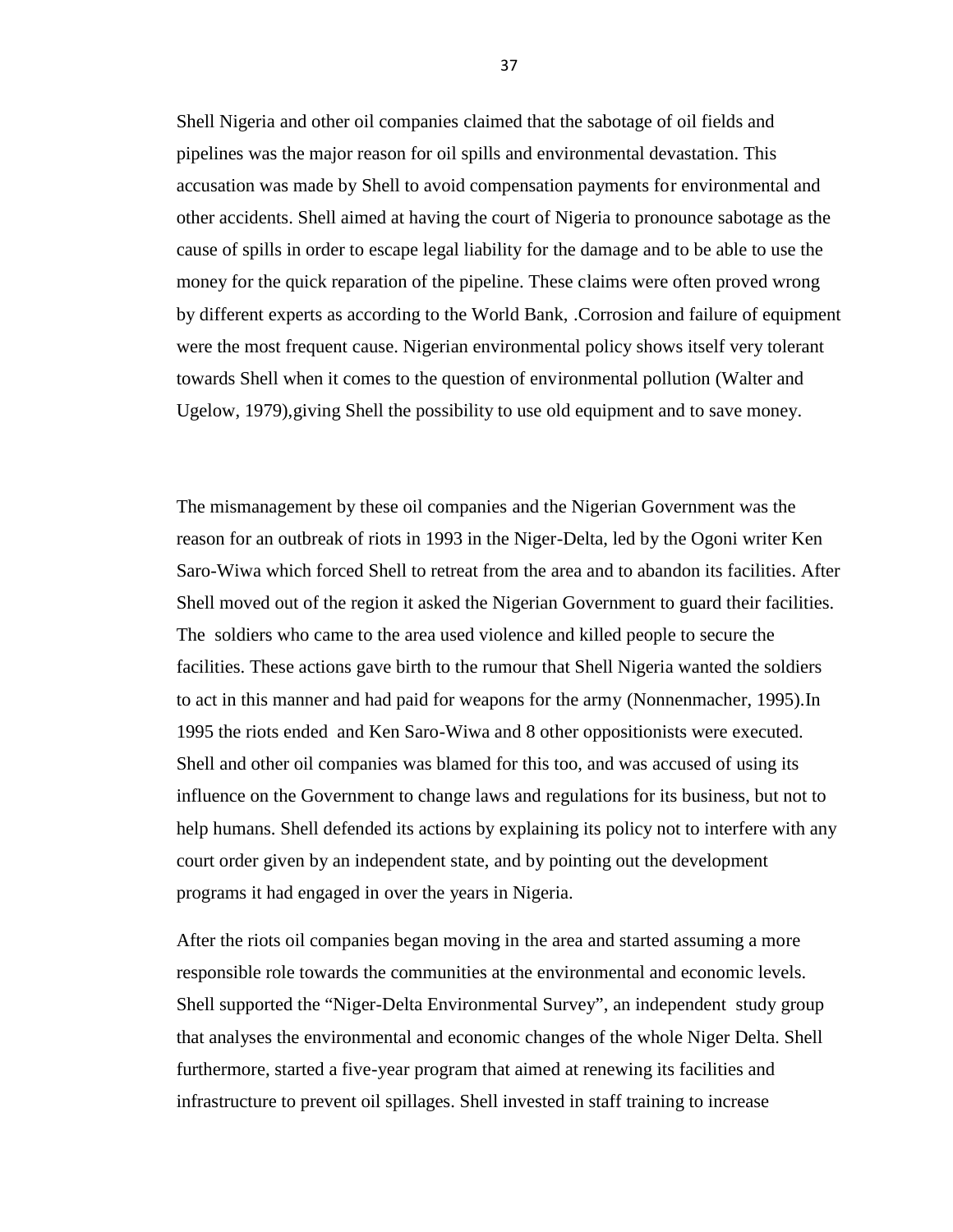environmental awareness and to improve its waste management. The company spent \$100 million a year for the five year plan and was able to finish most projects before the end of the five years. (Frynas, 1998)

A big environmental issue in the years before 1995 was the flaring of gas that persisted night and day in some areas, destroying the environment around those gas funnels and constantly illuminating the area. At the end of the 1990s Shell built facilities which could convert this gas into liquid, enabling the company to ship it to other countries where this gas could be used as energy. The construction cost around \$4 billion and employed 13000 workers for the duration of 4 years. After it was completed, Shell employed around 500 people in the facility*.* (Bird, 2005)

# **3.10 Royalties, Taxes and Government in Nigeria**

Doing business in Nigeria is a heinous task sometimes mostly because of the weak, corrupt and unstable government however, most multi national companies is very active in the country. Despite the sabotages in the Niger Delta, Shell and other oil companiesare making a high profit in the country and Nigeria is giving them a dominant role in the oil industry. Multi national companies suffers from instability in the country mainly due to security and funding issues. (Frynas, 1998) These companies try to prevent the new rise in violence by increasing off-shore oil production because they are more insulated from the tumults on-shore. However Shell for an example is also profiting from the attacks on their onshore facilities. After Shell forced the Supreme Court to allow them to claim sabotage as the cause of accidents, they now manage to get away without paying for the damage. The oil company is using this excuse for nearly every incident so sometimes saving up to 350.000 US-Dollars in a single case, like with the oil spill in 1997 .

The other issue funding, refers to the effects instability is having on the joint-venture contracts. Shell is holding 30% of the SPDC and is therefore responsible for 30% of the running cost, the samegoes for the 55% of the shares held by NNPC, also responsible for 55%. At the end of the 90´s, the NNPC could not or would not, pay their parts due to the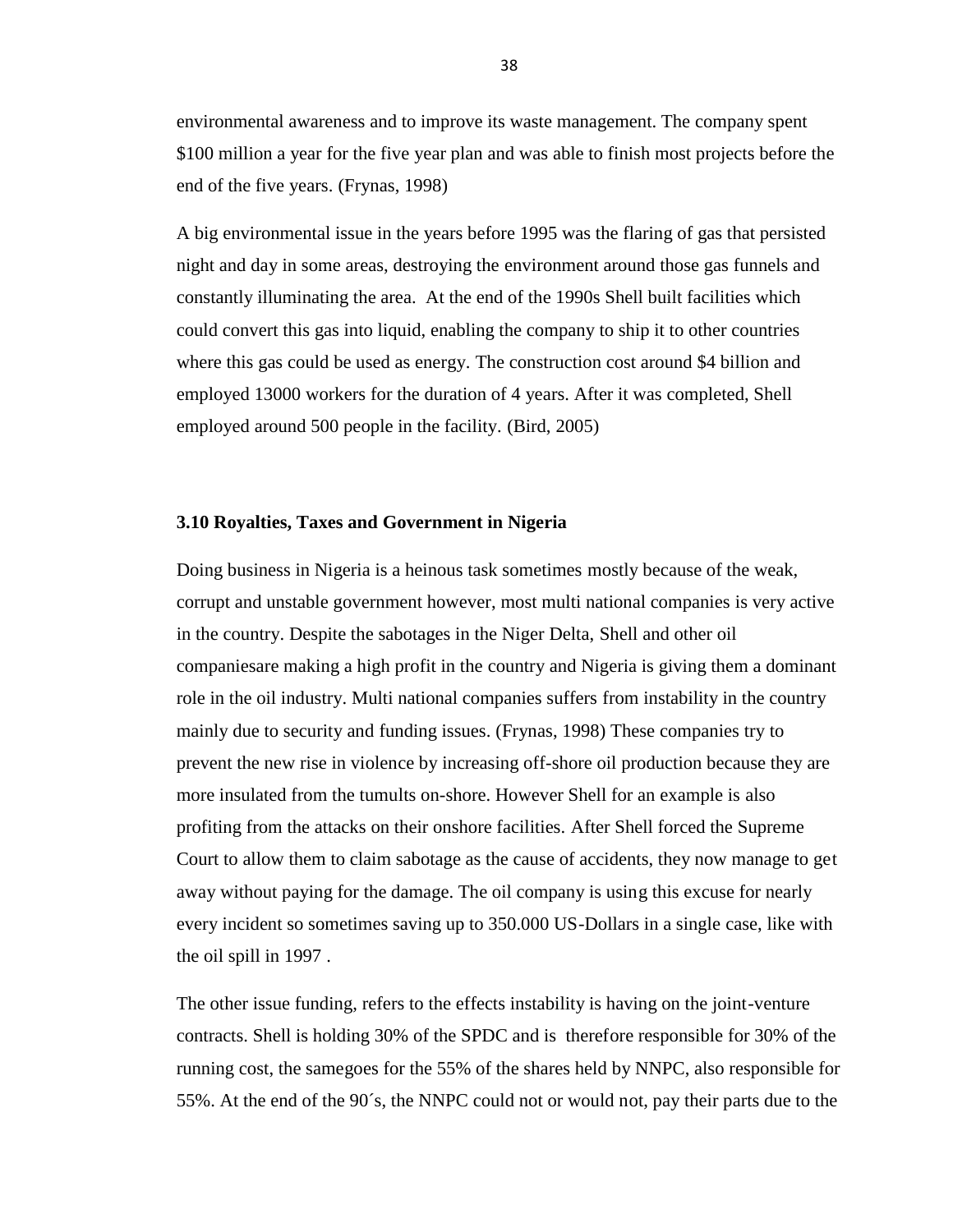unstable Government. The NNPC money should have been used to pay workers and subcontractors, therefore unemployment, unrest and a cut back in oil production were the results of the missing wages. Even if Shell International could "loan" the money to the NNPC, it had no intention to do so because they were profiting from the strike resulting in the lack of payment. The strikers demanded that the NNPC, as a non reliable payer, should give Shell more control and benefits over the venture. The strike had such a great impact on the Government that they are now moving away from doing joint ventures with foreign multi national companies to production-share contracts which are more profitable for the oil companies. (Frynas, 2005)

The overall decline of oil production due to political instability, is a wanted effect by oil companies and other multi national companies to lower their payment of taxes, royalties and CSR-programs.The taxes and royalties these multi national companies is paying to the Government and local political institutions are often not traceable. This means that not the whole amount is going back into the Economic Development of the country. The effects of royalties from Shell for example, are sometimes so strong, that it could lead to war, like in the case of the Biafra war which was partly fought to determine who would control and benefit from the oil money. Because royalties are so important for the Government of Nigeria, the political focus is mostly on Shell (Bird, 2003). Despite these circumstances the company believes its "most effective contribution to Nigeria is through the taxes and royalties we pay to the federal Government" (Shell International, 2008).

## **3.11 Multinational companies and Nigerian G.D.P**

Multinational corporations has affected the Nigerian Economy immensly. With the influx of multinational companies, the Nigerian Economy witnessed a rapid expansion, thereby increasing consumer income and reflecting in consumer spending. The MNC's has affected the G.D.P of Nigerians which has been on steady increase since 1986. The year 1986 was the actual beginning of the deregulation of the Nigerian economy with the introduction of the Structural Adjustment Programme (S.A.P). The table below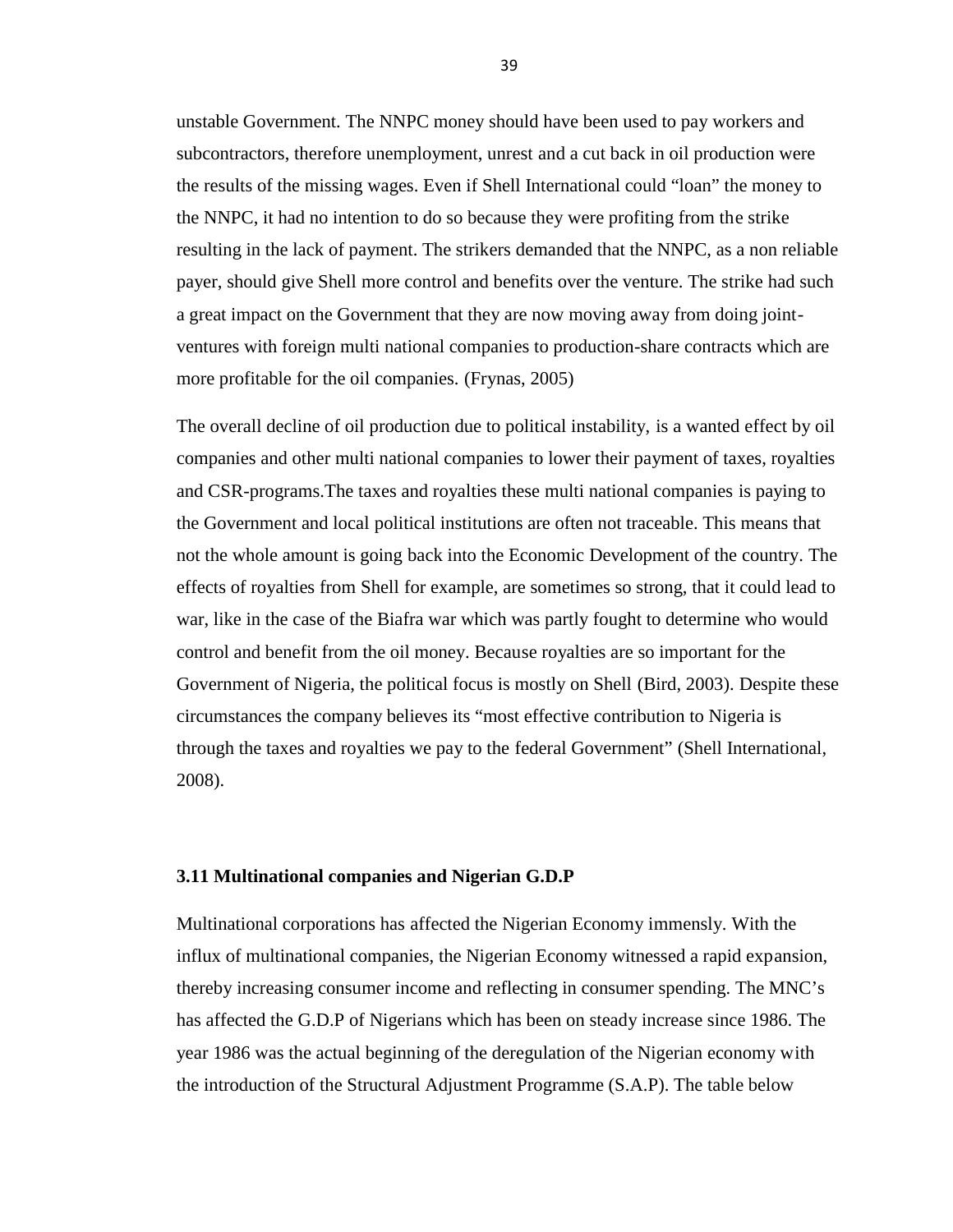shows how the MNC's has affected the Gross Domestic Product (G.D.P),causing it to continuosly increase in relation to Foreign Direct Investment (F.D.I), Savings, Government Tax Revenue (G.T.R)

| Year | G.D.P     | F.D.I    | <b>Savings</b> | G.T.R     |
|------|-----------|----------|----------------|-----------|
| 1986 | 70,806.4  | 4,024.0  | 13,934.1       | 12,595.8  |
| 1987 | 71,194.9  | 5,110.8  | 18,676.3       | 25,380.6  |
| 1988 | 77, 733   | 6,236.7  | 23,249.0       | 27,596.7  |
| 1989 | 83,179    | 4,692.7  | 23,801.3       | 53,870.4  |
| 1990 | 92,238.5  | 10,450.2 | 29,651.2       | 98,102.4  |
| 1991 | 94,235.3  | 5,610.2  | 37,738.2       | 100,991.6 |
| 1992 | 97,019.9  | 11,730.7 | 55,116.8       | 190,453.2 |
| 1993 | 99,604.2  | 42,624.9 | 85,027.9       | 192,769.4 |
| 1994 | 100,936.7 | 7,825.5  | 108,460.5      | 201,910.8 |
| 1995 | 103,078.6 | 55,999.3 | 108,490.3      | 459,987.3 |
| 1996 | 106,600.6 | 5,672.9  | 134,503.2      | 523,597.0 |
| 1997 | 109,972.5 | 10,004   | 177,648.7      | 591,151   |
| 1998 | 113,509   | 32,434.5 | 200,065.1      | 463,608.8 |
| 1999 | 116,655.7 | 4,035.5  | 277,667.5      | 949,187.9 |
| 2000 | 121,207.8 | 16,453.6 | 385,190.9      | 1,906,159 |
| 2001 | 126,323.8 | 4,937.0  | 488,045.4      | 2,231,532 |
| 2002 | 131,489   | 8,988.5  | 592,094.0      | 1,731,837 |
| 2003 | 136,460   | 13,531.2 | 655,739.7      | 2,576,100 |
| 2004 | 527,560   | 20,064.4 | 797,517.2      | 3,960,800 |
| 2005 | 561,931.4 | 26,083.7 | 1,078,330      | 6,697,600 |
| 2006 | 595,821.6 | 41,734   | 1,604,174      | 6,061,000 |
| 2007 | 634,656.6 | 54,254.2 | 2,500,159      | 6,715,600 |
|      |           |          |                |           |

# **Figure 3.4 (\$ Dollars)**

**Source:** Computed from Central Bank of Nigeria (C.B.N) Statistical bulletin. Dec,2007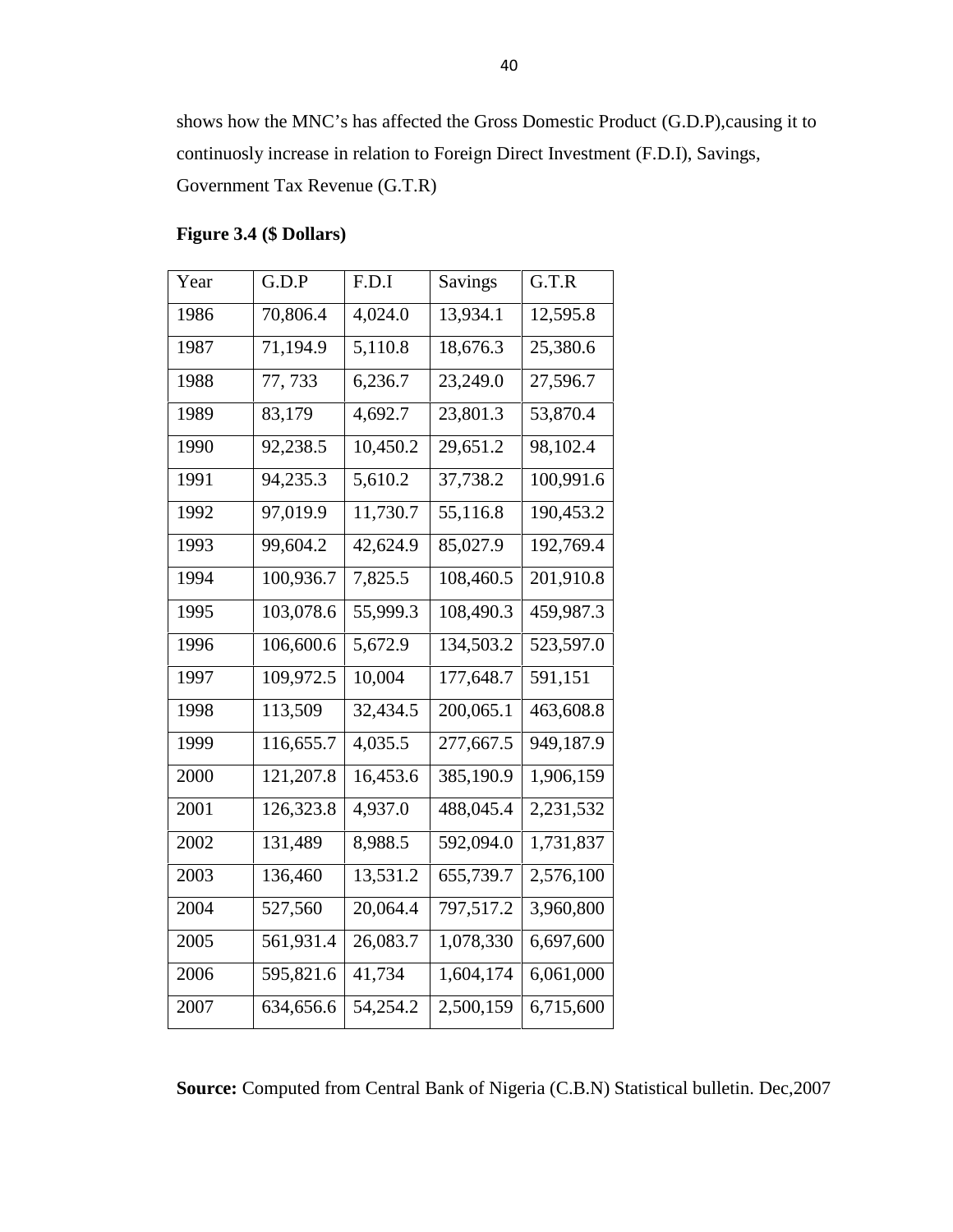As it is seen from the above table, the Nigerian G.D.P has been on the increase mostly after the years of the military junta, when there was relatively political stability and multinational companies enjoyed relative stability.

# **3.12 Conclusion**

This chapter has looked at Nigeria's history and culture . Also it explained the genesis of globalisation in Nigeria looking at the oil sector and multinational companies and how they affect economic development in Nigeria.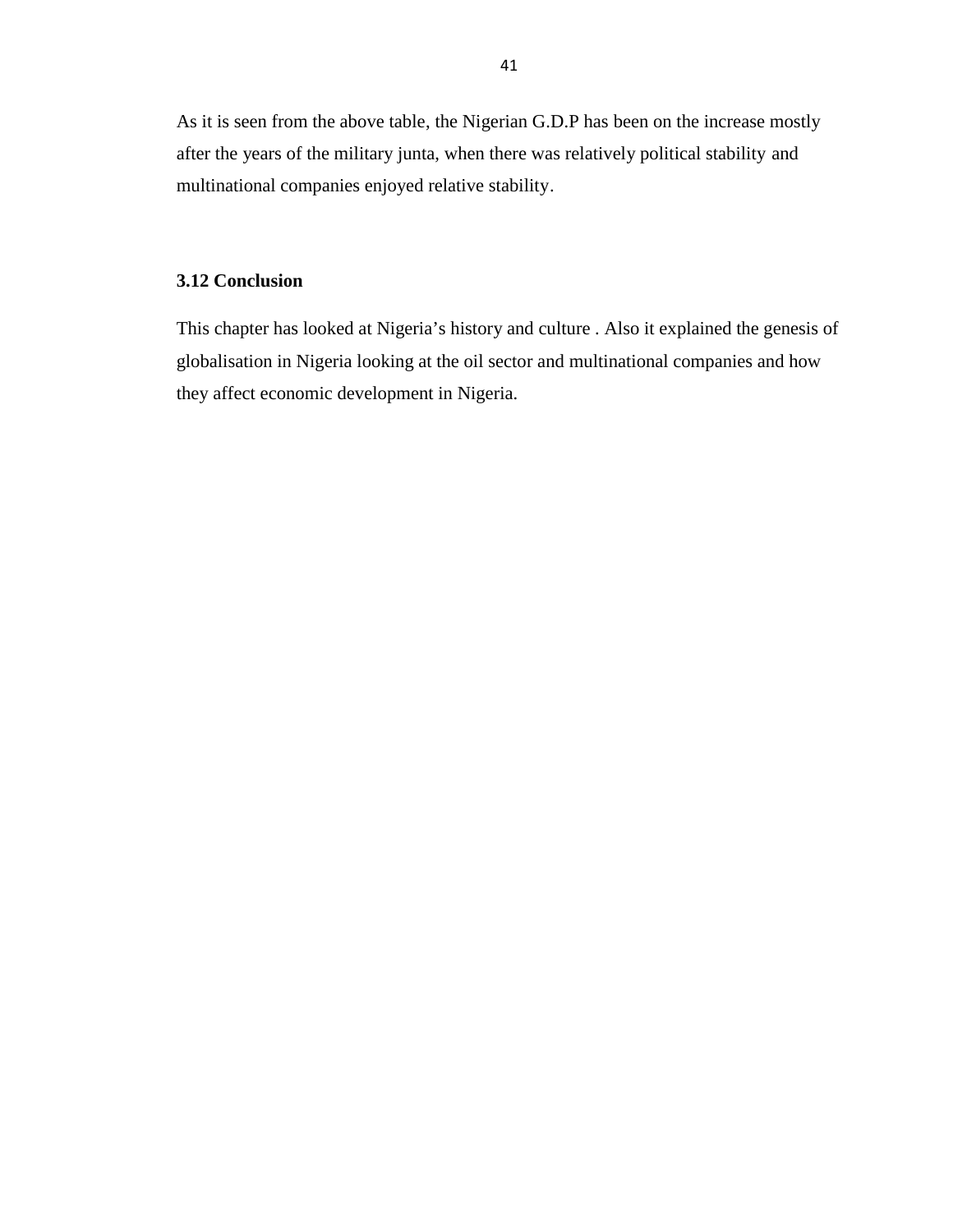# **METHODOLOGY**

### **4.1 Introduction**

This chapter describes and explains the methods used in this thesis work;the research design, data collection and conceptual framework. It portrays the ways in which the data was gathered and the design used in the research, explicitly explaining how globalisation has affected the Nigerian state in an advantageous way and likewise disadvantageous way.

### **4.2 Research Design**

From previous pages of this thesis work, Globalisation in Nigeria is hotly debated and has different views about its advantages by different peoples. Globalisation impacts on the economic development of states. The major thing is that, there is an impact for sure in globalisation it might be positive or negative but there is sure an impact.

After having analysed globalisation and economic development, with the necessary definitions, the thesis work will study the history of Nigeria in relation to Globalisation with a broad light on multinational companies in Nigeria and global investments, and then develop a research method and design for our analysis.

The purpose for the research methodology and design is to illustrate how globalisation has affected the Nigerian state in an advantageous way and likewise disadvantageous way.The research design is the glue that holds the research project together. In order to structure the research, a design is used to show how all of the major parts of the research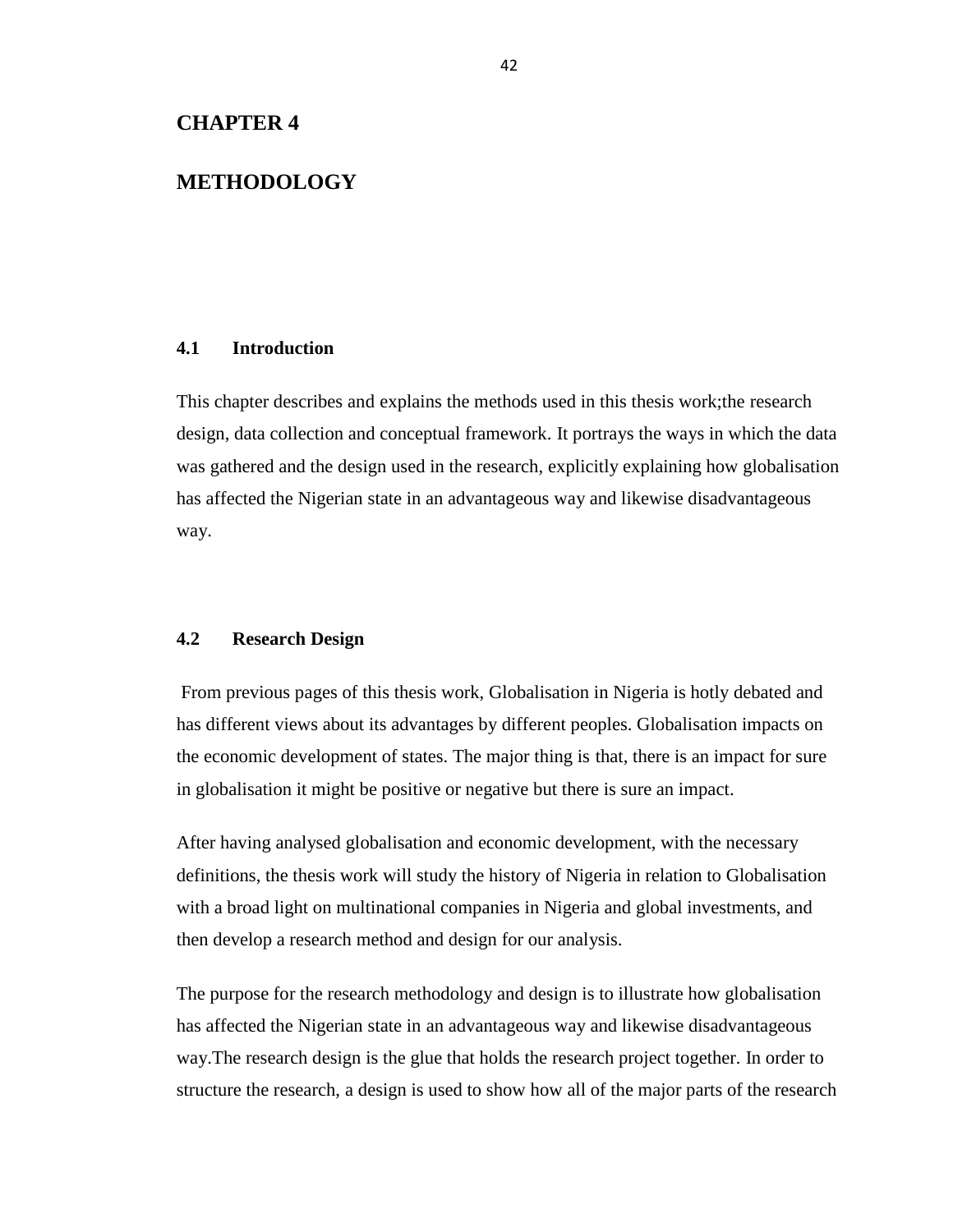project work together addressing the central research question (Social Research Methods, 2006). According to Durham University (2002), there are six different research designs.

1 Philosophical/discursive: this design is primarily based on existing literature, rather than new empirical data. It is often used to examine a research issue from an alternative perspective.

2 Literature review:by collecting different sources together, this design aims at summarising what has already been collected for a particular topic. The analysis of this data subsequently creates new knowledge and perspectives on the matter. When findings are largely qualitative, a literature review may help to clarify the key concepts and offer critical or alternative perspectivesto those previously put forward.

3 Case study:This involves collecting empirical data providing rich details about those cases. This can be done through different approaches but overall a case study generally aims to provide insight into a particular situation stressing experiences and interpretations of those involved generating new knowledge.

4 Survey: This type of design is used when it is a case of gathering large amounts of information usually through questionnaires generally involving some quantitative analysis. Here it is vital to report how samples were chosen and to comment on the validity and reliability of instruments used.

5 Evaluation: An evaluation can be formative (designed to inform the process of development) or summative (to judge the effects), or consist of both. Case studies and surveys are often used in this design.

6 Experiment:This involves manipulation on the part of the researcher in order to determine the effects of an experiment. It is important in this design to give the same importance to sampling, response rates and instrumentation as in a survey. Our research design can be described as a combination of Literature Review and Philosophical design. Due to our choice of research strategy involving a solely qualitative approach, this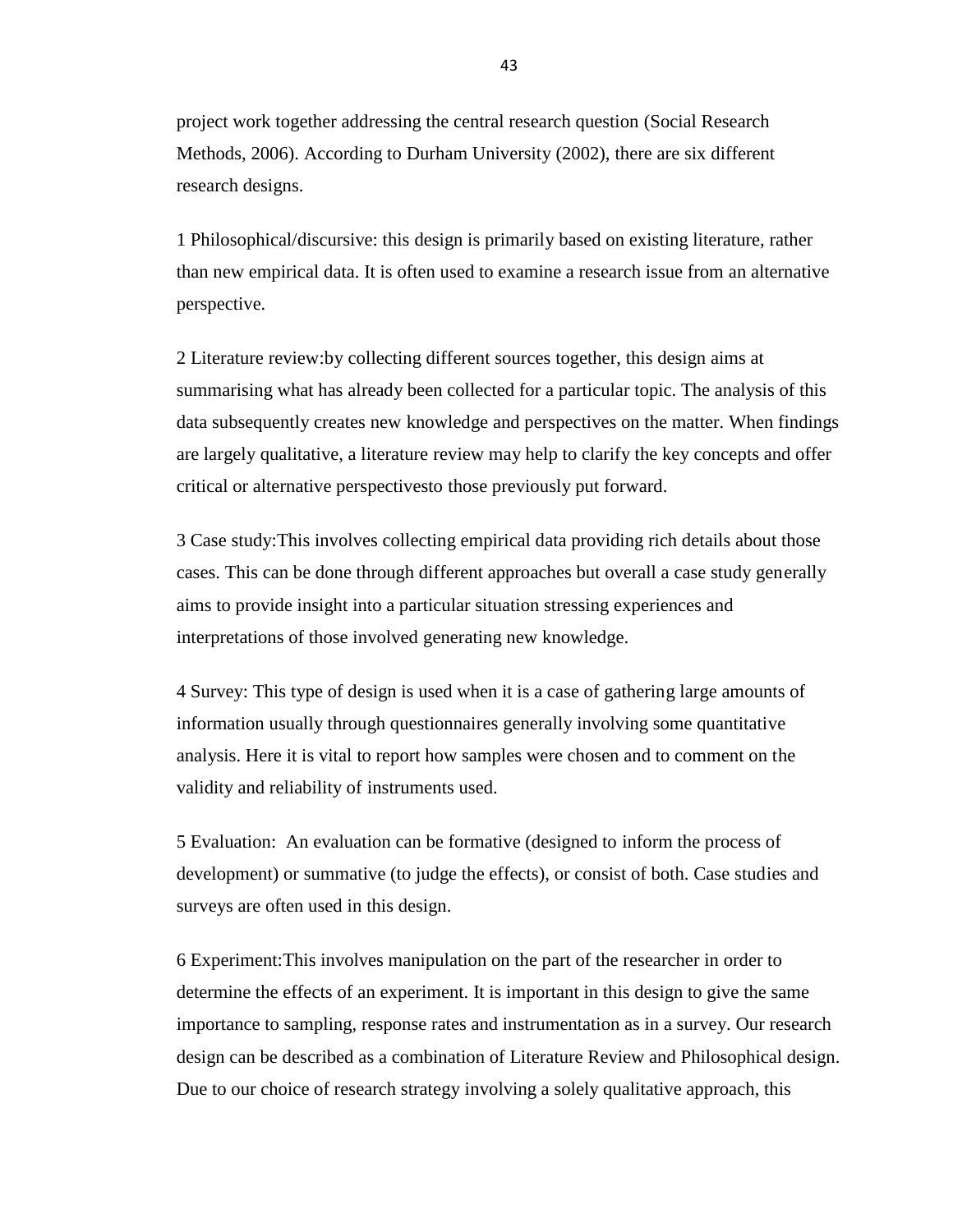design can help to come up with alternative perspectives. Concerning the philosophical design, it is relevant to our study as we are using only existing literature rather than empirical data hence our intention to use this design also.

# **4.3 Data Collection**

Having considered and analysed the topic carefully, and also considered the vast and broad aspects of the topic, we decided to undertake a qualitative approach to our work. The primary reason is that there are so many views as regards globalisation. There is no clear right or wrong answer so it is more a case of carefully examining the process and subsequently providing possible explanations. This study reasons for choosing a qualitative approach is due to the possibility to interpret the situation and not only focus on numbers as in a quantitative approach, but would allow us to show a deeper and more precise picture hidden behind the numbers. The source of information is based solely on secondary data such as books, articles, newspapers and journals. The method of data collection in this study can be described as documentary research because the study is undertaking an open approach towards the collection of documents. This study is a documentary research because of its open approach*.* Fisher (2004) confirms that documentary research can take an open and pre-coded form. In this approach to texts and documents, the researcher may be trying to recognise how rhetorical techniques are used to try and persuade the reader to a standpoint. The gathering of information took place at the Near East University Grand Library, Lefkosa North Cyprus, The Lagos State University, Ojo Lagos. National archives of Nigeria,  $10<sup>th</sup>$  floor, radio house, Area 10, Garki- Abuja. Search engines used were: Google scholar, SpiegelOnline, Libris and Katalog portal, Nairaland,

#### **4.4 Developing the framework**

The framework of this study is based on globalisation, and the economy; the impacts it has on the economy. A developing economy as the case of Nigeria.Nigeria being a rich country in human and natural reources, and still remains relatively poor even with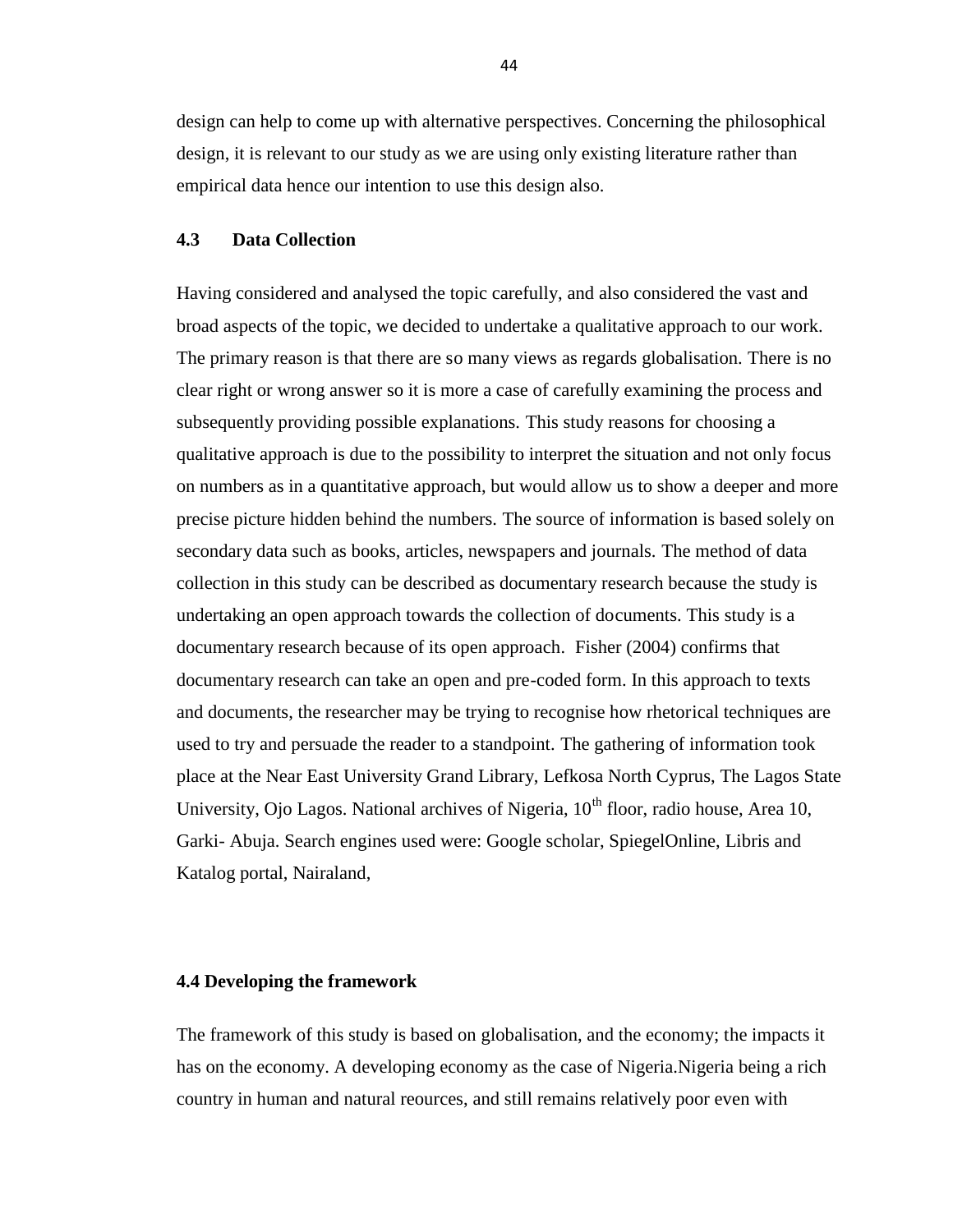globalisation, is the bed rock of our framework. Globalisation and the economy, how does it really play out?

After deciding to focus on how globalisation affects a developing country, the study defined the term globalisation by using different theorist's perceptions on the matter. A common aspect of their work was that globalisation impacts on Economic Development. The term is often used to explain how globalisation can impact on the Economic Development of a poor country (Wohlmuth, 2001). Hence the study has chosen this term as its key concept to investigate. Whilst showing how the concept of Economic Development evolved over time and developing to include more and more variables, we decided to focus on the three variables, External influence on government, Structural Change and Environmental conditions, despite others, to best describe the concept. Looking at the impact globalisation has on Economic Development, we found that the factors most interesting to analyse this concept are the activities of MNCs and IFIs as mentioned by Schuurmans (2001) who states that these two factors are assumed to be of great interest when describing the impact of globalisation on the three variables of Economic Development chosen.

So our choice of Nigeria as the developing country to analyse is due to the extent of power held by the uniqness of the economy, the largest in Africa. Also due to the large capital flows that strew in to the economy.And also due to the number of foreign aid and assitance that the country receives form international bodies As a result, our framework is based on theories of different areas of research such as Economics, Social studies and Environmental Sciences and therefore includes every necessary aspect relevant to answer our question.

# **4.5 Criticism of sources**

The research work is majorly based on perceptions and views. It is theoretically based and not quantitative. This means peoples views and biasness are possible in this research work. Personal experiences by some of the references is also a possibilty.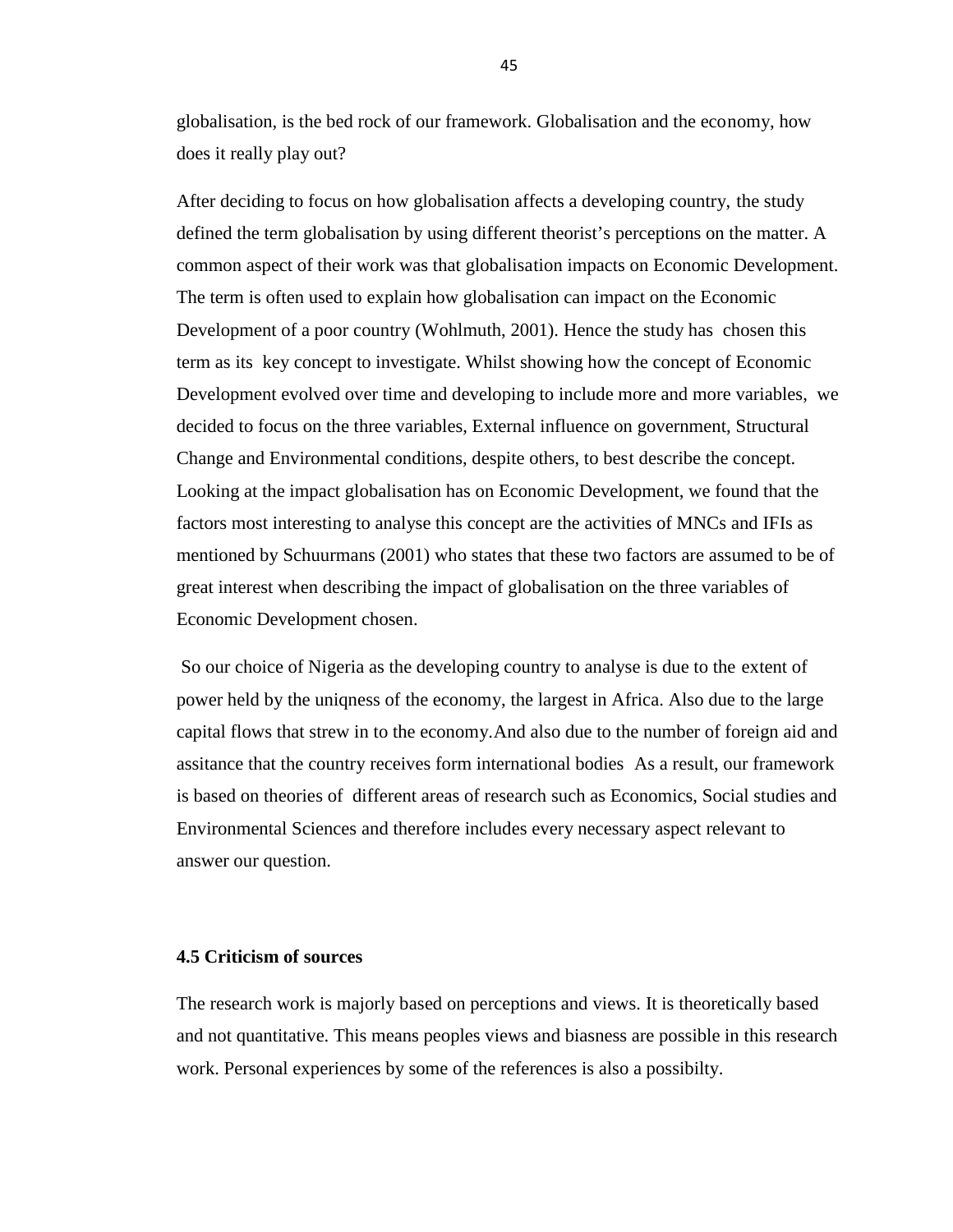As one can see from the above information our research will only be based on secondary data which can be regarded as a limitation as it will not give us a perfect incite in the topic that could have been provided through primary sources. Our findings have focused much on internet sources and annual reports therefore based on non reviewed sources as well as peer reviewed articles from respected journals.

Regarding internet sources, due to their different objectives and allegiances it is most difficult to judge their validity. However due to the large amount of definitions needed and the short supply of books dealing with economic definitions in the various libraries we decided to define terms by using 'reliable' internet sources such as Penn State University. We must also mention that sources were used of which their reliability can be questioned. However sources were only used for minor details such as for a description of Nigeria's geography.

Much of our analysis has been based on findings from other researchers without using quantitative data to back up these findings therefore it can be argued that not all findings are entirely conclusive as they come from a certain point of view and not a general institutionalised belief.

# **4.6 Conceptual framework**

Economic development is greatly impacted by globalisation. The best way we can look at how globalisation has impacted on economic development is via two (2) factors :International Institutions based in Nigeriaand influence of multinational companies. Multinational companies and international institutions play a pivotal role in the economic development of Nigeria. .After having analysed the historical background of Economic Development as well as having found an appropriate definition it is a positive statement and positive thinking to say that Economic Development encompasses the following three variables; Structural Change, External influence on Government and Environmental Conditions.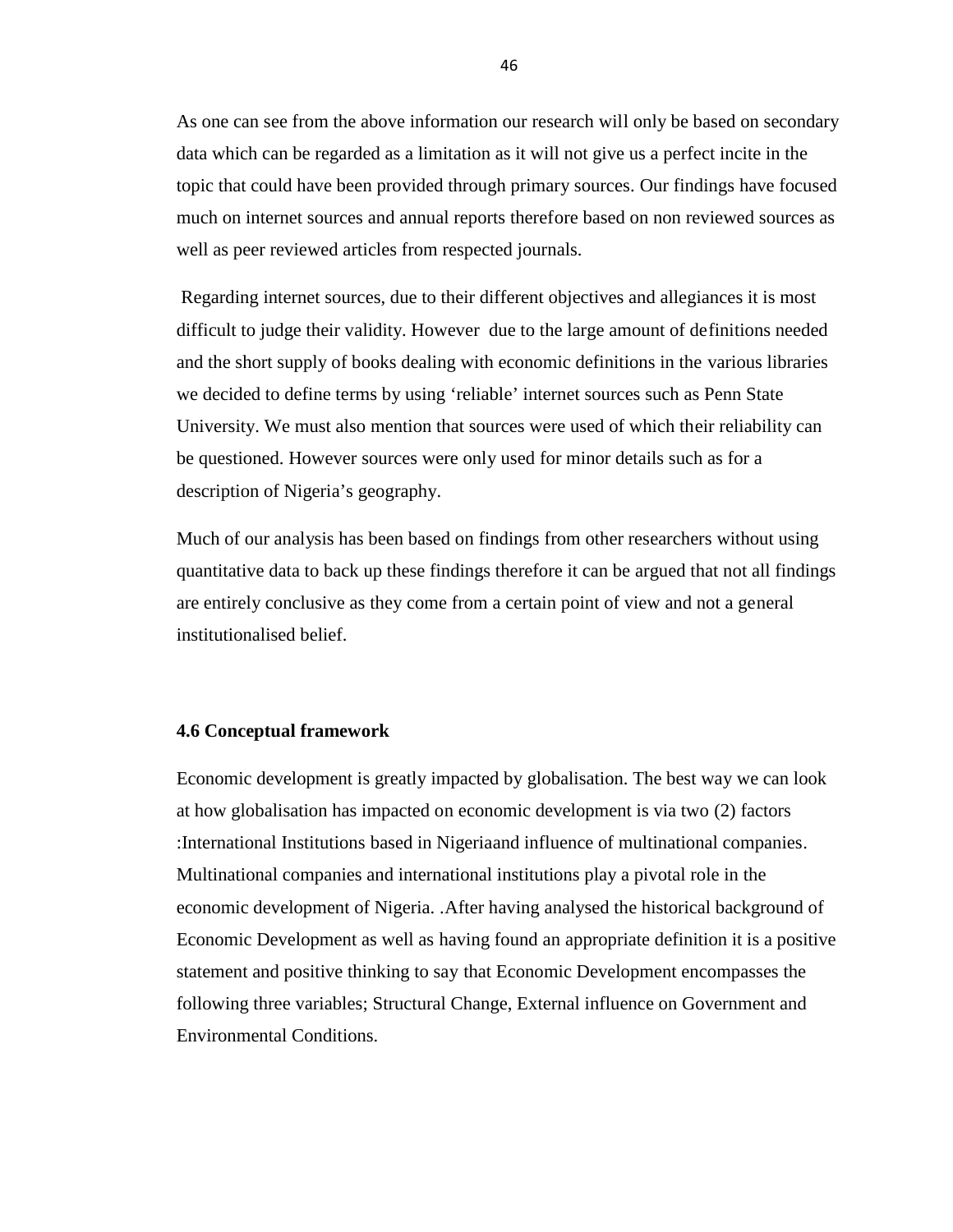As regards to this thesis analysis , for there to be positve economic development or a tangible economic development, the three variables combined must be positive . The three variables are also dependent on each other, a change in one of those variables could impact upon the others. Economic development cannot be judged alone by one variable. The implication of this model is to illustrate how globalisation via the two factors impacts or has impacted on the three variables of economic development .

# **Graph 4.5 Conceptual Framework (Personal design)**



# **ECONOMIC DEVELOPMENT**

Structural change, Environmental conditions, Governmental influence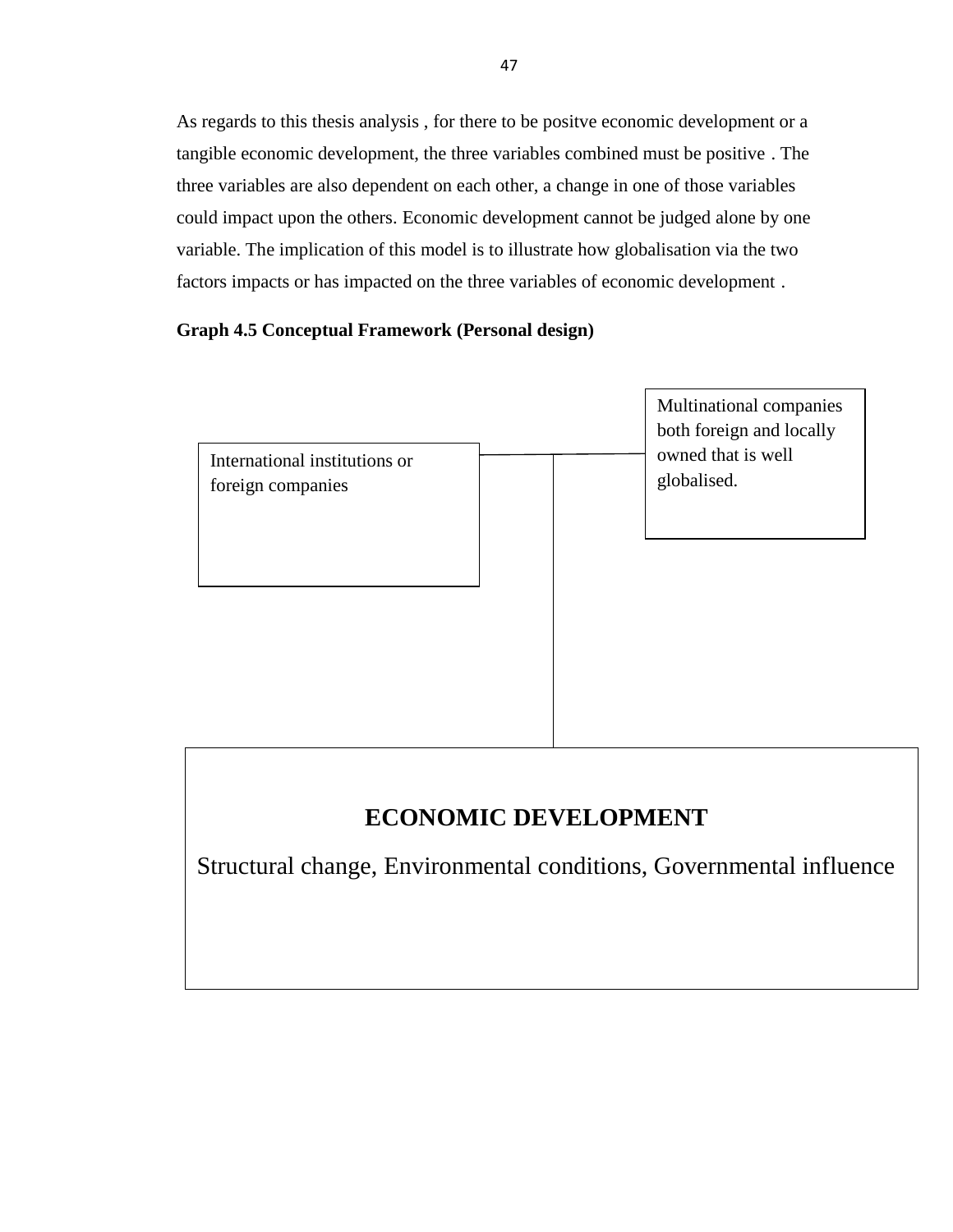### **4.7 Conclusion**

The chapter looked at multinational companies and local companies. And the conceptual framework of structural change, environmental conditions and government influence, in relation to economic development. Multinational companies contribute and impact significantly to the globalisation of Nigeria thus aiding economic development. The local companies that have branches outside Nigeria are quick to export Nigeria's products and also promote her culture and also vice versa. As these multinational companies are in the process of globalisation, there is occurrence of structural change, environmental change and external influence on government which affects the economy. Sometimes positively and sometimes negatively.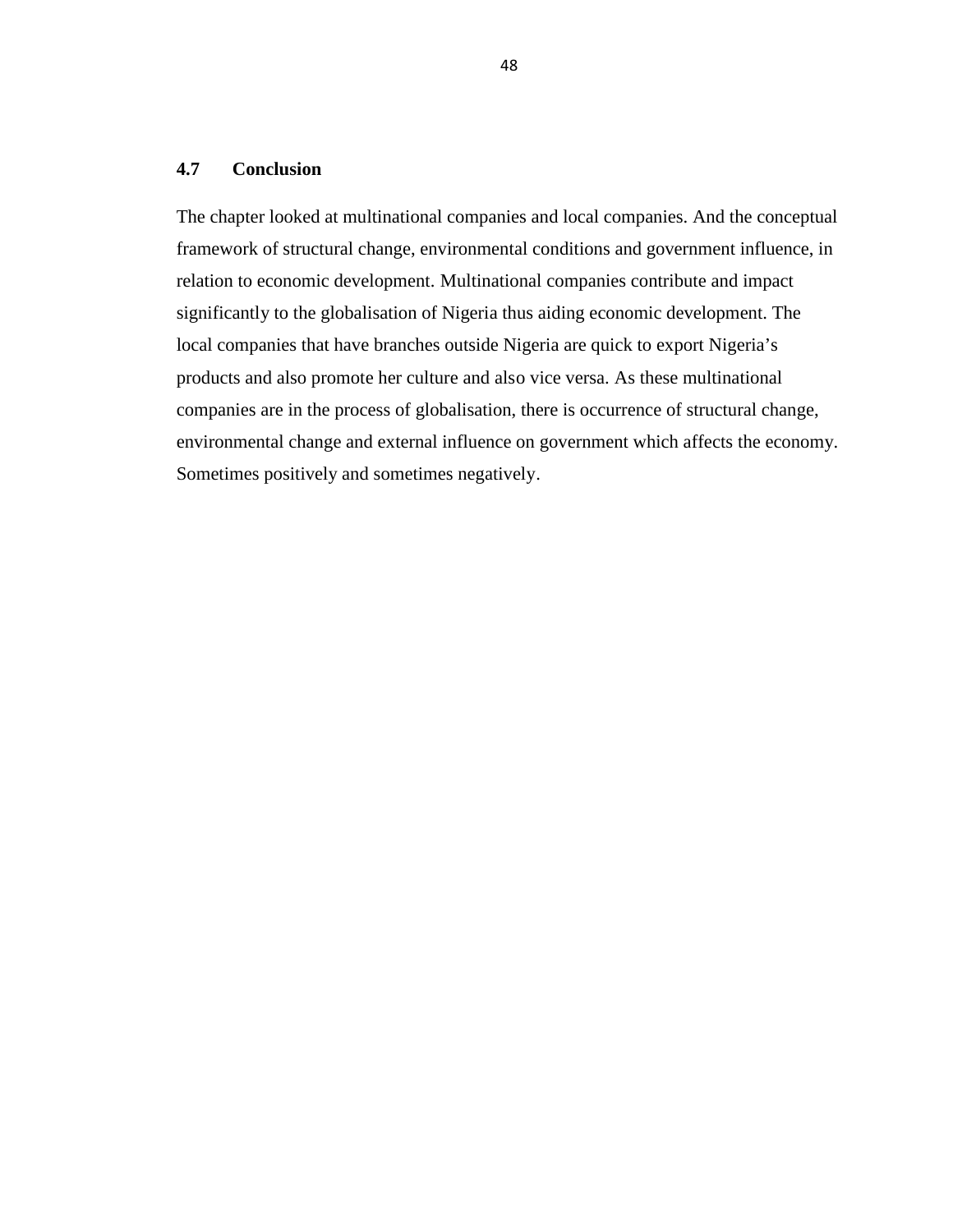# **CHAPTER 5**

# **FINDINGS**

# **5.1 Introduction**

This chapter explains the findings made in this thesis work from the model and the impact it has on the economy. It also formulates the necessary steps that can be made by relevant authorities, so that globalisation in the Nigerian economy can be better appreciated and well impacted on the general populace from the top to bottom of the citizenry.

# **5.2 Findings on the model**

This is meant to explain the model in-depth and how it relates to globalisation and the Nigerian state. Findings of the model is taking a critical look at the variables of the model, how it links together and also, how it affects or impacts the Economic development of Nigeria.

# **5.3 International institutions or foreign companies**

International institutions or foreign companies are a part of the model that explains the institutions owned by foreign nationals operating in Nigeria.How they impact on Nigeria's economy. These companies are at the centre stage of globalisation in Nigeria. They bring in foreign ideas, cultures and products to Nigeria and in turn take out Nigeria's culture and way of life and products to the outside world.

Guinness is a foreign company operating in Nigeria. Guinness was founded by Arthur Guinness an Irish man. Mr Arthur Guinness bought a small brewery company in Dublin,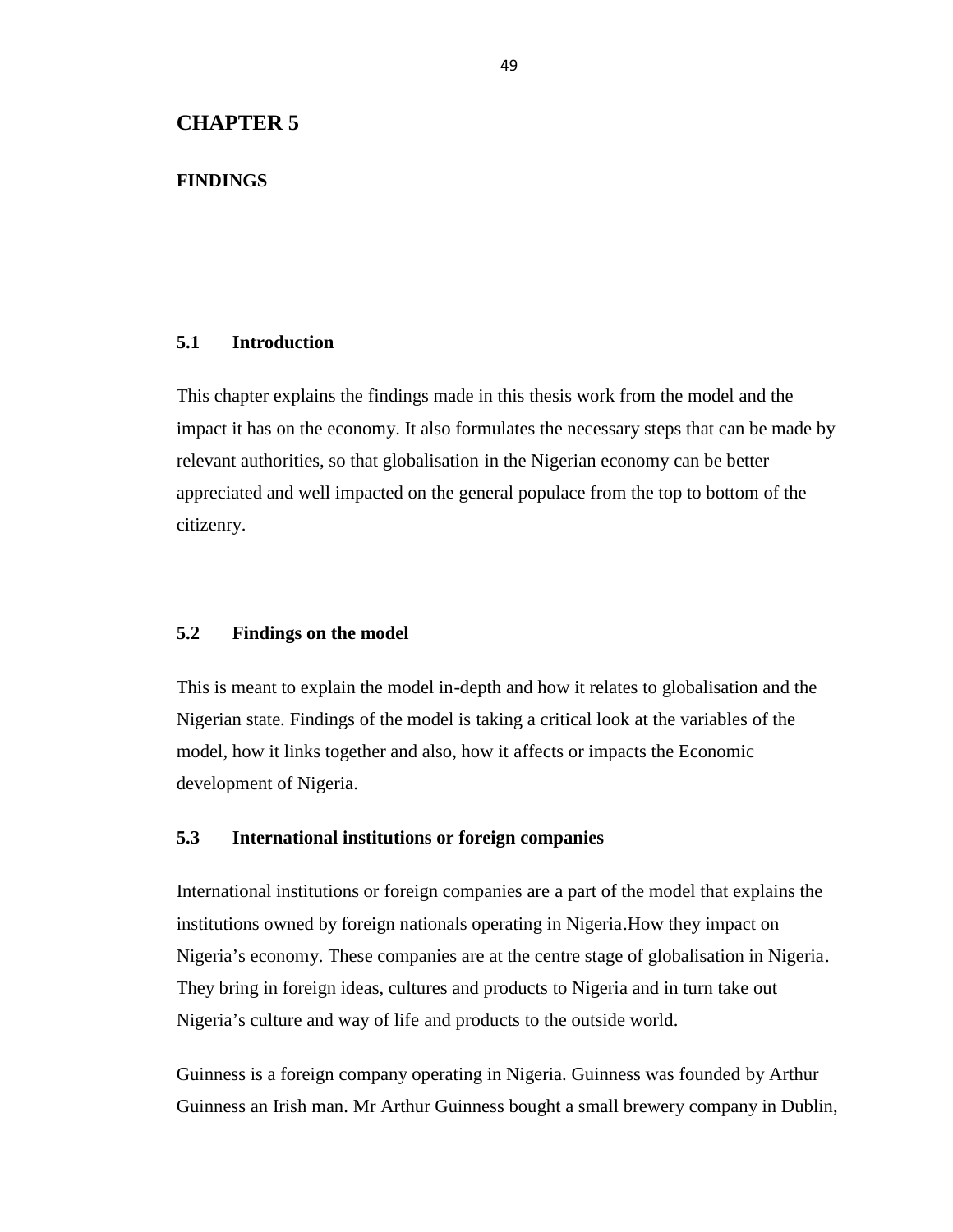Ireland in 1759 and ever since the company has expanded globally including Nigeria. Guinness Nigeria is a very popular brand. Guinness Nigeria was formed in the year 1962 with a brewery established in Ikeja- Lagos. The Ikeja brewery is known as the first brewery outside Ireland and Great Britain. It has also opened other breweries in Nigeria's Benin City and Ogba, Lagos. Guinness Nigeria brought up a popular advert *Udeme. Udeme* was played as an everyday Nigerian man with the daily Nigerian struggle that was able to pitch his life together always with the intake of Guinness stout. This advert made waves in Nigeria and beyond. The name, *udeme* suddenly became popular in some other African countries with parents naming their kids *Udeme.*Somepeople even practised the way he spoke the Nigerian pidgin. This is a foreign company selling the Nigerian name and way of life to the outside world. The Nigeria business society and environment has witnessed momentous and breathe – taking changes over the last three decades, especially since the beginning of the 21stcentury. An important dimension of these changes relates to the fact that the world has rapidlybecome a global village. Consequently, geographical distance is no longer the barrier as it used to be before the 1970s, in terms of interaction and economic relationships between buyers and sellers. As experience has shown, it is now possible for both groups who are in far – flung places across the globe to initiate and concludetransactions in a matter of minutes.This development has been made possible largely by two sets of factors (Okpeh, 2006)*.* The first has to do with the fact that a number of countries have embraced trade liberation and have, therefore, dismantled existing barriers to the free flow of goods and services across their national borders. It is these deliberate attempts at removing trade restrictions that some analysts have appropriately referred to as the political factor underpinning globalisation (Okpeh, 2006).

The second factor which one can attribute to the recent trend in globalisation is the giant strides that have been recorded in the area of information and communication technology. It is important to note that information technology is the backbone of globalisation process. The latest technology to hit information technology is the internet. As more and more consumers connect with the internet, an increasing number of marketers are moving their research and marketing activities unto web (Kotler and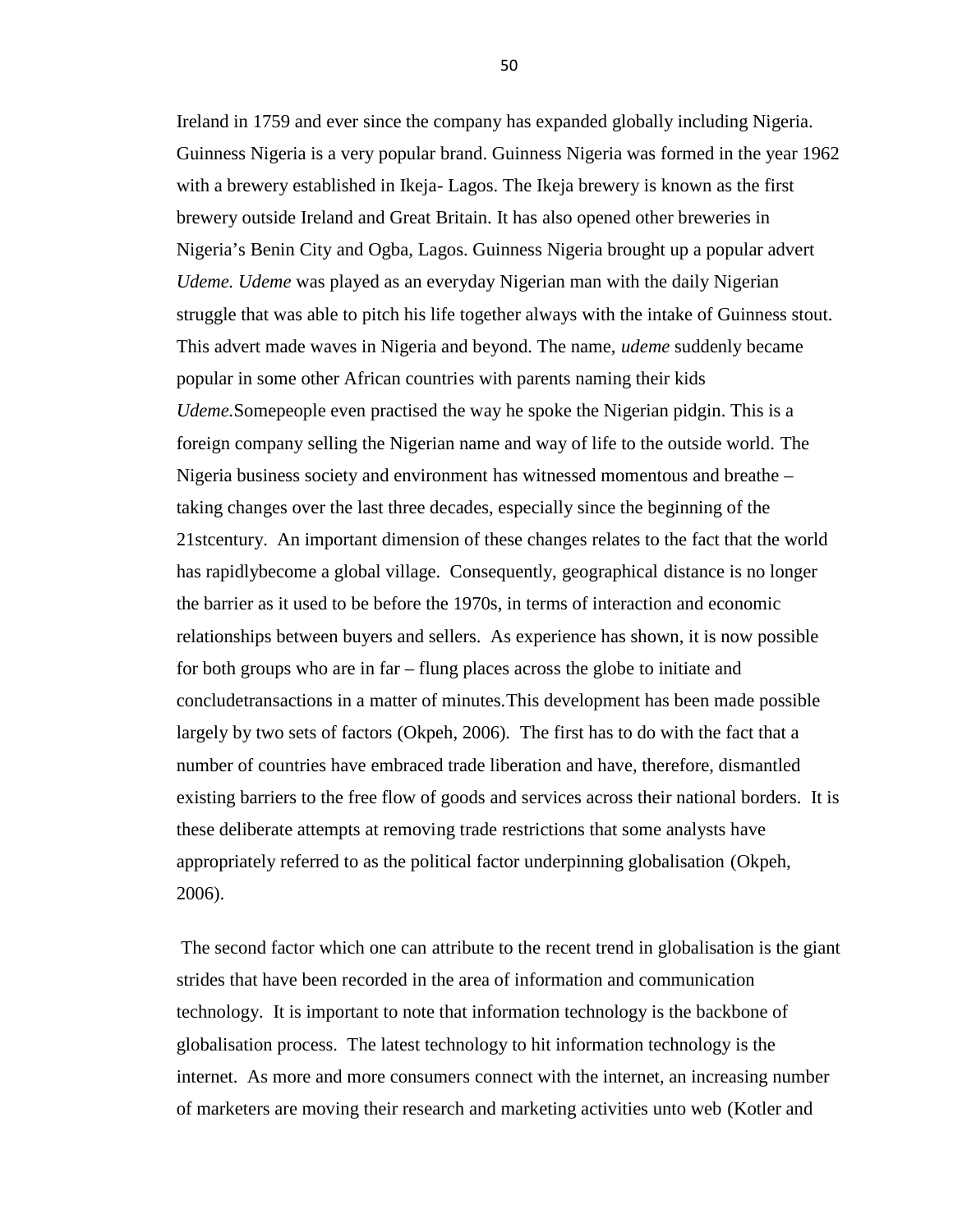Armstrong, 2004).The most obvious advantages are speed and low costs. Consequently, internet and other technologies now help marketers carry out their business faster, more accurately, and over a wider range of time and space. These foreign companies rely heavily on information and communication to market their goods especially via the internet. Since there is free trade liberation, information flows freely thus information about a host country can easily be transferred to other countries where these companies operate. Just as in the case of Guinness Nigeria plc.

# **5.4 Multinational companies both foreign & locally owned**

These companies contribute and impact significantly to the globalisation of Nigeria thus aiding economic development. The local companies that have branches outside Nigeria are quick to export Nigeria's products and also promote her culture and also vice versa. To judge economic development, globalisation is a yardstick. Kanter (2005)contends that the U.S.A. was able to attain its present status principally because of its global economic policies, which made it conductive for the implementation of "market capitalism" on a global scale*.* Kanter (2005) argues further that this priority given to globalisation on "market capitalism" in the U.S.A. has made it possible for the achievement of imperative economic growth, combined with relatively equal distribution of income and the absence of large scale unemployment. The "Free Market" ideology of the globalists includes the following articles of faith: sustained economic product as measured by the Gross National Product (GNP) is the path to human progress; markets that are free from government regulations results in the most efficient and socially optimal allocation of resources; the removal of barriers to the free flow of goods and capital spurs competition, increases economic efficiency, creates jobs, lowers consumer prices, increases choice and economic transfers functions and assets from government to the private sector improve efficiency; the primary responsibility of government is to provide the infrastructures to advance international marketing, and enforce the rule of law with respect to property rights and contracts (Aniche, 2003).

With the rule of law with respect to property rights and contracts, these companies are at the centre piece of globalisation. They are able to run the economy and impact the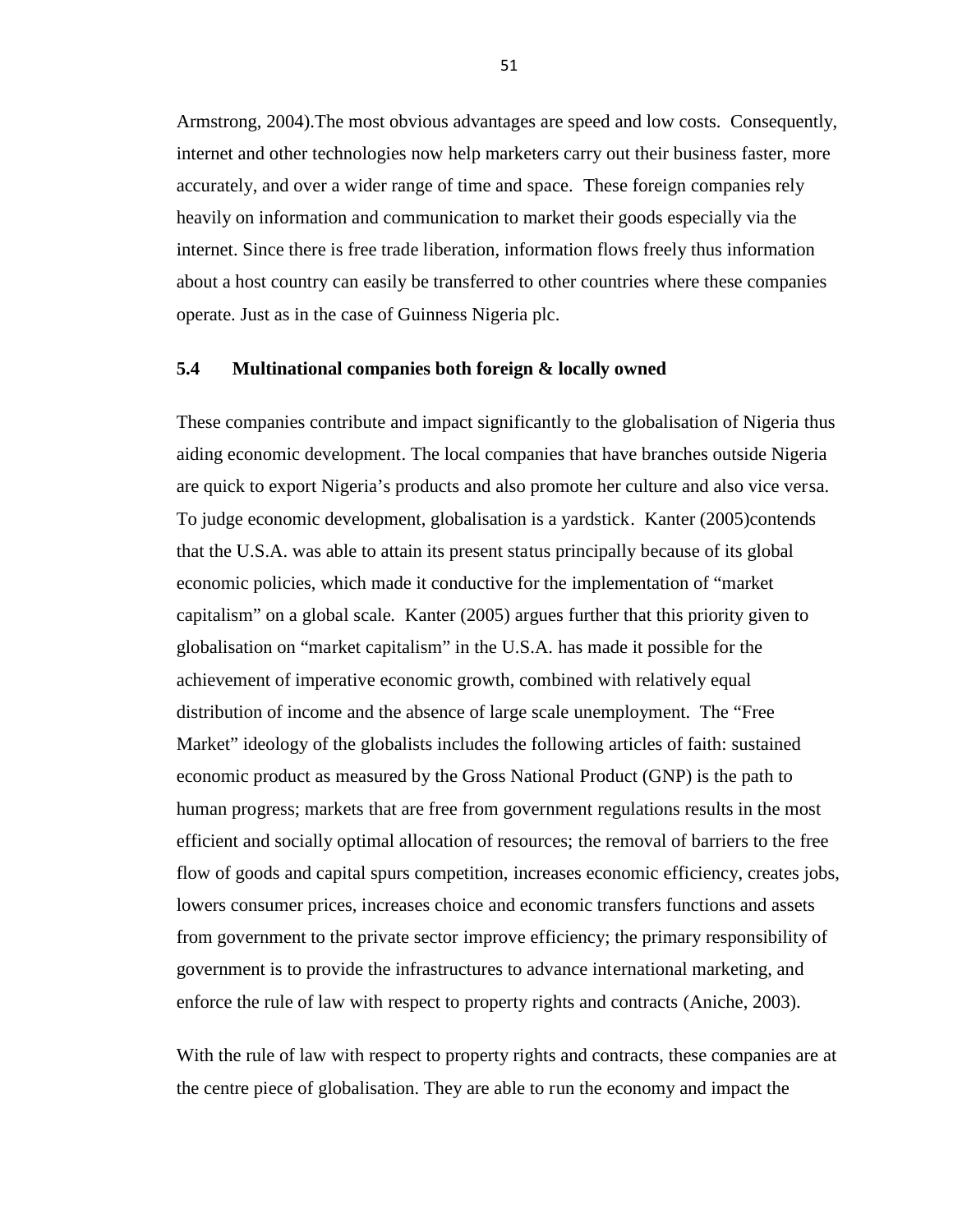economy heavily. They mix the economy with different global views creating jobs and creating ideas. Thus the multinational companies and local companies are seen to breathe the life of globalisation into the Nigerian economy. They inter connect and create a level playing field where these companies interchange ideas and promote their various companies thus creating a robust economy and a vibrant global economy as well.

# **5.5 Economic development and multinational companies.**

There are consistence calls in the Nigeria political landscape for it to diversify its economy. The continuous dependence on oil has greatly affected the economy, making it open to oil shocks. Recently, the price of oil plummeted to 50\$ per barrel. This fall in price destabilised the Nigerian economy and the local currency, the Naira has depreciated over 20% of its value. Dependence on oil isn't healthy for the Nigerian economy. Multinational companies are key instruments in aiding the diversification of the Nigerian economy.Dependence on just oil hasn't helped with employment as the oil sector only employs but a few Nigerians and also, it doesn't account for a high G.D.P(Imomoh, 2008).The antidote to the present Nigerian economic quagmire is the diversification of the economy. Nigeria is blessed with so many solid minerals, huge landscape for tourism, entertainment and other viable exports. Multinational companies can as well broaden their base into these sectors.

# **5.6 Impact of multinational companies on globalisation in Nigeria**

Multinational companies in Nigeria are seen as the bedrock of modern day globalised Nigeria. Although,Nigeria has a long history of being part of the global markets from the history of the slave trade in Bini empire and Bonny island, to the supplier of other commodities which Nigeria still does till this day. Nigeria has had dealings with world markets from cowries, to slaves, palm oil etc for so many years.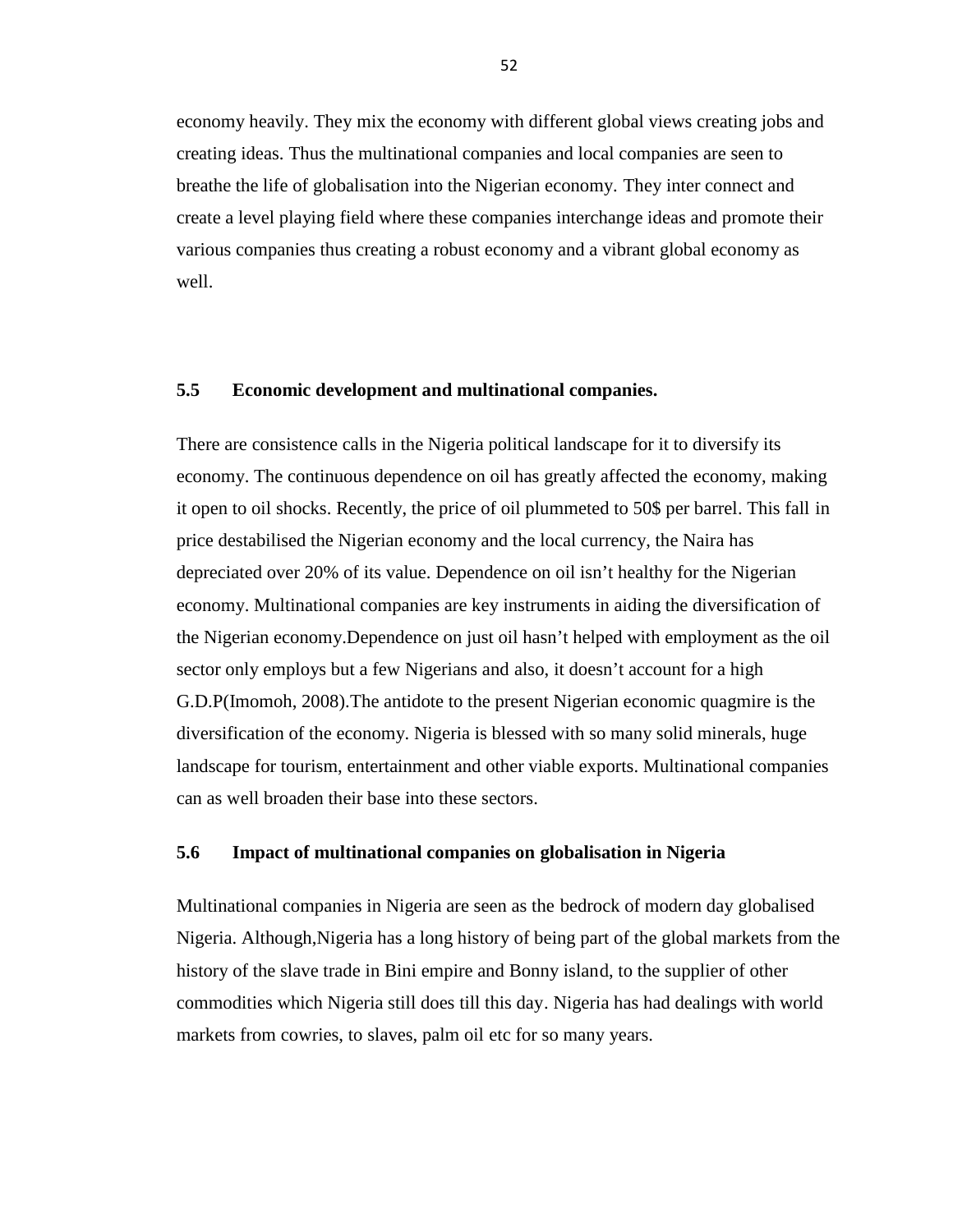Modern globalization started with the discovery of oil in the 1950's and then flooded in the multinational companies and ever since then Nigeria has been a huge player in globalisation.From the early part of the study, globalisation as it is seen, is not new to the business cycles. All over the world and in different spheres and phases of human life, globalisation have been used for different purposes and will continue to be used for different purposes as it suits the situation it is being used for. Globalisation constitutes a mega trend in Nigerian political economy and has assumed a new phase in the country's international relations. Given the emergent socio-political and economic transformation as well as the technological advancement in communication, information, transportation etc, the process seems to be irreversible.The process of economy globalisation is a process of global industrial restructuring and readjustment. Economic globalisation is the increasing interdependence of World economics as a result of the growing scale of cross-border trade of commodities and services, flow of international capital and wide. While some people believe that globalisation does translate into substantial job creation in developing countries. Others believe that it leads to job loss. In practice, the most important policy modifications fostering the integration of national economies are those that have reduced barriers to trade and to capital flows. There have been reforms in most developing countries, Nigeria inclusive. These reforms have included liberalization of trade policies and capital markets. To this effect, most multinational companies are caught in the mid- point of harnessing globalisation as it may, with the Nigerian economy. These multinational companies stand as the pivotal point of making the Nigerian economy a globalised one.

### **5.7 Economic development**

(Structural change, Environmental conditions & government influence):

Just as multinational companies in Nigeria expand globalisation, the three variables that is structural change, environmental conditions and government influence are all affected. As structural change involves changes in sectors of the economy that in return affects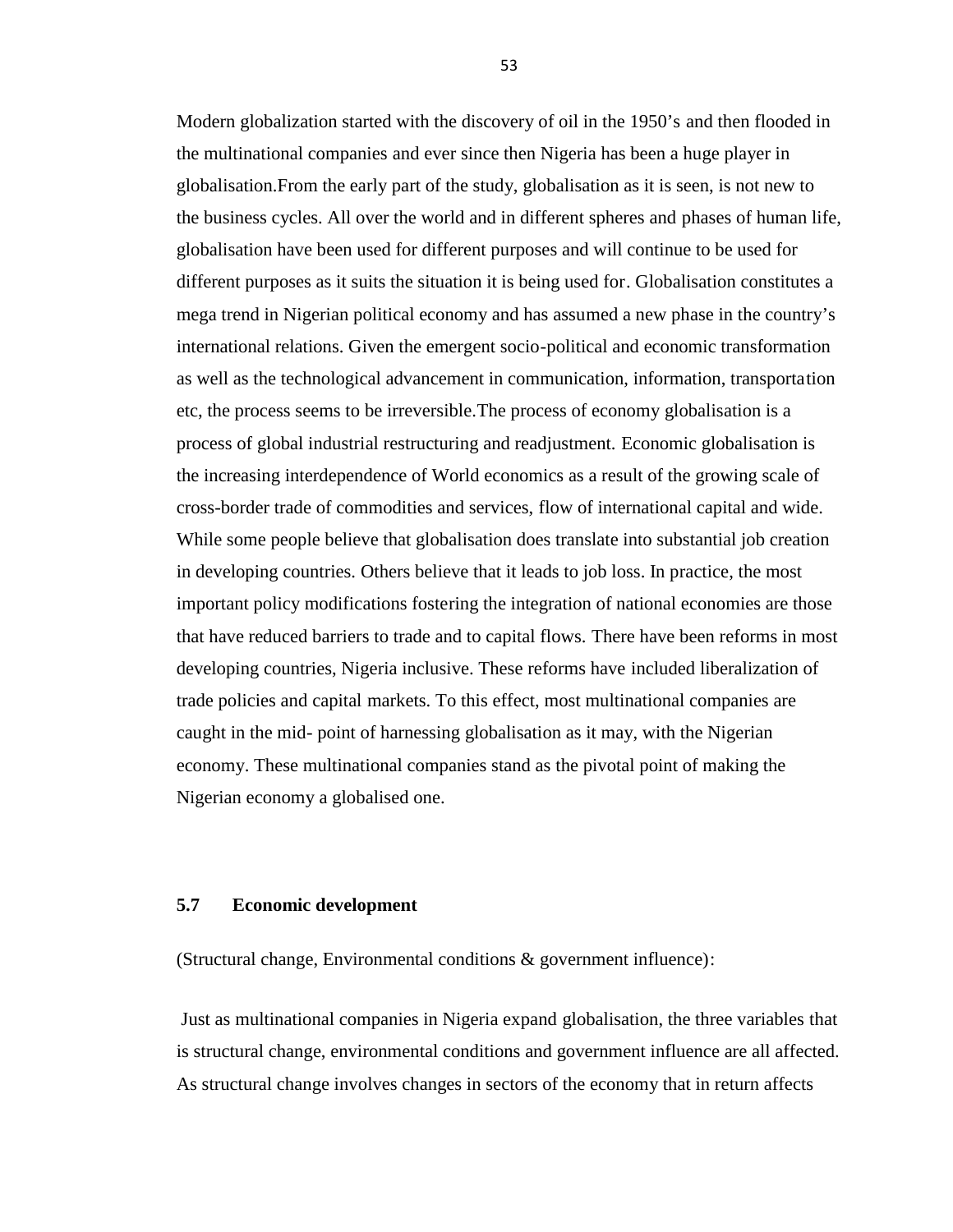growth, globalisation affects these structural changes which sometimes cause the movement of people from rural to urban centres which effectively changes the production and affects the economy. Globalisation also affects the environment.. The abundance of natural resources in Nigeria has led to a growing interest from foreign organizations to conduct business in Nigeria. Such business or multinational companies have had adverse effects on the environment which includes deflation of minerals, and other natural resources, the degradation of land, water and air due to production and consumption activities.Hundreds of oil spills reported in Nigeria every year are ruining the environment and putting human lives at risk. The Christian science monitor (2013)A new report from AmnestyInternational says spills in the Niger Delta are the result of pipeline corrosion, maintenance issues, equipment failure, sabotage and theft. Amnesty International said energy companies operating in the oil-rich Niger Delta region weren't entirely up front about what's causing the "hundreds" of spills reported every year in the region. In a 66-page report, the rights group said oil companies, in particular Royal Dutch Shell, have made numerous claims about sabotage and oil theft that raise a series of questions. Now, lawmakers in OPEC member Nigeria are mulling legislation that would tighten penalties for oil companies responsible for the spills. The cost, if passed, would be in the millions of dollars for the companies operating there.Amnesty, in its report said the hundreds of oil spills reported in Nigeria every year are ruining the environment and putting human lives at risk. This affects the economy gravely taking some communities in the Niger delta region to decades backwards. It said spills in the Niger Delta are the result of pipeline corrosion, maintenance issues, equipment failure, sabotage and theft. For the last decade, oil companies in Nigeria, in particular shell have defended the scale of pollution by claiming that the vast majority of oil spills are caused by sabotage and theft of oil the report said . There is no legitimate basis for this claim. What this results to is there is such a great mistrust by the hosts communities of these oil companies because their environment is damaged and their farming and fishing lives taking away from them as a result, these set of individuals who are on the low ladder of the society are instantly taken aback when it comes to globalisation.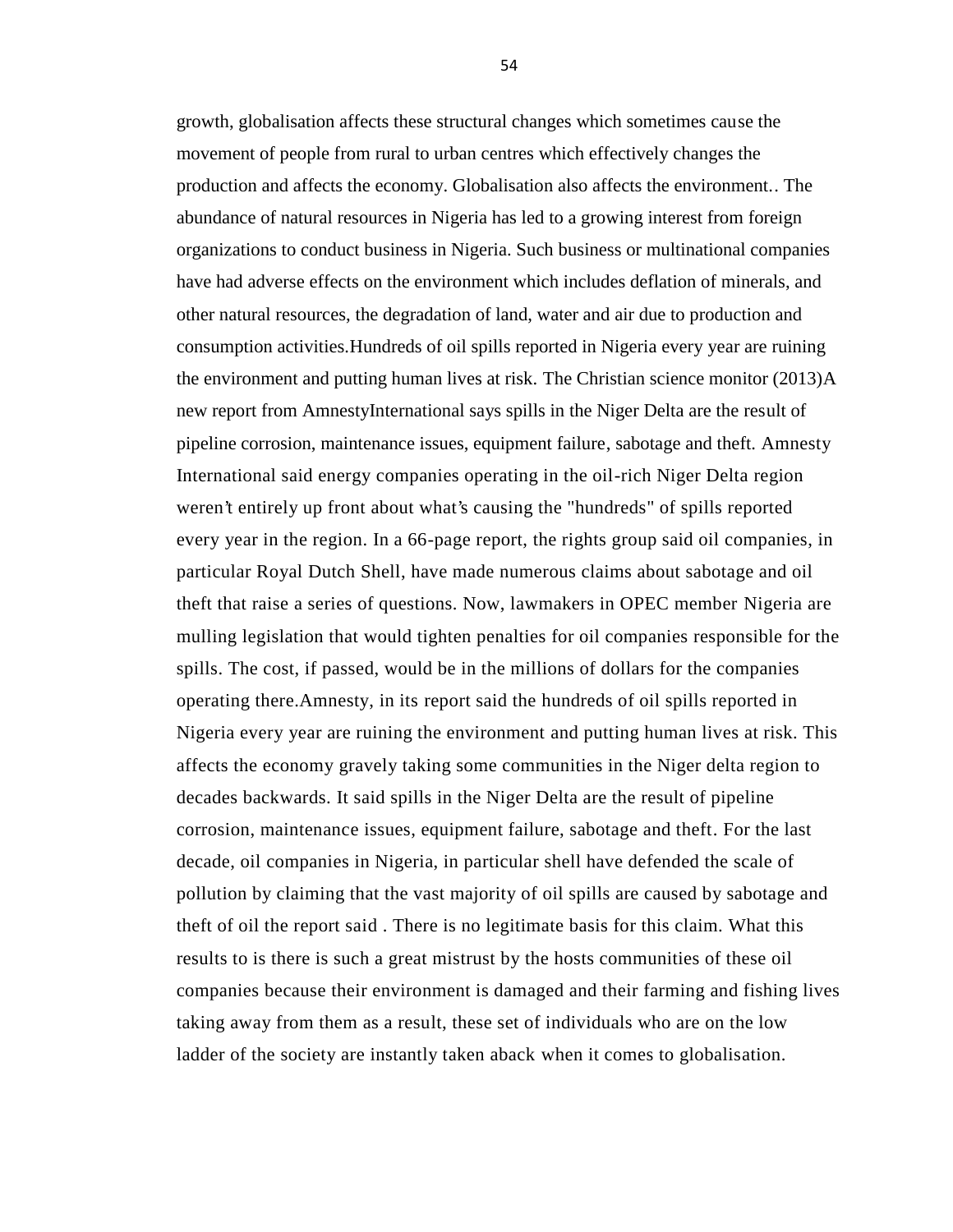Now the question to ask will be what has the government done? If a foreign company or a multinationalcompany endangers the environment, then the government should call that company to order but the Nigeria government is near silent in this case because of pressure from these big multinationals outside the country and pressure from other governments in regards to protecting of interest. There are eighteen oil companies in Nigeria. Shell is the major oil company in Nigeria and has been operating in Nigeria since 1950. It is important to note that this company has significant impact on the tribes & peoples of the coastal Niger River Delta. These communities suffer the most. They suffer significant damage due to disasters from oil spill yet they remain the same. Chiefs from these coastal areas sometimes pressure government not act because they get side benefits from shell and other oil companies, where they are easily manipulated.

External influence on government affects economic development because it changes government policies. Most developing countries including Nigeria are affected by this. Most people that earn a living from fishing in the coastal areas are seriously affected because the waters are damaged from oil spillage which makes them unable to earn a living causing unemployment and urban migration.

### **5.8 Conclusion**

This chapter was detailed on the findings on the model, multinational companies as relates to economic development. And the impact of these multinational companies on Nigeria, taking globalisation of the economy into cognisance.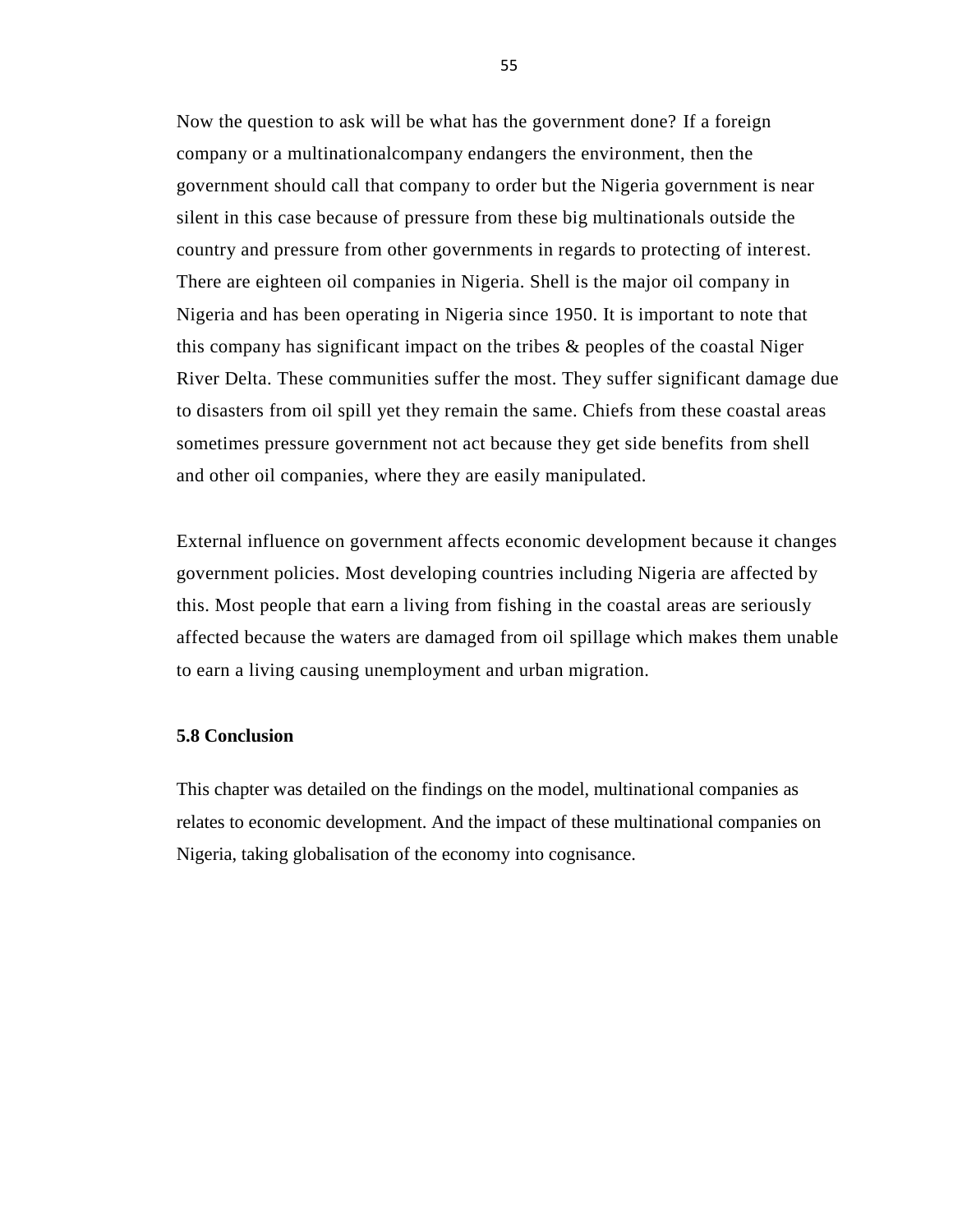# **CHAPTER 6**

# **CONCLUSION AND SUMMARIES**

# **6.1 Introduction**

This chapter is the concluding part of this thesis work. It concludes the chapters of the thesis and brings an end to the research work on the effects of globalisation on the economy of Nigeria, with conclusions and summaries.

# **6.2 Conceptual findings**

Rochester (2003) are of the opinion that globalisation is a process of change in which the world's countries and their economies are increasingly integrated as a function of rising cross – border economic and other activities. Nigeria has greatly integrated with other countries that it is difficult to pick a part of the country that hasn't been globalised to an extent. Globalisation has affected Nigeria. It has provided jobs and has taken away jobs. It has expanded businesses and forced some businesses out of competition. Government policy and capable institutions is what makes globalisation works unfortunately, Nigeria is still lagging in this. According to United National Development Programme (2001), globalisation is seen as a multidimensional process of unprecedented rapid and revolutionary growth in extensiveness andintensity of interconnection on a purely global scale. For Nigeria to benefit from this extensive growth, it needs to operate functioning institutions that works on a global scale.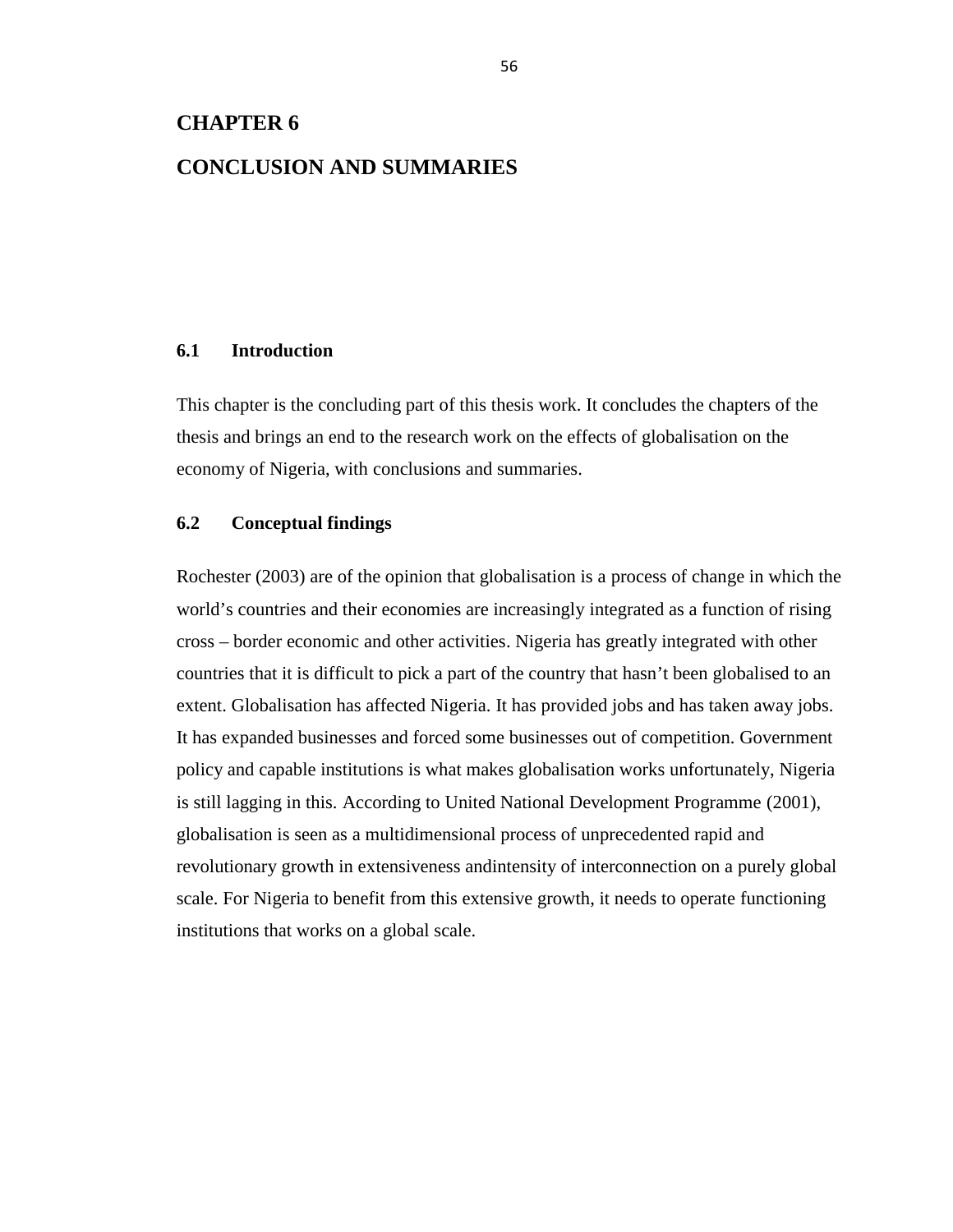# **6.3 Observational findings**

Globalisation can transform Nigeria from a mere raw material export economy to a giant economy that can be compared with giant economies of the world.

If the Nigeria government can create more policies that are workable with advanced economies, and build the necessary infrastructures that drive growth, globalisation will be more favourable. Since our data is descriptive and not measured, that is our data is qualitative. Our observational finding is descriptive; it shows globalisation is not working rightly in Nigeria due to wrong policies, poor infrastructure and corruption.

## **6.4 Research questions answered**

What are the variables of globalisation that affect national economies?

There are three (3) variables of globalisation that affects national economies. There are structural change, environmental conditions and external influence on government.

What are the advantages & dis-advantages of the variables of globalisation that affected the Nigerian economic development?

In relation to the three (3) variables, globalisation has had its positives and negatives in the Nigerian economy. Globalisation has multi advantages in the Nigerian Economy. It has virtually integrated Nigeria's economy with the outside world. It is a complex process implying growing in international integration of economies with regard to markets for goods and factors of production (Bigsten and Durevall 2003) affecting many aspects of people 's lives. It is an economic and multi-faceted phenomenon, and each facet may have different effects on employment, varying by country, time, industry, policies and the like. It aids the expansion of the economy and makes the economy robust. The process of economy globalisation is a process of global industrial restructuring and readjustment. Economic globalisation causes the increasing interdependence of World economics which result to a growing scale of cross-border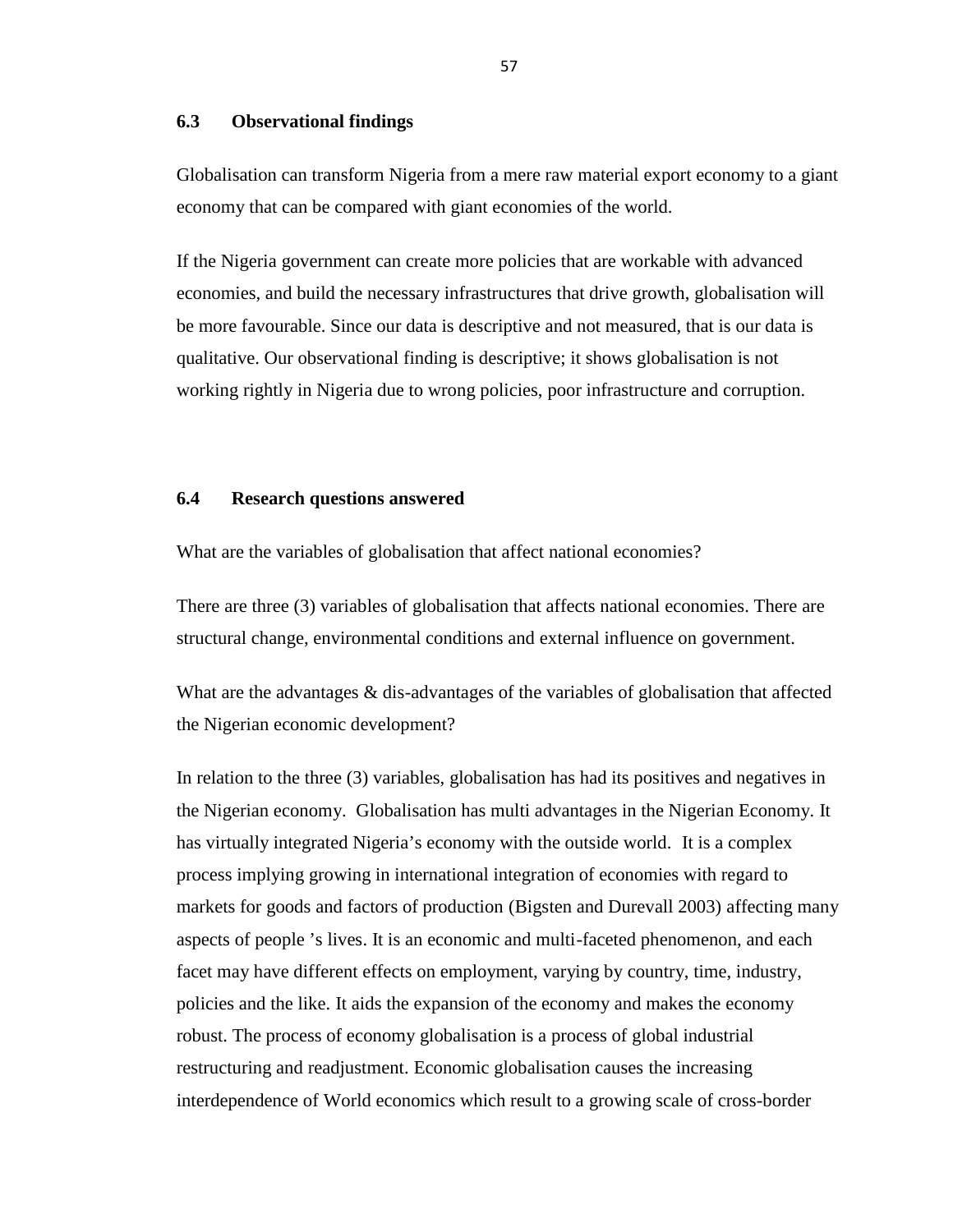trade of commodities and services, flow of international capital and trade for participating countries.

Some of the dis-advantages of globalisation in the Nigerian economy are quite obvious. That's why some of the Nigerian populace are so quick to denounce globalisation in Nigeria. The globalisation of the Nigerian economy has led to multiple economic reforms which has led or resulted to many job loss in public service. Total loss of livelihood in families. The private sector is in no way spared as it has been equally hit with major job losses. A globalised private sector simply means only the best survives, competition has fiddled out some companies that couldn't meet to standard. Increased income gap between the rich and poor is also as a result of globalisation where there is stiff competition, small companies with small capital base hardly survives. This continues to be the primary increase of poverty in Nigeria which stands at over 70%. The widening gap between the rich and poor doesn't seem to help the already sorry state. The protection of smaller firms will go a long way in curbing the negative effects of globalisation. Also stemming the emigration of skilled workers and intellectuals otherwise known as a halt or reduction in the brain drain syndrome is also a cushioning effect to the negatives of globalisation because they hold the key to develop a formidable working class populace.

# **6.5 Limitations**

Due to time and the complicated terrain of the Nigerian structure making it quite difficult to source for information, there is limitation to the study. It would be necessary to take a more profound consideration of other sectors and not just focus mainly on the oil sector, as this will enhance the effects of globalisation on the Nigerian economy.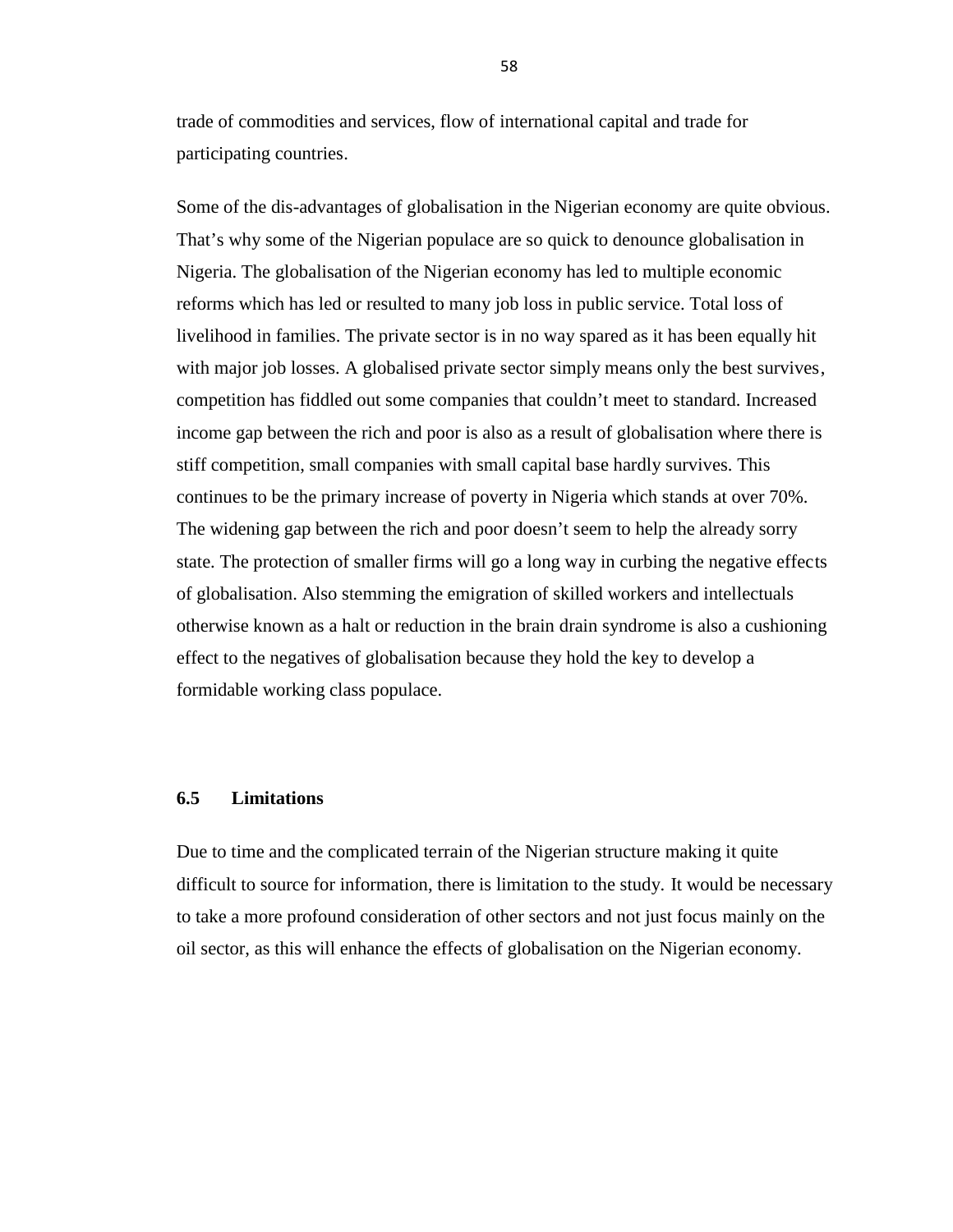## **6.6 Recommendations for future researchers**

It is important for future researches to consider other aspects of the Nigerian economy when studying globalisation and how it affects the Nigerian economy. Recently Nigeria was adjudged to be the world's number one (1) yam producer. Also, the Nigerian entertainment is said to be the best in Africa. There are sectors coming strong on the Nigerian economy especially agriculture and entertainment. It will be useful to see how globalisation has affected these sectors as it will help to give a clear understanding to the topic.

## **6.7 Discussion**

How does Nigeria attract more investments and reap the fruits of globalisation? Some analysts say by building up its image and its economy. The Nigerian GDP rose strongly in 2013, (GDP - real growth rate: 183.31 Billion USD (2013), based largely on increased oil exports and high global crude prices and non oil exports. Nigeria's inability to build adequate infrastructure has been a bane to the economy. The Nigerian government as a matter of urgency should work tirelessly on building necessary infrastructures which includes electricity and good roads. According to Porter (1990), government can influence (and be influenced). Government can change its policies to increase the viability of the economy Nigeria needs to reshape its uniqueness among nations in multiple ways through rule of law and education. Suceesful nations are shifting from exportation of physical products of goods and services to information. Managing and export of information. Competitiveness is entering the knowledge economy (Garelli 2003)

The Nigeria government has a seven point agenda to reform the country and make it well fit for Globalisation. The reforms are

- (a) Reforming the power sector,
- (b) Reducing the high level of unemployment  $\&$  generate wealth,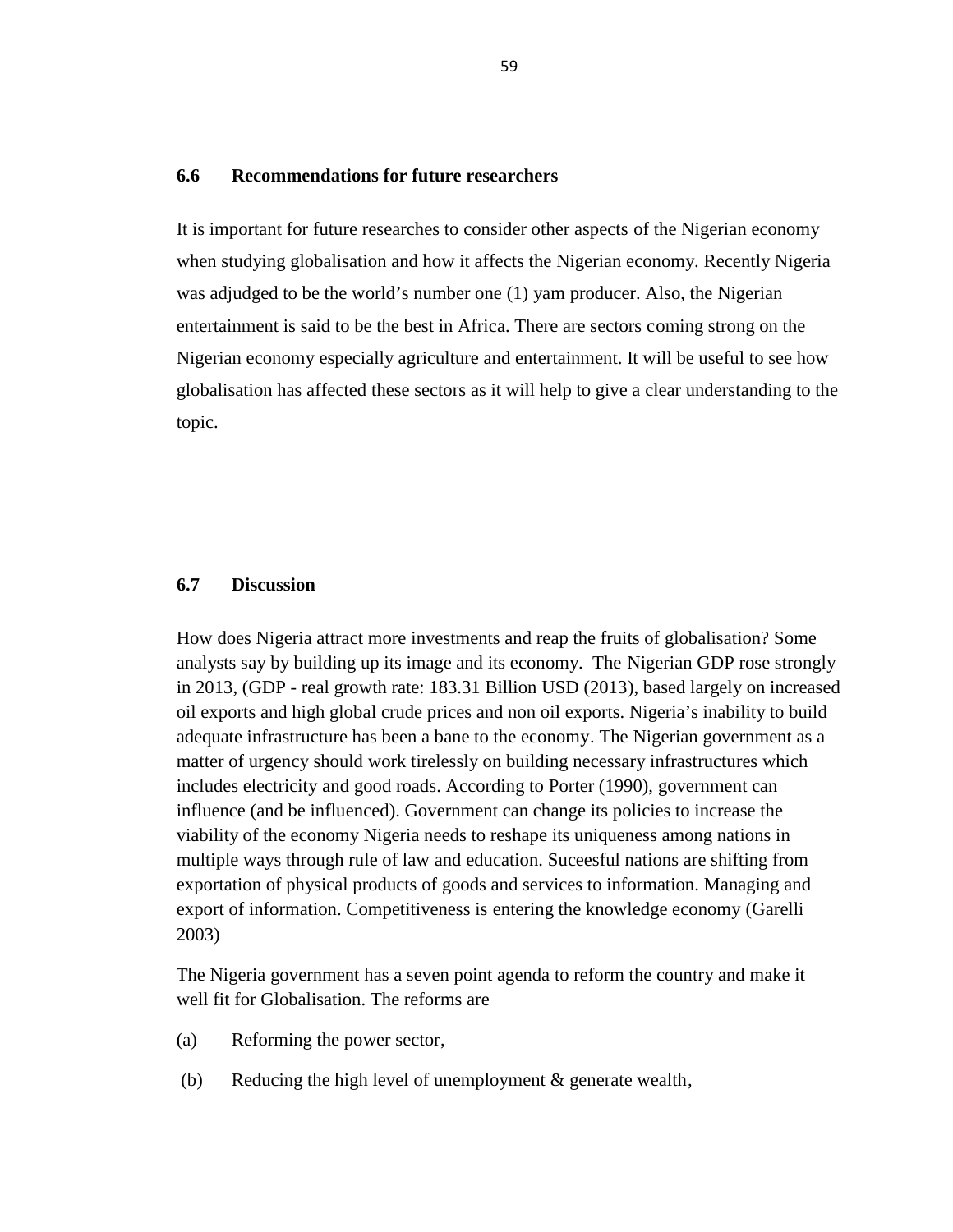- (c) Provision of good facility for agricultural products i.e food secuirity,
- (d) Infrastrucuture,
- (e) Land reform,
- (f) Security
- (g) Qualitative and better education for all

These seven point agenda by the government if put in place, are necessary tools for development but there still remains the weak form of institutions in Nigeria and the unwillingness of political will to make a change to the status quo of corruption and ineptitude by government and the public sector thus making government's policy as just an ordinary pen on paper. The seven point agenda can only be achieved with the effort of the state. The state holds the key to infrastructure development. Even if private sector drives the key for capitalist growth, government holds the key to infrastructure building with policies and mobilization of the private sector. (Garelli, 2003) Government is got an important role to advance the market.(Shurchuluu, 2002)*.*

The Nigerian government ultimately holds the key to infrastructure development by good administration and sound policy.

From looking through the pages of this thesis work, it can be said that globalisation has more advantages over dis-advantages if properly managed by government. Nonetheless, it doesn't halt the negative sides to it. A developing country that opens its market or borders to the world is definitely going to be hurt by more advanced economies, which are going to edge it out in completion. And by this the populace at large suffers. The local market is opened to more quality and technical firms, which in return drives the less competent firms out of the market, thereby hurting mostly the low skilled workers. These low skilled workers have more difficulty to look for firms or move within different sectors of the economy due to low education or less skill. Since the advent of the globalisation era, there has been job losses and job increases but the middle class are hardly hit as most local firms find it difficult to stand or compete with international firms.

Globalisation in Nigeria has been more of ups and downs or a mixed story. For globalisation to thrive in Nigeria there is a primary need for capable institutions and structures to be imbibed in the society that can withstand corruption and biasness of politics. Globalisation hardly thrives where there are no substantial institutions in place and where wrong policies by government, unknowingly hamper growth. Khanna and Rivkin (2001*)* discovered that firms that are members of groups makes more profit than single firms. Single firms tend to perform faster and better than firms in groups (Gomes- Casseres, 2006 with underdeveloped economies, this is very factual because the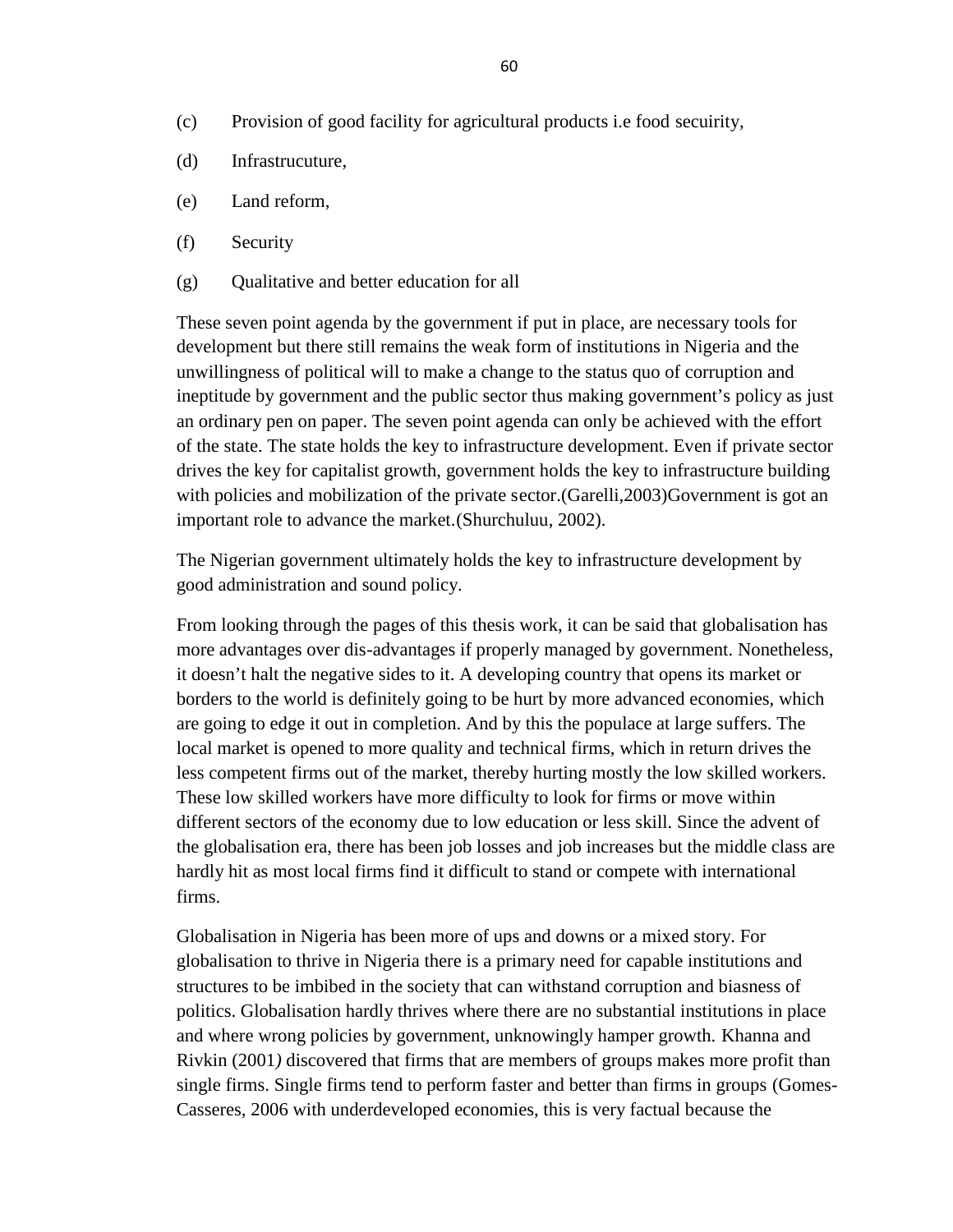institutions are not developed for efficient market transactions. For this particular reason, firms coming to invest in Nigeria are more willing to form an alliance for maximum gain. They do this because of poor institution and political instability. The long run effect of this is that local firms pay the price. They suffer and most times are chased off the market. Gomes –Casseres (2006) refer to this as the "mixing" and "nesting approaches"

To avoid this ugly scenario, the government should create or make policies whereby local companies can be protected and not just bullied out of the market by these firms forming alliance or partnership. Hitt (2006) sees globalisation as the movement of new economic thinking around the world and the political and culture adjustments there within. According to Hitt, globalisation is a key provider for firms to compete in the new competitive market. So if globalisation is all about competition, government should enable local firms to compete and withstand the stiff competition from these companies abroad.

# **6.8 Recommendations**

For Nigeria to benefit from globalisation, it must continually work towards attaining a greater economy. This thesis work recommends that she should embrace and incline to the following factors:

### **1. Enlarge the economic landscape**

The act of dependence on oil alone as a source of revenue is a potent danger to the survival of the Nigeria economy. The continuous dependence on oil is causing Nigeria to miss out in other areas where globalisation can be of benefit. Although oil contributes significantly to G.D.P but it doesn't help with the employment of people as most Nigerians still remain unemployed. (Imomoh, 2008). The best way out of this quagmire, is the tapping in to other sectors of the economy like tourism and agriculture. Dependence alone on oil is not going to help with rhe economy not to talk of the recent free fall of oil prices tumbling down to over 50% drop in the space of few months thereby hurting the economy deeply. It is paramount to enlarge and diversify the economy for sustenance.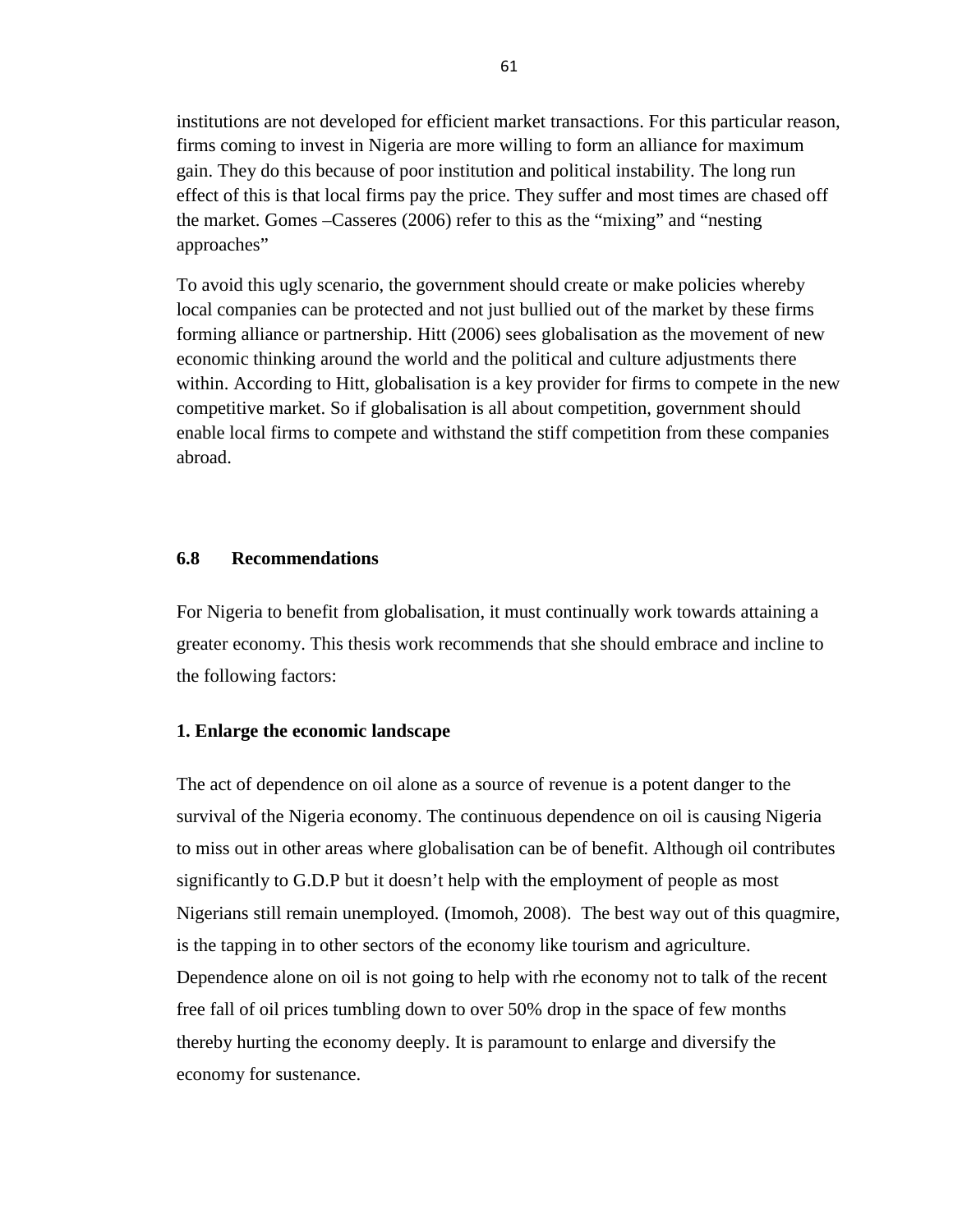## **2. Increased Exports**

The major setback to Nigeria's gain on globalisation is her lack of exports. Nigeria once stood as the pride of agriculture exports in Africa. With tons of cocoa, cassava and groundnut being export daily and adding to the foreign exchange. But these days, the country barely exports other products aside oil. Oil contributes significantly to the foreign exchange while other products barely make a mark. A country that wants to benefit from globalisation must export products. Nigeria is a heavy importer of several finished goods if not all finished goods. This hampers her ability to compete in the global market. Government as a matter of priority should encourage exports by all means possible. As this will stimulate the economy and bring more job opportunities for the populace.

## **3. Privatization**

Privatization is the bedrock of global system. Ebie (2006) describes privatization as a means of government taking off its capital from moribund and malfunctioning state owned enterprise, or organisations, and transferring that capital to a more viable and well managed sector. Privatisation is of immense benefits to an economy such as Nigeria. It enables the capital to work out returns. Money and resources being put in moribund sectors can be transferred to viable sectors of the economy which stimulates growth in the economy. Privatisation of firms, increases efficiency thereby causing competition and bringing about growth and specialisation. Privatisation in developing economies is a long run stimuli as it takes time to engage the economy in reasonable track of growth but with time it always pays off.

## **4. Attract more investors**

As part of globalisation strategy, investors coming in with necessary capital inflow are highly needed to stimulate the economy. The Nigerian government should source more for capital inflow by attracting investors as this will create more liquidity in the

62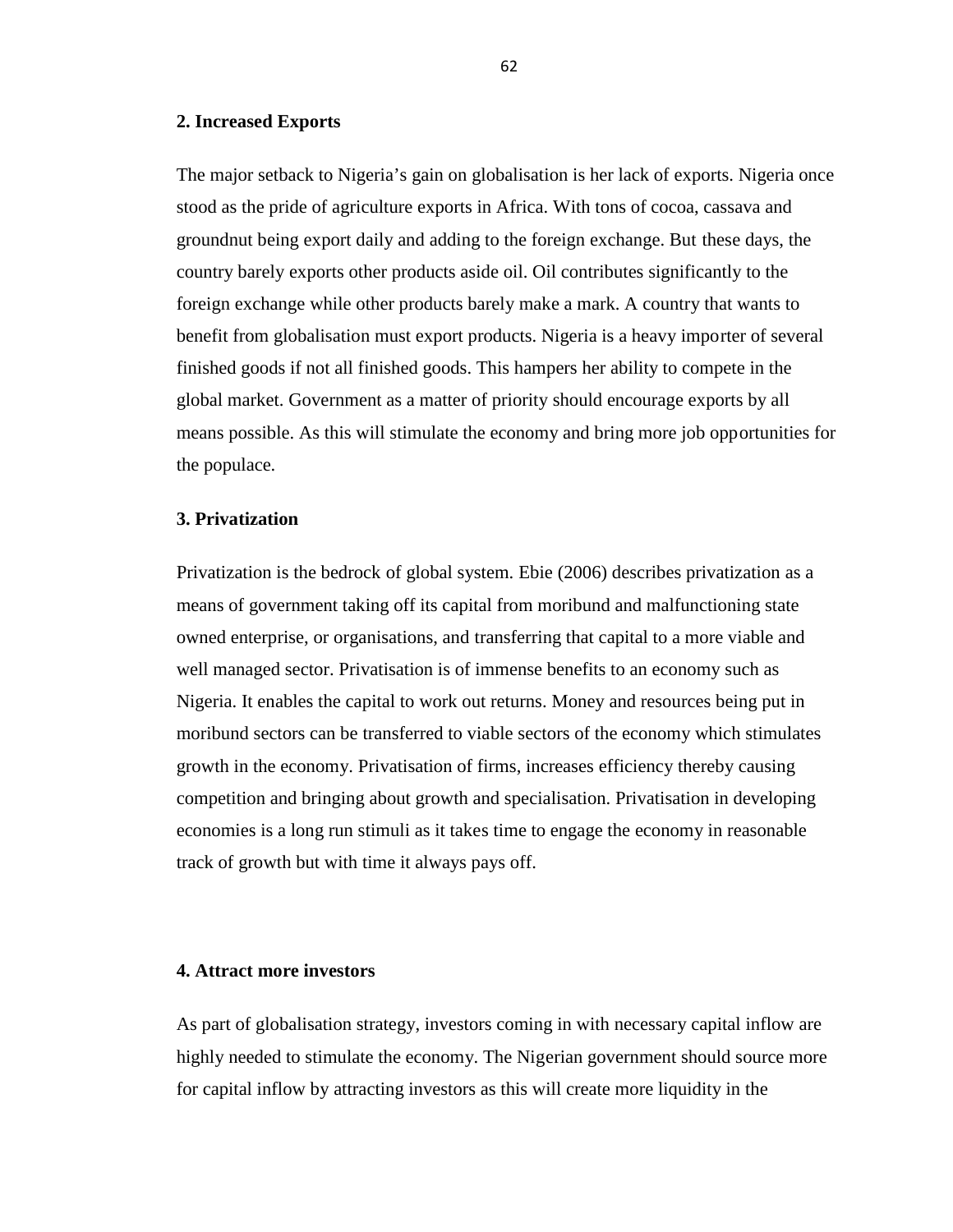economy and stimulate business transactions. A developing country like Nigeria cannot be too overwhelmed with capital as it needs more of it for economic growth. Capital is part of globalisation. As investors come in to do business so they do with capital. This capital helps to expand the economy and create other jobs, thereby creating other capital. So as part of the globalisation drive, the government should seek ways to attract more foreign investors to invest in the economy.

#### **5. Increased access to information via the internet**

Globalisation is all about global information. To be in the global family, a country must be vast in information technology.(Ochefu, 2008).The population of Nigeria is over 170 million people. If over 50% of the population has access to information via the internet that will be about 85 million active people online. With such a huge potential of information, Nigeria stand to attract global businesses. Interaction between countries and individuals over the internet can help boost global trade. These days' businesses are concluded over the internet for time efficiency. If more Nigerians are able to access information online and know how to about the numerous business opportunities available to them, then there will be more global opportunities for the Nigerian masses.The introduction of mobile phones in Nigeria by 2001 saw an increase in the internet usage of Nigerians. By 2001, the G.S.M market was worth over 800million dollars and by 2008, 7 years later that figure rose to 4.5 billion dollars.(Uko, 2010)*.*In this case, the role of government cannot be underplayed. Government must ensure that creates policies to open the channels for internet usage by investing more in wireless communication etc also, government should educate businesses on the need to source information online as this is a sure way for them to get into strategic partnership with foreign investors, and thereby stay in business.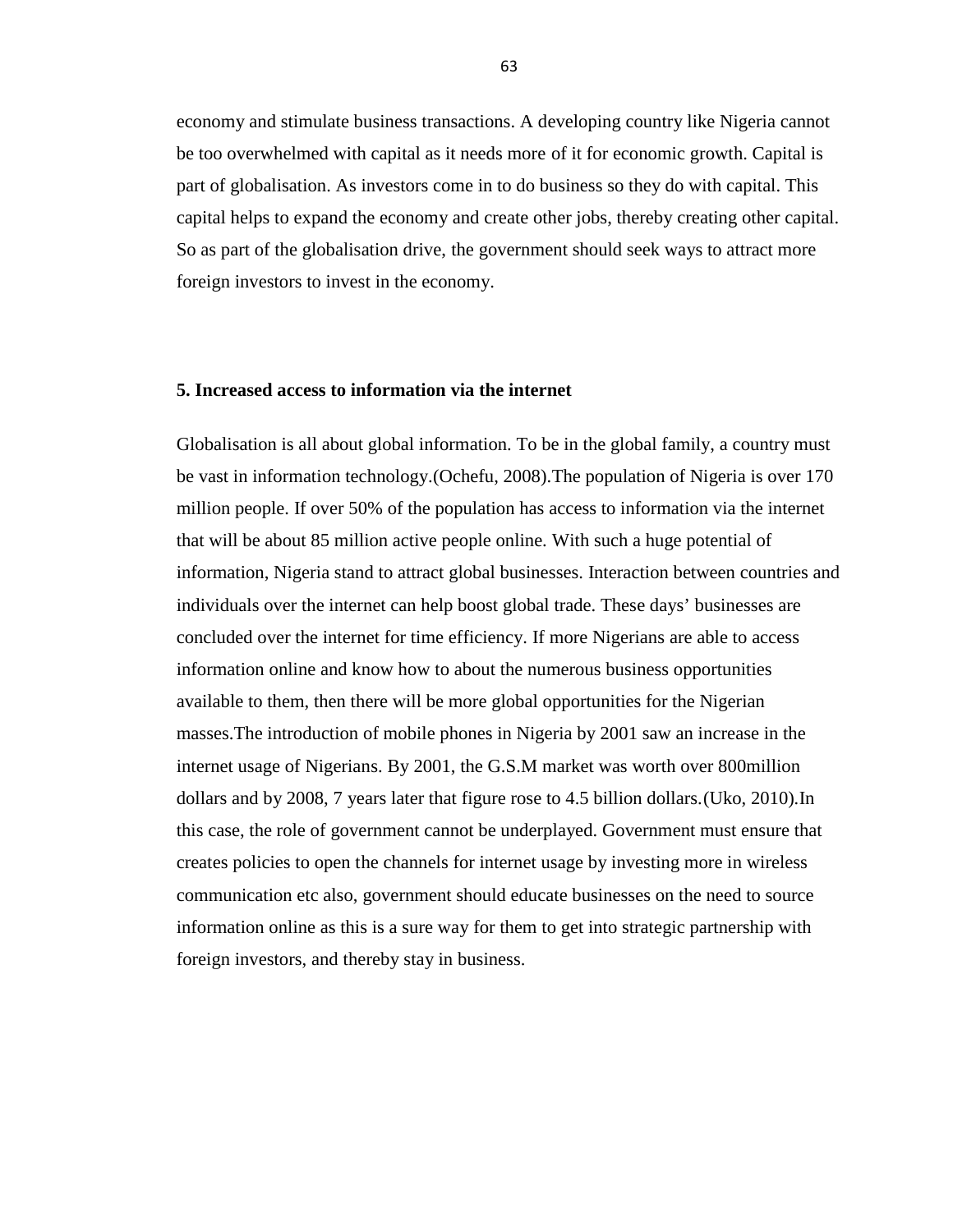#### **6. Fight corruption and social tension**

A country that is serious about globalisation will know the cost of corruption and social tension. Most sectors of the Nigerian economy suffer hugely from corruption as there are little chances for efficiency. An investor is taught on how to cut corners and in the long run kill the viability of that investment. Corruption is a major blow to the gains of globalisation in Nigeria. It kills viability of businesses, it kills opportunities of businesses and also kills the innovation of the private sector.

Likewise, social tension is a major factor too that kills growth of businesses. Nigeria has been plagued with social tension arising from political causes or religious causes or ethnic causes, there is always social tension. Though it might vary among states, but it affects globalisation as most companies tend to locate to some part of the country where they feel safe.

It is therefore important for government to look seriously into tackling corruption and easing social tension so as to enjoy the yields of globalisation.

## **7. Improve the Nigerian Culture**

The Nigerian culture is near torn apart with short cuts. There is apathy for hard work and diligence. There is the idea of the quick rich syndrome. Little wonder the level of organised scams going on in the streets of Nigeria. The environment influences culture. The goings on in the environment or the day to day activities have a way of being part of that society culture.Thompson and Hanten (2000) defines cultureas major beliefs, values and ideas and ways of dealing with the environment which are in turn distributed between societies and then passed on by one generation to the other.

A country's culture as described by Prince – Abbi (2002) shows their identity, charisma, their techniques and the technologies of which they are dominant. Culture affects business just as it affects the environment. It is seen as the in- thing in the society that everyone seems to agree to.The idea of quick money and short cut is seen as part of the Nigerian culture. Apathy to work hard and innovate is also seen as part of the Nigerian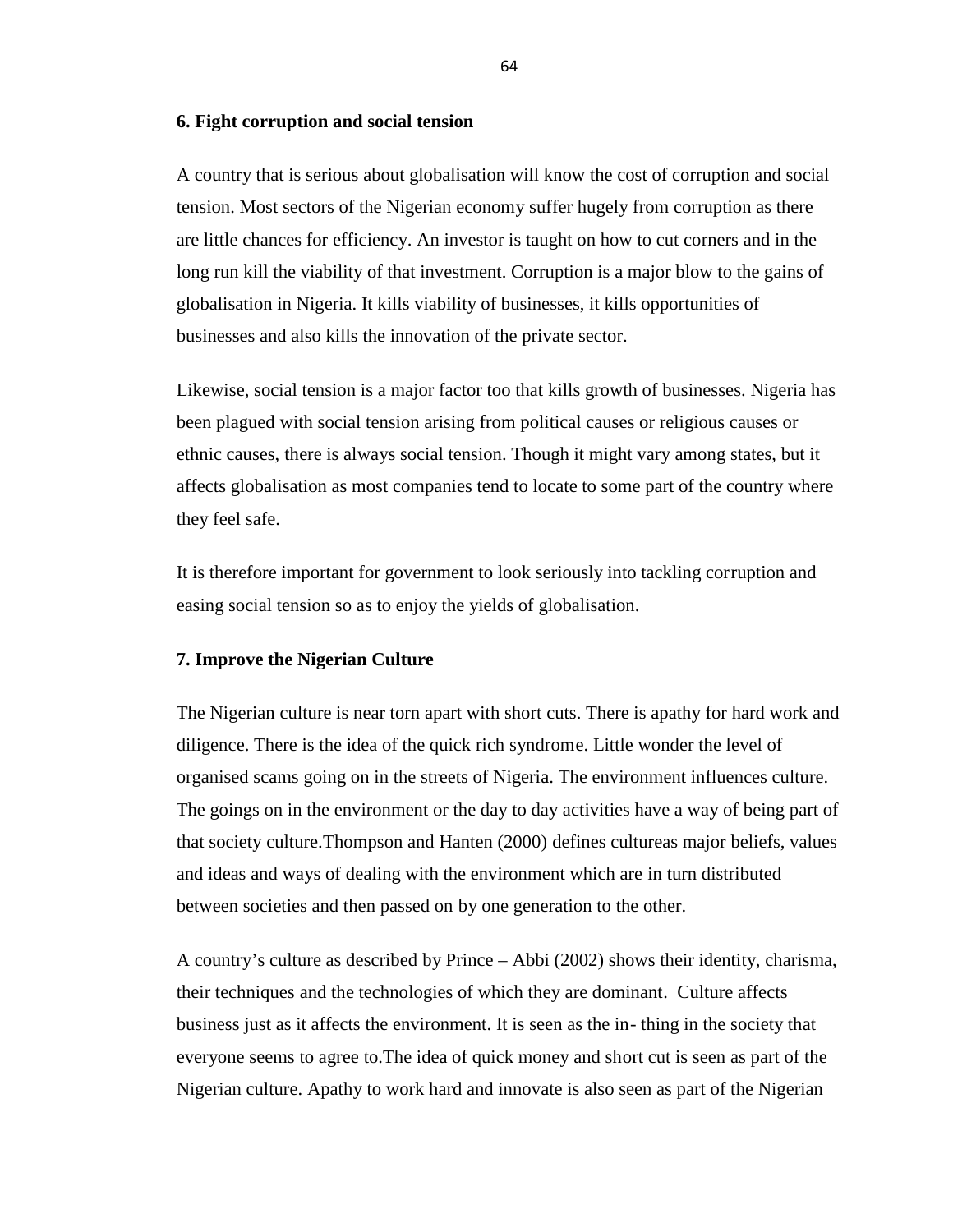culture.The society value system is very low as there is lack of trust on the integrity of the ordinary Nigerian. Due to this cause, Ejiofor (1994)is known to have said "the average Nigerian worker is lazy, indolent or doesn't care less. The Nigerian worker doesn't want to do much work. All he wants is to make money and live well or rather live off others." This doesn't speak well of a country that desperately needs finances. Past governments have with numerous times claimed that most public sector parastatals are inept and inefficient Onanusi (2008) noted that, it is important to create an environment of openness, and challenge with particular importance on the need and seriousness of hard work, integrity and excellence.

## **8. Political Stability**

Nigeria recently has been in case of chaos. Especially in regions of the north east. Which includes cities like Maiduguri and Bama. There is a growing threat of the very existence of the entity called Nigeria. There are increases in insurgency in the north east and unprecedented level of violence. Most people see this as a fall out between politicians. Insurgency cannot thrive where there are serious minded people in government. Insurgency only thrives when government is weak and cannot stand tough challenges like in the case of Iraq and Afghanistan. For this reason the insurgency plaguing the country is a total failure by government. The Nigerian Government seems to be too weak to hold itself due to political differences and political god- fatherism. Political instability has robbed Nigeria severally from multiple forms of investment. From riots to strikes, to insurgency by boko haram and the militancy in the Niger delta region all seems to be taking a toll on the economic life of the country. It is necessary for government to get its acts together and stem the political fallout before it gets too hot to handle. Destruction of businesses and loss of human lives is not a thing that sounds good for a country in dire need of investments like Nigeria. There should be a wakeup call by the government. A stable political environment cannot be more needed at this particular time.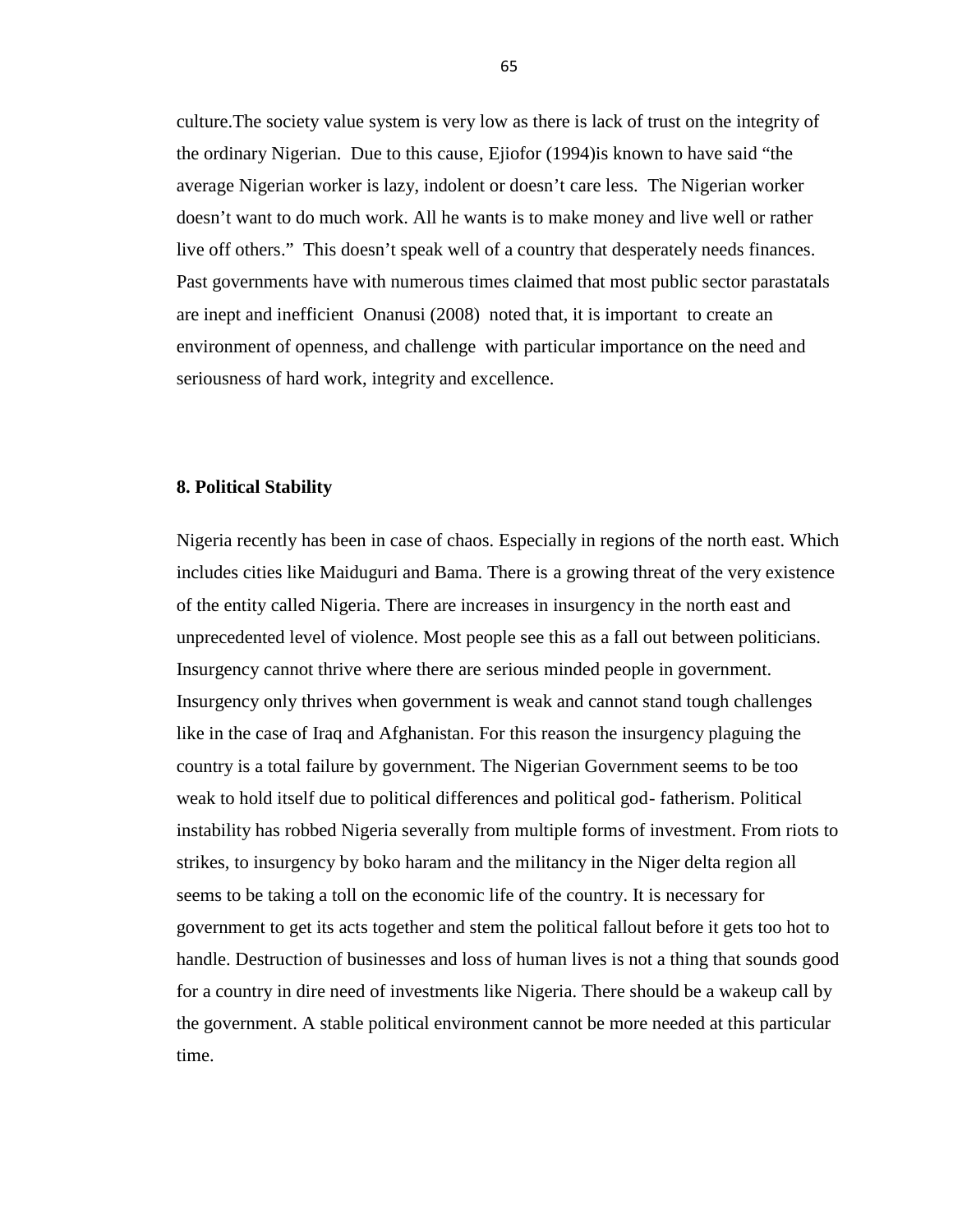## **6.9 Conclusion**

This chapter is the concluding part of the thesis work and has taken a broad look at the concept of the thesis work. The chapter has also recommended eight possible factors for Nigeria to harness and actually benefit from globalisation. Trading between countries is profitable that is, comparative advantage. Looking at comparative advantage in a broad manner ; comparative advantage is the particular period of time when a person i.e. (individual, industry, country or the likes) has the ability or is capable to produce goods and services at a lower opportunity cost than the others i.e.(individuals,industry,country or the likes) at that particular period of time. Even if one country is more efficient in the production of all goods than the other, both countries will still gain by trading with each other, as long as they have different relative efficiencies.

This depicts that Nigeria stand to gain effectively from globalisation once it gets it right!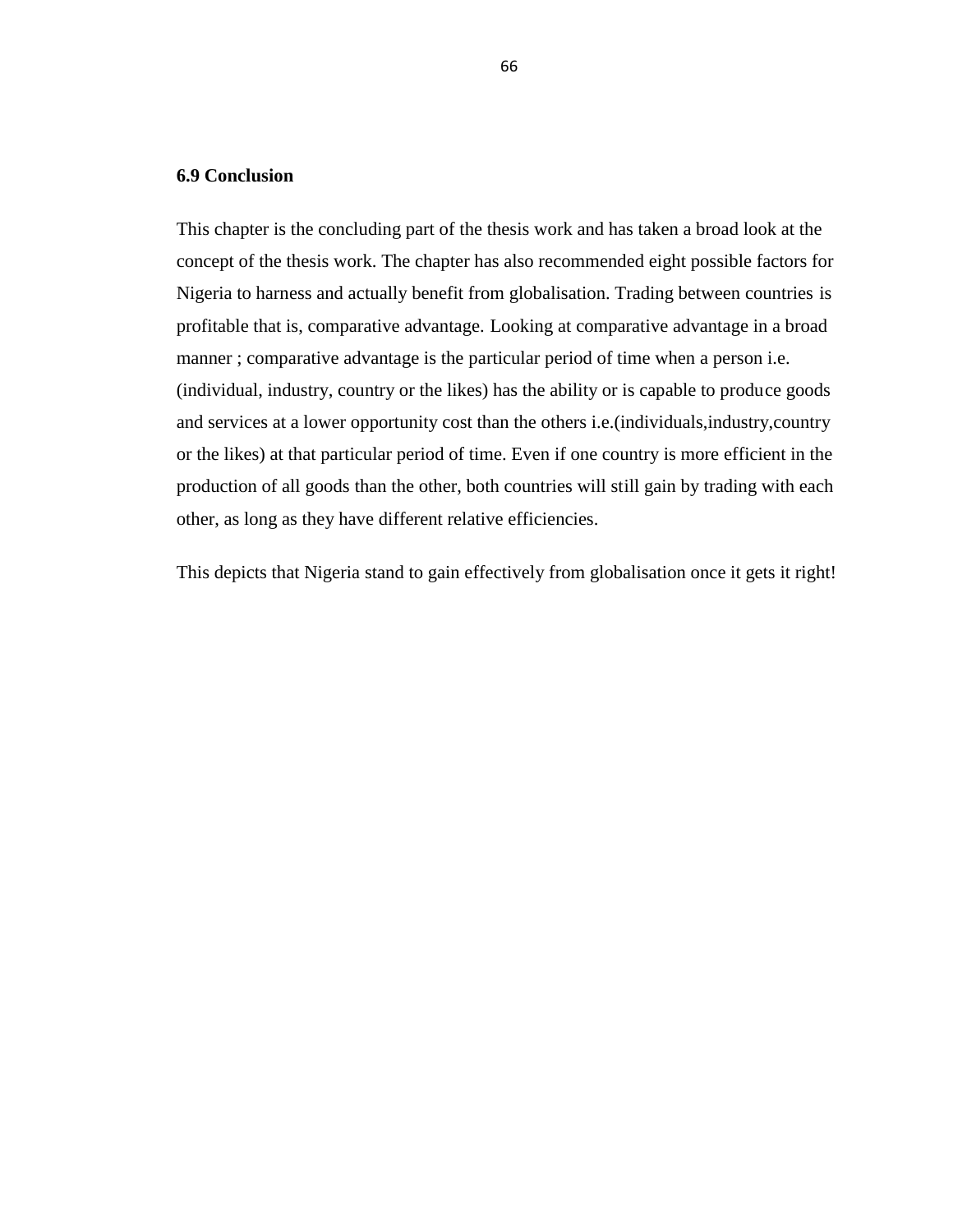# **REFERENCES**

A, Adelakun, 2009. Enhancing Nigeria competiveness in the Global economy, ISSN 1822-6515, p. 649

Adewale Maja Pearce, 2014. Nigeria China connection. International New York times. Newspaper article Pg 8

Aljazeera TV, 2014. http://www.aljazeera.com/programmes/peopleandpower/2014/08/battle africa-201482713847903369.html

Ameh, Abu Amodu, 2012. Globalisation and Nigeria's Involvement in International marketing.

Kuwait chapter of Arabian journal of business and management review, vol. 2, no 1, p.44.

Aniche, A.K.W. (2003), Imperatives of Late Development Africa in the New World.

P.20

Anthony McGrew and David Held, (2007) Globalisation Theory: Approaches and controversies Bigsten, A., and D. Durevall. (2003). "Globalization and Policy Effects in Africa." World Economy 6(8):

119–36.

Central Bank of Nigeria (C.B.N) (2007) Staistical bulletin, vol 18

Daniels J.D & Radabaugh L.H, 1998. International business: Environmental & Operations, Eight editions, Prentice hall. P226.

Das, T.K & Teng B.S, 2008. Governance structure choice in strategic alliances. The roles of alliances objectives, alliance management experience and international partners: Management decision, vol 46, No 5: 725-742

Das, T.K& Teng B.S, 2000. A resource based theory of strategic alliances journal of management vol 26, No 1 pg 36-61.

David Northup,2005. Globalisation in Historical Perspective Pgs 1-5

Durham University, 2002, Durham University, UK, Retrieved 08/06/2008

<http://www.dur.ac.uk/dbs>

Ebie, C.O. (2006), Restructuring the Nigerian Economic: The Place of Privatization,

Bullion No 20, Vol. 2

E. Wayne Nafziger (2006) Economic Development 4th Edition , page 17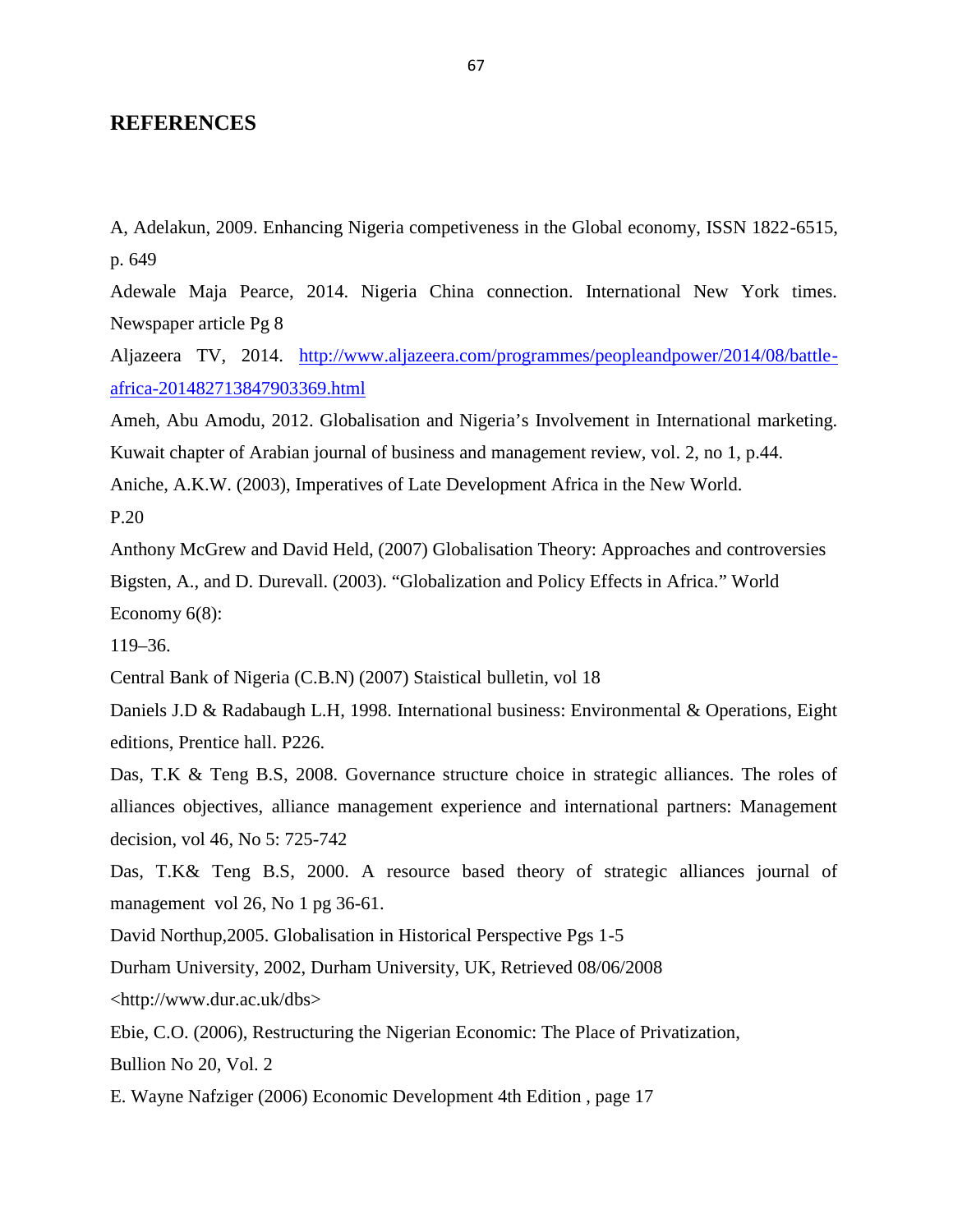Ejiofor, P.A. (1994), Making our Organisations Perform, Public Service Lecture

Series No 2

Eric Taylor& Ann Mcmillan, 2005 Air quality management Canadian perspective on a global issue

F.E.Ogbini, June 2007 Structural Adjustment is the wrong policy, vol 8, pg 1

F.E.Ogbini, June 2007 Structural Adjustment is the wrong policy, vol 8, pg 1

Femi Aribisala, Sept 2013.Nigeria and the multi-nationals. Nigeria Development & Finance Forum. Stratfor global intelligence (N.D.F.F)

Fisher, C., 2004 Researching and Writing a Dissertation for Business Students, Munich,

Germany. Financial Times/ Prentice Hall

Garelli, S. (2003) Competitive of nations: the fundamentals. IMD World Competitive Yearbook 2003

Gomes-Casseres, B. (2006) How alliances reshape competition, Handbook of strategic alliances,

Edited by Oded Shenker., & Jeffery J, Reuer. Sage Publication

Ha-joon chang (2011) Kicking away the ladder

Hitt, M.A. (2006), Strategic Management, 2nd Edition, Minneapolis: West Publishing

Company, P 221.

Hynes N& Wilson J,2008. Co-evolution of firm & strategic alliances: Theory and empirical

evidence, technol. Forecast soc.change w.1016

Ivan Kushnir (2013) World macroeconomic research, 1970- 2013

Index Mundi, Nigeria Economy profile, 2014

http://www.indexmundi.com/nigeria/economy\_profile.html

Icons, 2008. University of Maryland, USA, Retrieved 26/04/2008

<http://www.icons.umd.edu/reslib/display\_glossary>

Imomoh, E. (2008) Nigerian Economic Summit, Abuja

Index mundi, 2014. http://www.indexmundi.com/nigeria/population\_below\_poverty\_line.html

Jacob Funk Kirkegaard, May 2008. Perceptions & realities of Globalisation, Peterson institute.

Source: Peterson institute for international economics.

John Ross, Renim August 15, 2014.How China can maintain its economic growth.

Kanter, R.M. (2005), World Class, Thriving Locally in the Global Economy, New

York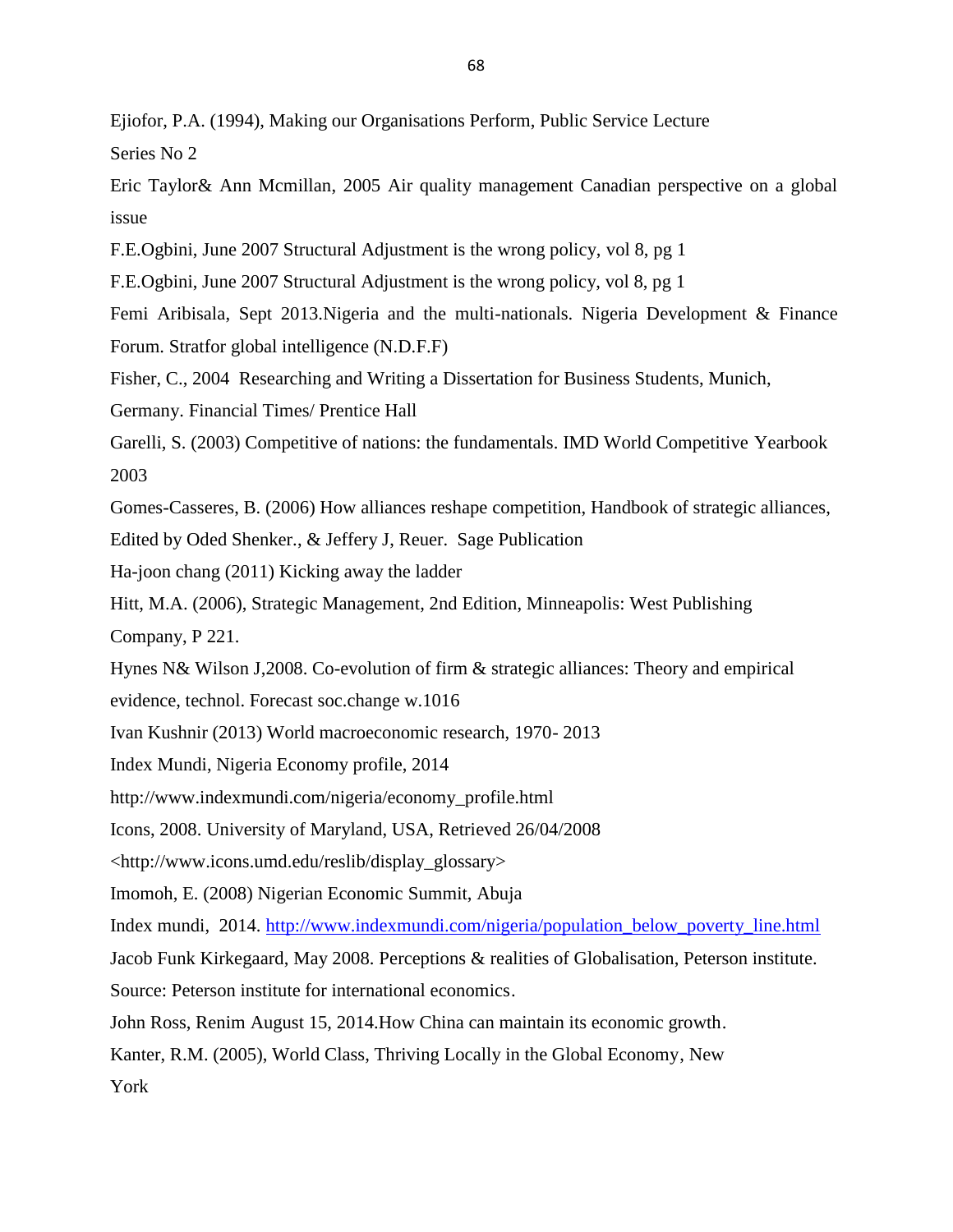Khanna, T., & Rivkin, J.W. (2001). Estimating the performance effects of business groups in emerging markets.

Strategic Management Journal, 22, 45-74

Kotler, P. and Armstrong G. (2004), Principles of Marketing, 10th

Edition, new Delhi: Pearson Education Inc. P.152

Magnus Bjornsen, 2008. Africa and globalisation: Governance is needed. Magnus Bjorsen,

Executive director Norwegian council for Africa, Oslo, an article for olgorlikaDepartemeanta

Matthew Martin& cleo Rose-Innes, February 2004. Private capital flows to low income

countries, perception and reality. Pg 2

Mbembe Achille,2001. On the post colony, University of California press Berkely.

Obayelu Elijah, 2007. Effects of economic globalization on employment, University of Ibadan, Nigeria. Abstract.

Ochefu, Y.A. (2008), Information Technology and Trade Unionism in Nigeria, a

Paper presented at a trade Union Seminar for Local Government Officials of

NULGE on the theme "The Art and Practice of Industrial Relations, March 3 –

5, Makurdi: Plaza Hotels.

Ogwu-Arizona, L.C. (2009)Yar'adua's 7 point agenda: Import and Implementation.

http://nigeriaworld.com/feature/publication/arizona/122708.html.

Okpeh, O.O (2006), Globalisation and the African Question, African Journal of

Economy and Society, Vol 5, No 22, P 55

Omotere Tope,2010. Globalisation and Nigeria foreign policy& Historical perspective. Pgs 9-12

Onanusi, S. (2008), Nigeria: The Way Forward, Journal of Total Quality, Vol 5, No 3,

Sept – Dec. P4

Penn State University, 2008. Penn State University USA, Retrieved 13/04/2008,

<http://450.aers.psu.edu/glossary\_search.cfm?letter>

Peter M, 1990. The competitive advantage of nations, the free press New York NY,

Prince – Abbi, S. (2002), Organizational Culture and Corporate Effectiveness,

management in Nigeria, July – Sept. Pp  $5 - 12$ .

Rochester, J.M. (2003), Waiting for the Millennium, The UNO and the Future of World Order, Carolina: University Press.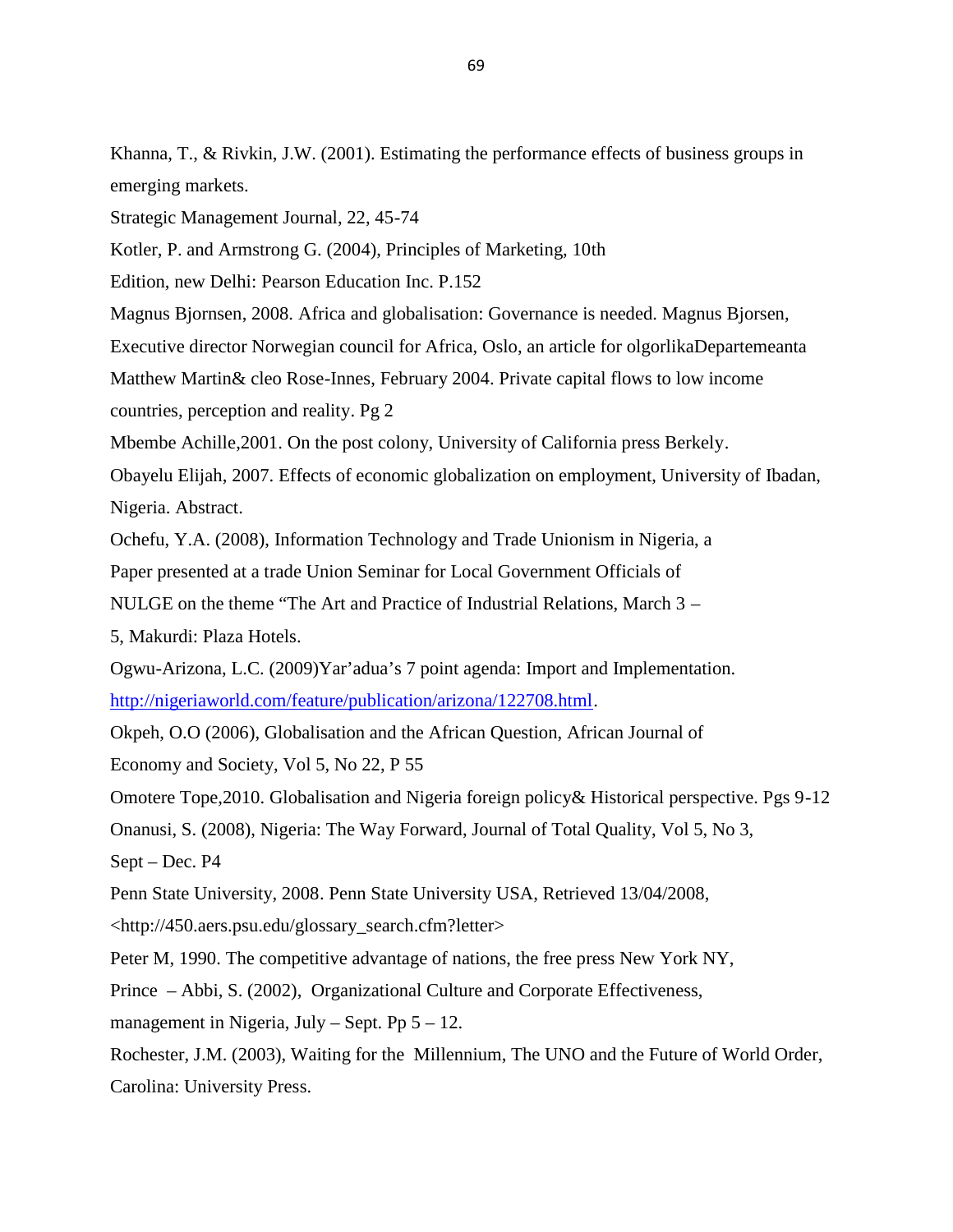Rose Miller, June 1992. Political power beyond the state: Problematics of government, the British journal of sociology. Vol 43, no 2, pg 173-205

Sam Creighton ,April 2014. Slums on stilts, Daily mail, Published 12.56 EST Pg 1.

Salimono (1999), Globalisation and Economic growth in Nigeria.

Schuurman, F. 2001 Globalization and development studies : challenges for the 21st century, London, Sage

Shurchuluu, P. (2002) National productivity and competitive strategies for the new millennium. Integrated

Manufacturing Systems, 408-414.

Social Research Methods, 2006, Social Research Methods, USA, Retrieved 08/06/2008

<http://www.socialresearchmethods.net/kb/design.php>

Sunday O.E Ewah& Alex B. Ekeng Sept 2009. Problems and prospects of marketing in developing economies. The Nigerian Experience. Vol 4, no 9 pg 187.

The Christian science monitor, Nov 13, 2013. What causes Nigeria oil spills? Pg 1

The Economist Journal, July  $3<sup>rd</sup>$  2014. Front page.

The Guardian newspapers, front page, 16<sup>th</sup> march, 2014, Lagos Nigeria. Page 1

The Guardian, UK Retrieved 08/06/2008

<http://www.guardian.co.uk/world/2002/oct/31/globalisation.simonjeffery> Pg 31 of 33.

The History of Economic thought Journal Thought Website, UK, Retrieved 23/04/2008 <http://cepa.newschool.edu/het/schools/develop.htm>

Thompson, J.D. and Hanten, D.R. (2000), The Behavioural Science, USA: Wesley Reading

Tolu Ogunlesi,April 2014 http://www.theguardian.com/world/2014/apr/07/nigeria-south-africalargest-economy. Guardian African network

Townsend D.J, 2003.Understanding alliances, A review of international aspect in strategic marketing, marketing intelligence and planning vol 21, Pg 143-155.

Udoka Okafor (2004) ,writer and social critic, The Nigeria government is a greater threat to its people than Boko Haram

Uko, U. (2010), How Foreign Direct Investment aids Telecoms Growth, The Guardian, April 20, P41.